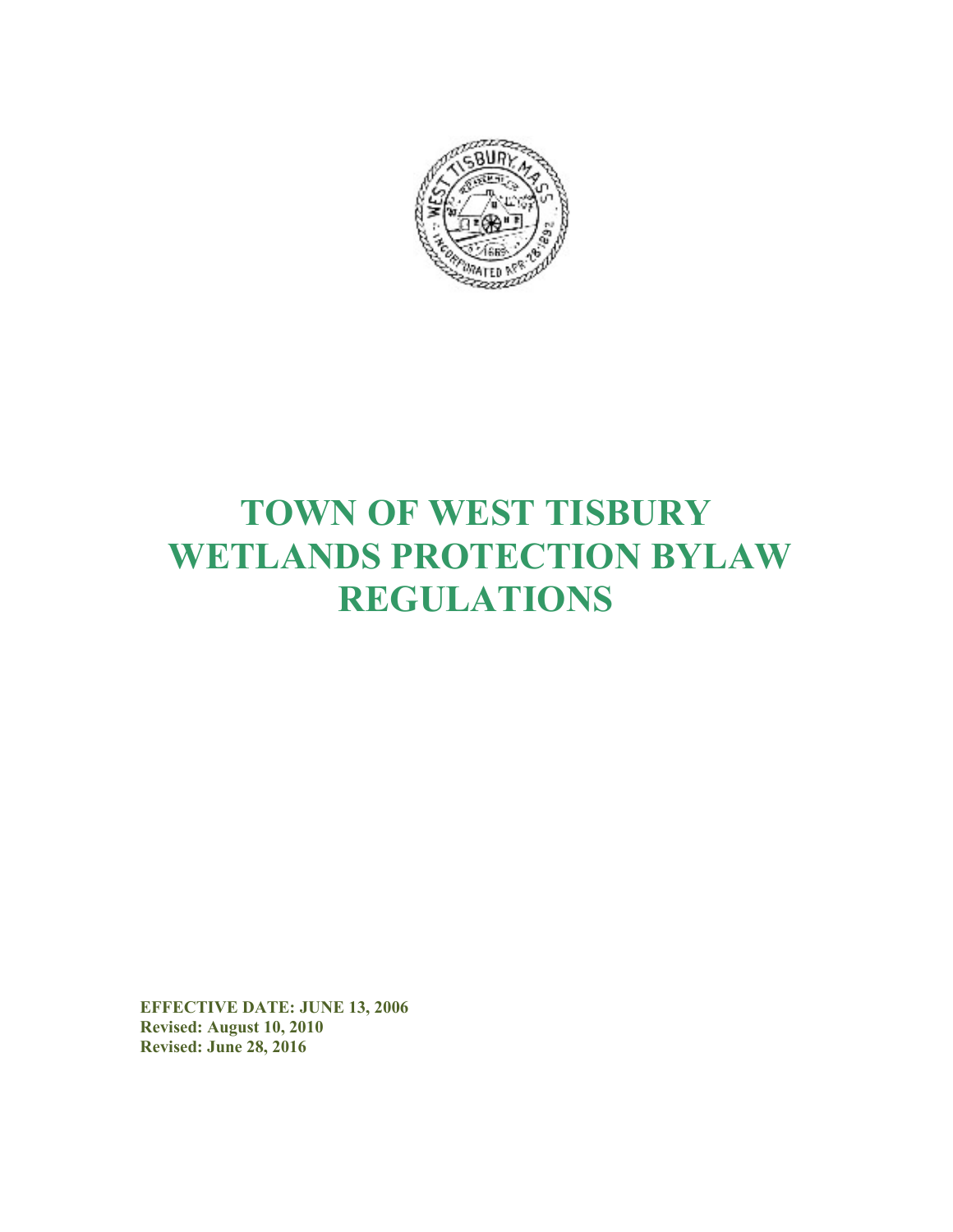# TABLE OF CONTENTS

| <b>SECTION</b>                                 | <b>PAGE</b> |
|------------------------------------------------|-------------|
| <b>SECTION I - GENERAL PROVISIONS</b>          | 1           |
| A. Introduction                                | 1           |
| B. Purpose                                     | 1           |
| C. Jurisdiction                                | 1           |
| <b>SECTION II- DEFINITIONS</b>                 | 1           |
| <b>SECTION III - PROCEDURES</b>                | 10          |
| A. Advice From Town Staff                      | 10          |
| <b>B.</b> Filing Fees                          | 10          |
| C. Time Periods                                | 10          |
| D. Actions by the Conservation Commission      | 10          |
| E. Consultant Fees                             | 11          |
| F. Administrative Review                       | 11          |
| G. Determinations of Applicability             | 11          |
| H. Application for Permits or Notice of Intent | 12          |
| I. Notice and Hearings                         | 13          |
| J. Permits Regulating the Work                 | 13          |
| K. Extensions of Permits                       | 14          |
| L. Certificates of Compliance                  | 14          |
| M. Emergencies                                 | 14          |
| N. Waivers                                     | 14          |
| O. Title 5 State Sanitary Code                 | 15          |
| <b>SECTION IV - BUFFER ZONE</b>                | 15          |
| A. Characteristics                             | 15          |
| B. Presumption of Significance                 | 16          |
| C. Performance Standards                       | 16          |
| <b>SECTION V- LAND UNDER THE OCEAN</b>         | 17          |
| A. Characteristics                             | 17          |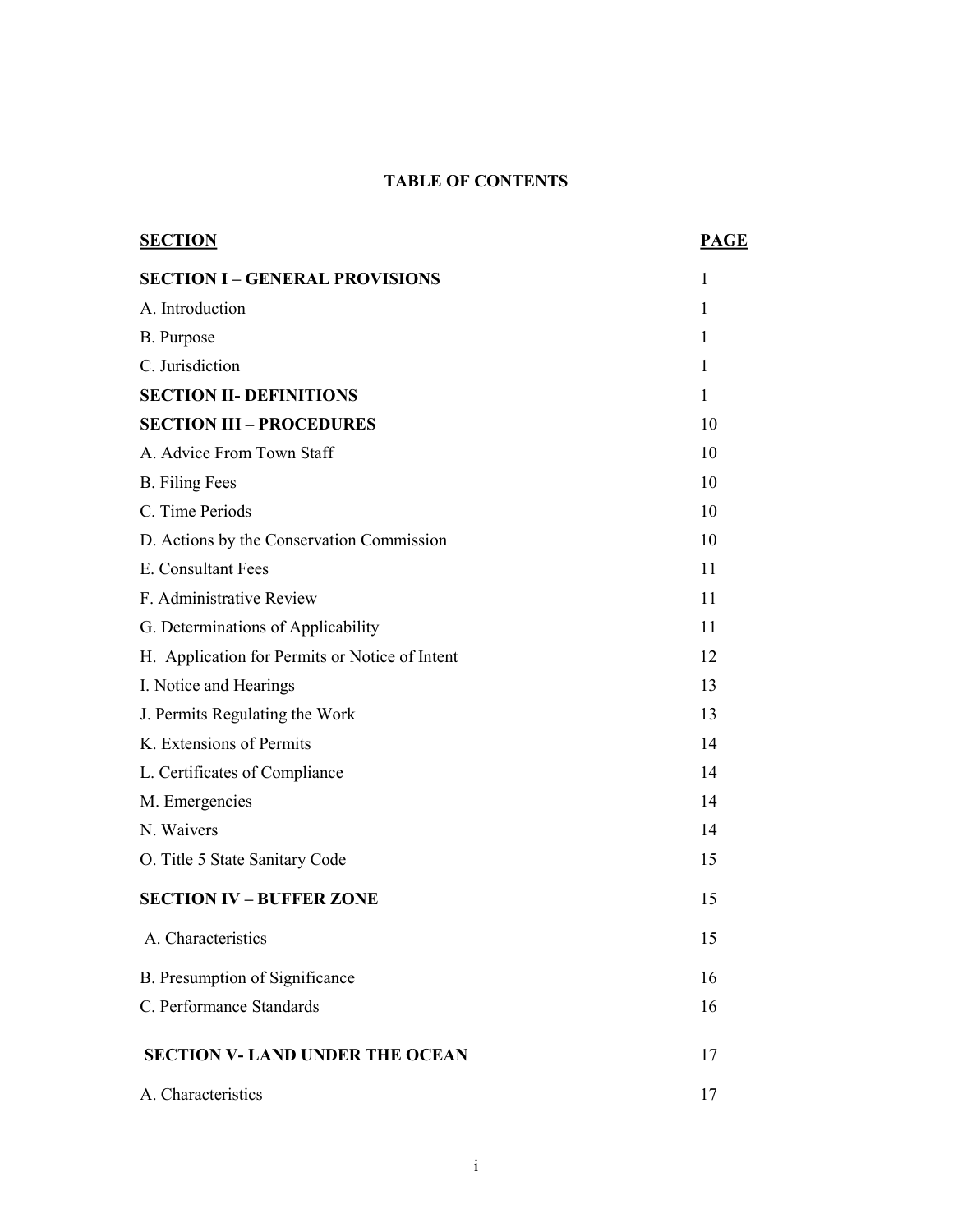| B. Presumption of Significance        | 18 |
|---------------------------------------|----|
| C. Performance Standards              | 18 |
| <b>SECTION VI- COASTAL BEACHES</b>    | 19 |
| A. Characteristics                    | 19 |
| B. Presumption of Significance        | 20 |
| C. Performance Standards              | 20 |
| <b>SECTION VII - COASTAL DUNES</b>    | 21 |
| A. Characteristics                    | 21 |
| B. Presumption of Significance        | 21 |
| C. Performance Standards              | 21 |
| <b>SECTION VIII - BARRIER BEACHES</b> | 22 |
| A. Characteristics                    | 22 |
| B. Presumption of Significance        | 23 |
| C. Performance Standards              | 23 |
| <b>SECTION IX - COASTAL BANKS</b>     | 24 |
| A. Characteristics                    | 24 |
| B. Presumption of Significance        | 25 |
| C. Performance Standards              | 25 |
| <b>SECTION X- SALT MARSHES</b>        | 26 |
| A. Characteristics                    | 26 |
| B. Presumption of Significance        | 27 |
| C. Performance Standards              | 27 |
| <b>SECTION XI - SALT PONDS</b>        | 28 |
| A. Characteristics                    | 28 |
| B. Presumption of Significance        | 28 |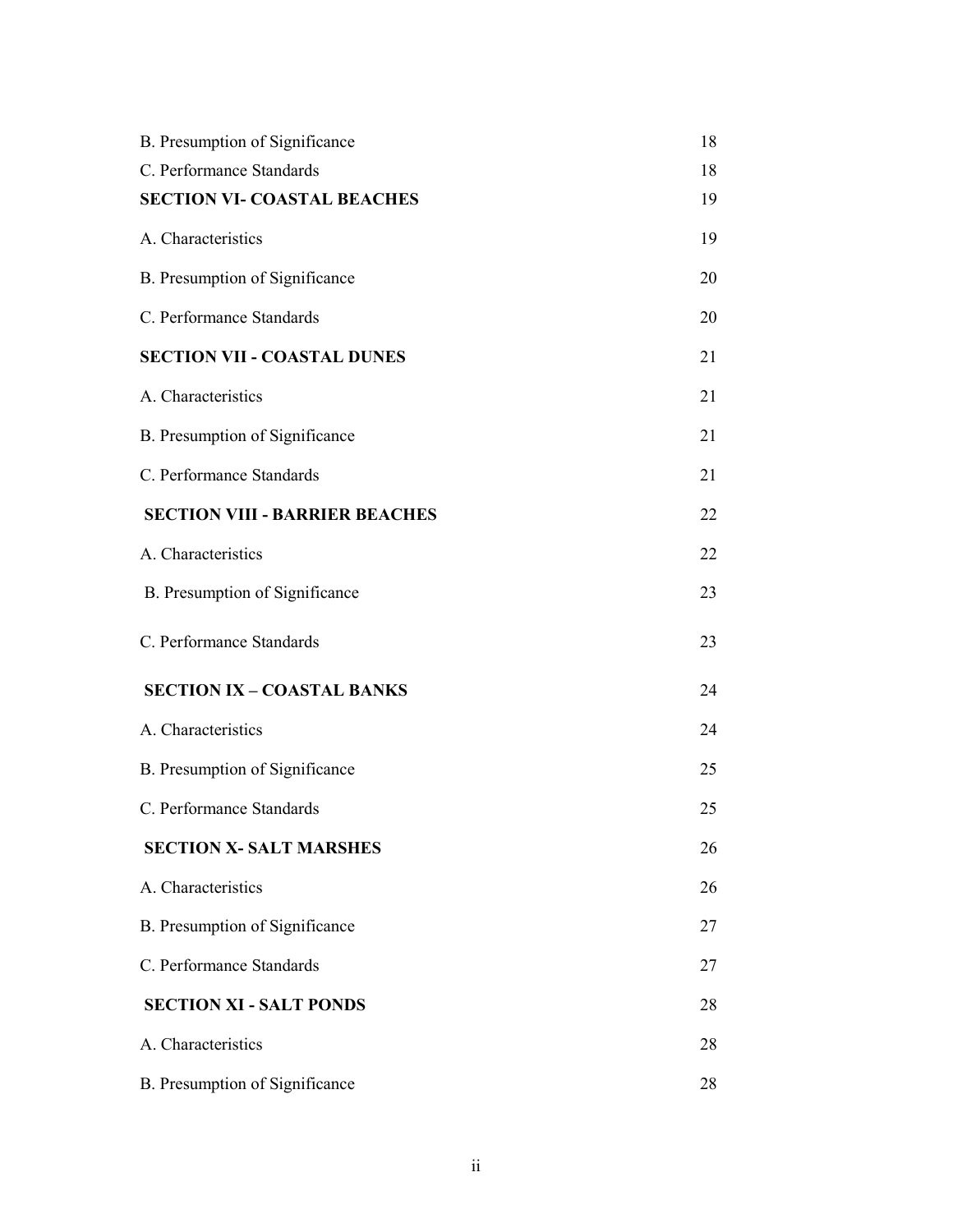| C. Performance Standards                                                                  | 29 |
|-------------------------------------------------------------------------------------------|----|
| <b>SECTION XII - LAND CONTAINING SHELLFISH</b>                                            | 30 |
| A. Characteristics                                                                        | 30 |
| B. Presumption of Significance                                                            | 30 |
| C. Performance Standards                                                                  | 30 |
| <b>SECTION XIII- LAND SUBJECT TO COASTAL STORM FLOWAGE</b>                                | 31 |
| A. Characteristics                                                                        | 31 |
| B. Presumption of Significance                                                            | 31 |
| C. Performance Standards                                                                  | 32 |
| <b>SECTION XIV - INLAND BANKS</b>                                                         | 32 |
| A. Characteristics                                                                        | 32 |
| B. Presumption of Significance                                                            | 33 |
| C. Performance Standards                                                                  | 33 |
| <b>SECTION XV - INLAND BEACHES</b>                                                        | 34 |
| A. Characteristics                                                                        | 34 |
| B. Presumption of Significance                                                            | 35 |
| C. Performance Standards                                                                  | 35 |
| <b>SECTION XVI - VEGETATED WETLANDS</b><br>(Wet Meadows, Marshes, Swamps, and Bogs)       | 36 |
| A. Characteristics                                                                        | 36 |
| B. Presumption of Significance                                                            | 37 |
| C. Performance Standards                                                                  | 37 |
| <b>SECTION XVII - LAND UNDER WATER BODIES</b><br>(Under any Creek, Stream, Pond, or Lake) | 38 |
| A. Characteristics                                                                        | 38 |
| B. Presumption of Significance                                                            | 39 |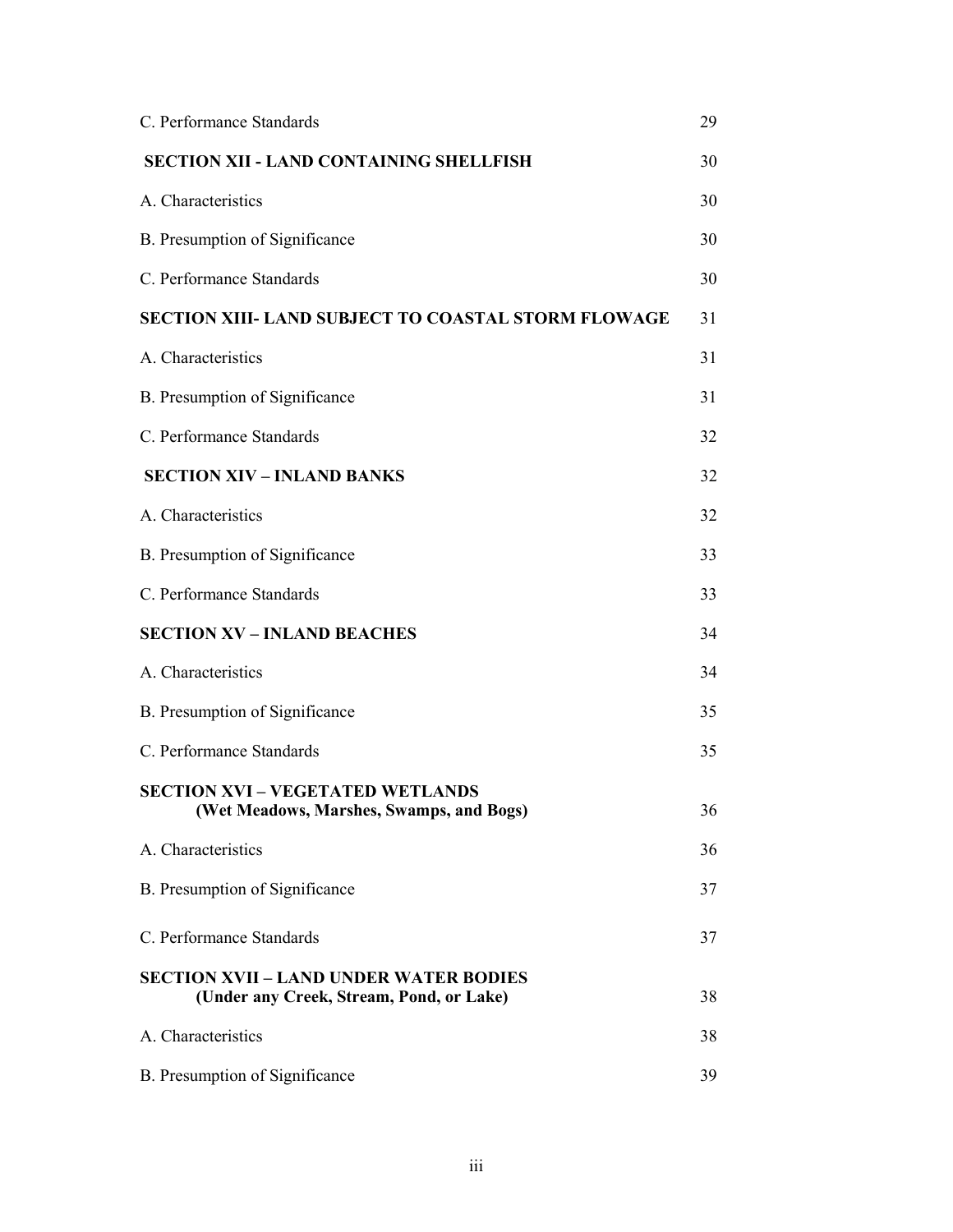| C. Performance Standards                                                                                                                      | 39 |
|-----------------------------------------------------------------------------------------------------------------------------------------------|----|
| <b>SECTION XVIII - LAND SUBJECT TO FLOODING OR</b><br><b>INUNDATION BY GROUNDWATER OR SURFACE WATER</b><br>(Both Bordering and Isolated Land) | 40 |
| A. Characteristics                                                                                                                            | 40 |
| B. Presumption of Significance                                                                                                                | 40 |
| C. Performance Standards                                                                                                                      | 41 |
| <b>SECTION XIX-VERNAL POOL HABITAT</b>                                                                                                        | 42 |
| A. Characteristics                                                                                                                            | 42 |
| B. Presumption of Significance                                                                                                                | 42 |
| C. Performance Standards                                                                                                                      | 43 |
| <b>SECTION XX- RIVERFRONT AREA</b>                                                                                                            | 44 |
| A. Characteristics                                                                                                                            | 44 |
| B. Presumption of Significance                                                                                                                | 44 |
| C. Performance Standards                                                                                                                      | 45 |
| <b>SECTION XXIV-ESTIMATED HABITATS OF RARE SPECIES</b><br><b>AND WILDLIFE (Inland and Coastal Wetlands)</b>                                   | 45 |
| A. Characteristics                                                                                                                            | 45 |
| B. Presumption of Significance                                                                                                                | 46 |
| C. Performance Standards                                                                                                                      | 46 |
| <b>SECTION XXII-DOCKS AND PIERS</b>                                                                                                           | 46 |
| A. Characteristics                                                                                                                            | 46 |
| B. Presumption of Significance                                                                                                                | 48 |
| C. Performance Standards                                                                                                                      | 48 |
| <b>SECTION XXIII - INCORPORATION</b>                                                                                                          | 49 |
| <b>SECTION XXIV - SEVERABILITY AND INVALIDITY</b>                                                                                             | 49 |
| <b>SECTION XXV - EFFECTIVE DATE</b>                                                                                                           | 49 |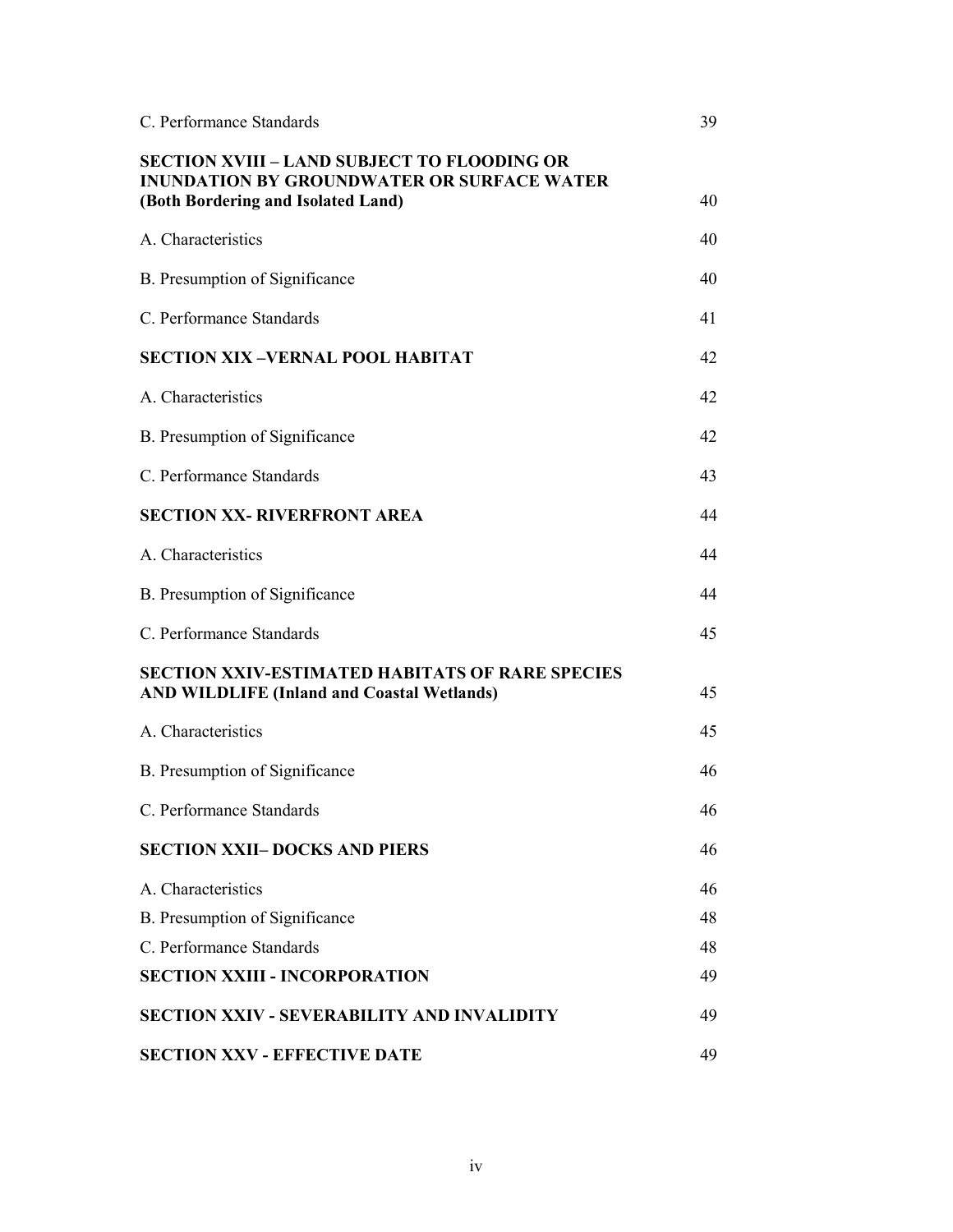# Town of West Tisbury Wetlands Protection Bylaw Regulations

#### SECTION I – GENERAL PROVISIONS

#### A. Introduction

These regulations are promulgated by the West Tisbury Conservation Commission (the "Commission") under the authority of Town of the West Tisbury Wetlands Protection Bylaw (the "Bylaw"). The regulations should be read together with the Bylaw, which has important provisions not repeated in these regulations. The Bylaw and these Regulations are adopted under Home Rule and are independent of the Massachusetts Wetlands Protection Act (the "Act") and the Massachusetts Rivers Protection Act (M.G. L. Ch. 131 sec 40) and Regulations thereunder (310 CMR 10.00).

#### B. Purpose

The purpose of these regulations is to establish definitions, criteria, design specifications, performance standards, and uniform procedures by which the Commission is to carry out its responsibilities under the Bylaw with respect to regulation of activities deemed by the Commission likely to have a significant or cumulative effect upon public or private water supply, groundwater, flood control, erosion and sedimentation control, storm damage prevention including coastal storm flowage, water quality, prevention of water pollution, fisheries, shellfisheries, wildlife habitat, rare species habitat, agriculture, and aquaculture.

#### C. Jurisdiction

Except as permitted by the Commission or as provided in the Bylaw, no person shall remove, fill, dredge, build upon, degrade, discharge into or otherwise alter the following resource areas: any freshwater or coastal wetlands, marshes, wet meadows; bogs, swamps, vernal pool habitats, banks, lakes, ponds with a surface area of at least 2,500 square feet, rivers; streams, creeks, beaches, dunes, estuaries, the ocean, lands under water bodies, lands subject to flooding or inundation by groundwater or surface water, lands subject to tidal action, coastal storm flowage or flooding, lands within 100 feet of the aforesaid resource areas (the "Buffer Zone"), lands within 200 feet of perennial streams or rivers (the "Riverfront Area"), bordering land subject to flooding; or isolated land subject to flooding. Said resource areas shall be protected whether or not they border surface waters or other resource areas. The Bylaw provides protection in addition to the Wetlands Protection Act (G. L. Ch. 131§ 40) and Regulations there under (310 CMR 10.00) to wetland resources such as Vernal Pools, Isolated Land Subject to Flooding and the Buffer Zone for additional values, with additional standards and procedures stricter than those of the Wetlands Protection Act (G. L. Ch. 131§ 40) and Regulations there under (310 CMR 10.00) subject however, to the right and benefits accorded to agricultural uses and structures of all kinds under the laws of the Commonwealth.

#### SECTION II- DEFINITIONS

The following definitions are for terms as used in the Bylaw and in these regulations. To the extent not defined herein or in the Bylaw, words used in the Bylaw or in these regulations shall have the definitions contained in the Massachusetts Wetlands Protection Act (M.G.L. c.131, s. 40) and its rules and regulations (310 CMR 10.00), as amended.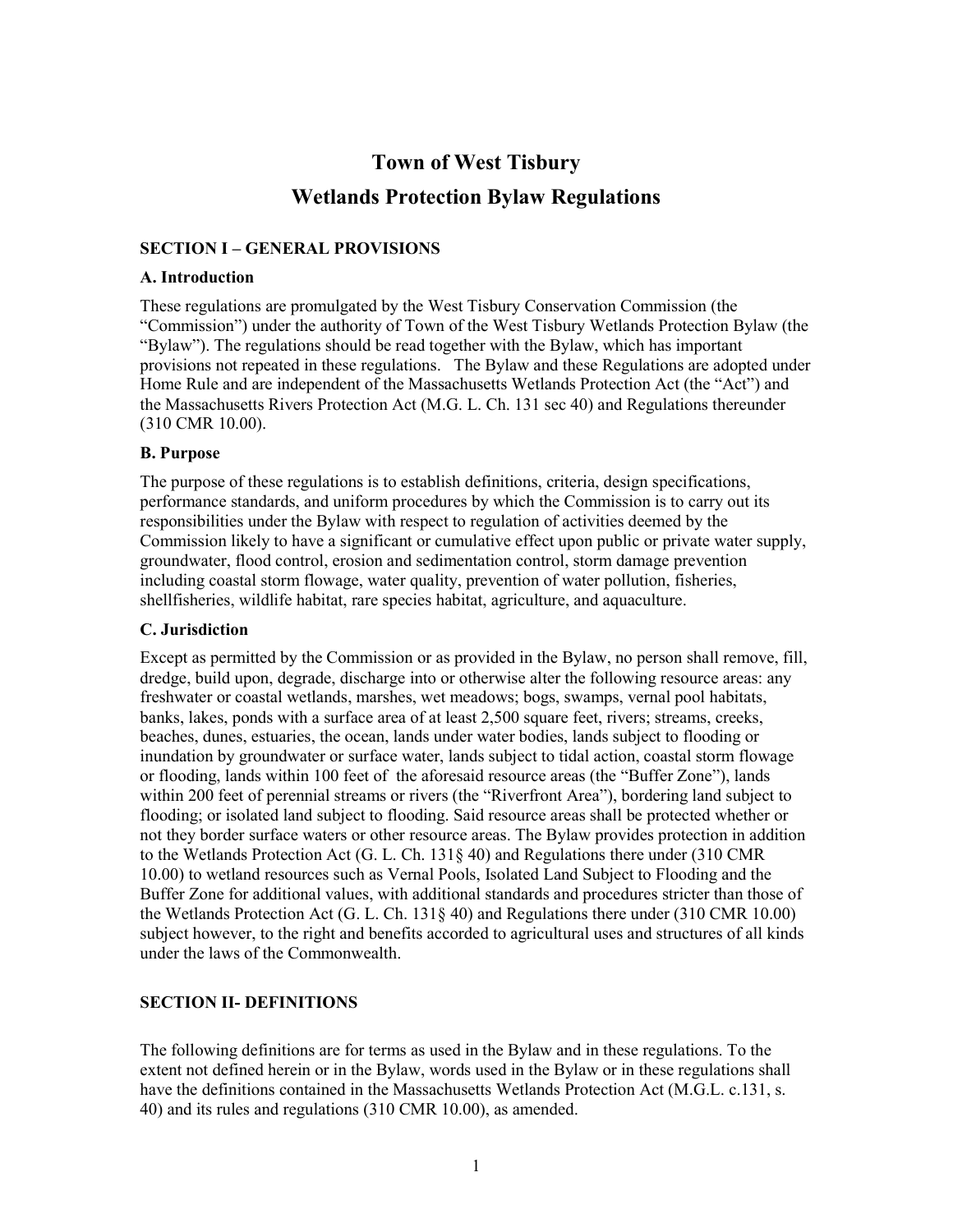Abutter means an owner of land in any direction sharing a common boundary with the site of the proposed activity, including any land located directly across a street, way, stream, pond, or diagonally across from an intersection of roads including owners of land directly opposite on any public or private street or way, and abutters to abutters, within 300 feet of the property line of the applicant, including any in another municipality or across a body of water. A landowner more than 300 feet across a pond shall not be considered an abutter.

Activity has the same meaning as work.

Alter means without limitation, the following activities when undertaken to, upon, within or affecting resource areas protected by the Bylaw:

A. Removal, excavation, or dredging of soil, sand, gravel or aggregate materials of any kind;

B. Changing of preexisting drainage characteristics, flushing characteristics, salinity distribution, sedimentation patterns, flow patterns or flood retention characteristics;

C. Drainage or other disturbance of water level or water table;

D. Dumping, discharging or filling with any material that may degrade water quality;

E. Placing of fill, or removal of material, that would alter elevation;

F. Driving of piles, erection or expansion of buildings or structures of any kind;

G. Placing of obstructions or objects such as docks, boardwalks or floats in water;

H. Destruction of plant life, including cutting or trimming of trees, shrubs and brush (mowing of existing lawns, brush cutting existing meadows, and normal maintenance of trees and shrubs is not considered destruction);

I. Changing temperature, biological oxygen demand, chemical oxygen demand, or other physical, biological or chemical characteristics of any waters;

J. Any activities, changes, or work that pollute in any way any body of water or groundwater;

K. Activities that will have a significant or cumulative adverse impact on the resource areas protected by the Bylaw.

Applicant means any person who files a Request for Determination of Applicability, Notice of Resource Delineation or Notice of Intent, or on whose behalf such an application is filed.

Areas Subject to Protection means the resource areas protected as set forth in Section II of the Bylaw.

Bank means the land area which normally abuts and confines a water body; the lower boundary being the mean annual low flow level, and the upper boundary being the first observable break in the slope or the mean annual flood level, whichever is higher.

Bank (coastal) means the seaward face or side of any elevated landform, other than coastal dune, which lies at the landward edge of a coastal beach, coastal dune, land subject to tidal action or coastal storm flowage, or other coastal wetland. Any minor discontinuity of the slope notwithstanding, the top of the bank shall be the first significant break in slope as defined by site specific topographic plan information, site inspection, wetland habitat evaluation, geologic origin, and/or relationship to land subject to coastal storm flowage. A bank may be partially or totally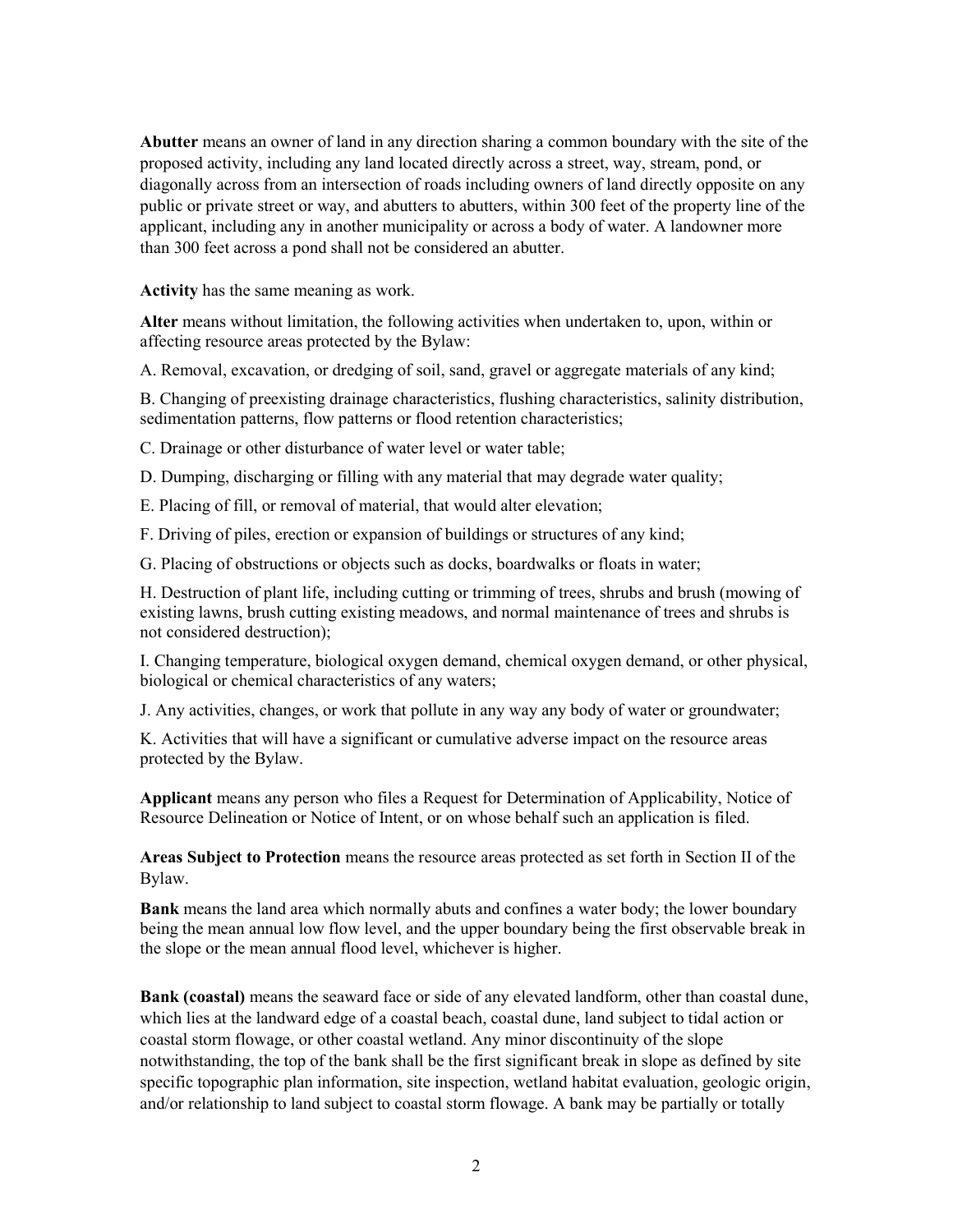vegetated, or it may be comprised of exposed soil, gravel, stone, or sand. A bank may be created by man and/or made of man-made materials.

Bank (inland) means the portion of land surface that normally abuts or confines a water body. A bank may be partially or totally vegetated, or it may be comprised of exposed soil, gravel, stone, or sand. The upper boundary of a bank is the first observable break in slope above the ten-year flood level. The lower boundary of a bank is the annual high water elevation of the water body. A bank may be created by man and/or made of man-made materials. The top of the bank of a river, as defined within these regulations, shall constitute the starting point for measuring the 200 foot wide Riverfront Area.

Beach means unconsolidated sediment subject to wave, tidal, or storm action, which forms the gently sloping shore of a body of water, including land that is separated from other land by a body of water or a marsh system. Beaches extend from the mean low water line landward to the dune line, bank line, or the edge of existing man-made structures, when these structures replace one of the above lines, whichever is farthest from the defining water body.

Best Available Measures means the most up-to-date technology or the best designs, measures, or engineering practices that have been developed and that are commercially available.

Best Practical Measures means technologies, designs, measures, or engineering practices that are in general use to protect similar interests.

Bog means areas where standing or slowly running water is near or at the surface during a normal growing season, where soils exhibit hydric characteristics, where a plant community has a significant portion of the ground or water surface covered with Sphagnum moss (Sphagnum) and where the plant community is made up of a significant portion of one or more, but not limited to nor necessarily including all, of the following plants or groups of plants: aster (*Aster nemoralis*), azaleas (Rhododendron canadense and R. viscosum), bog cotton (Eriophorum), cranberry Vaccinium macrocarpon) high-bush blueberry (Vaccinium corymbosum), laurels (Kalmia angustifolia ), leatherleaf (Chamaedaphne calyculata), orchids (Arethusa, Calopogon, Pagonia), pitcher plants (Sarracenia purpurea), sedges (Cyperaceae), sundews (Droseracae), and sweet gale (Myrica gale).

Bordering means touching at any point.

Bordering Land Subject to Flooding means an area of low, flat topography, or a depression or basin either adjacent to or inundated by floodwaters rising from creeks, streams, rivers, or ponds. The boundary of bordering land subject to flooding is the one hundred year floodplain as determined by the Federal Emergency Management Agency ("FEMA"). It extends from the outer edge of a bank or bordering vegetated wetland. Constructed drainage facilities and /or swales will not be considered as land subject to flooding for purposes of the Bylaw.

Buffer Zone means the land extending 100 feet horizontally in any upland direction from the boundary of the following resource areas: any freshwater or coastal wetlands, marshes, wet meadows, bogs; swamps, vernal pool habitat, banks; lakes, ponds with a surface area of at least 2,500 square feet; rivers; streams, creeks, beaches, dunes, estuaries, the ocean, lands under water bodies, lands subject to flooding or inundation by groundwater or surface water, lands subject to tidal action, coastal storm flowage or flooding. The Buffer Zone is a resource area protected under the Bylaw but does not itself have a buffer zone.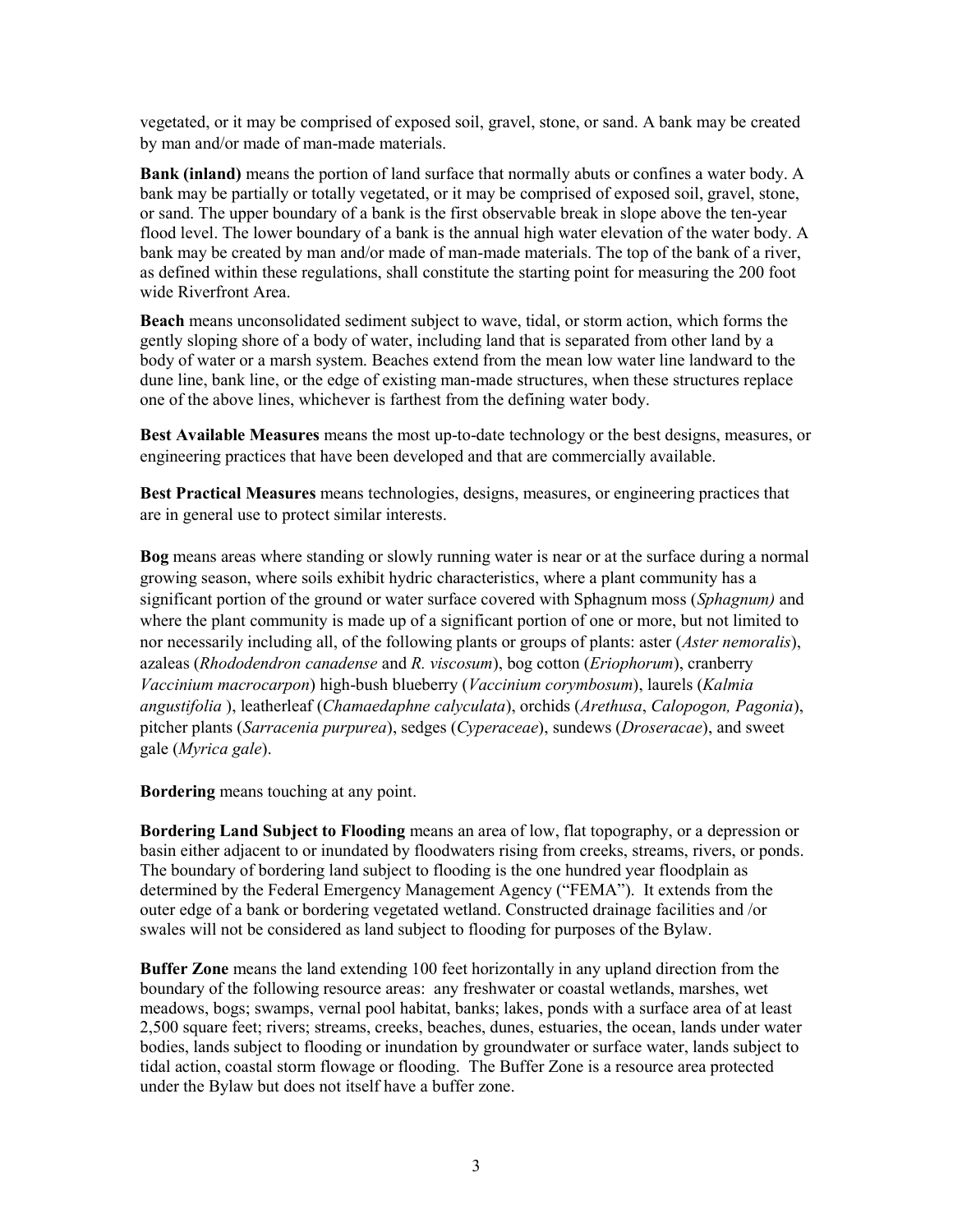Build Upon means construction of any kind of structure, whether on land or in water, placing of obstructions or objects in water (other than boats, moorings, fish or shellfish traps, pens or trays used in conjunction with aquaculture, or aids to navigation).

Bylaw means the West Tisbury Wetlands Protection Bylaw.

Certificate of Compliance means a written determination by the Commission that the proposed work or portion thereof has been completed as required by a Permit. In some instances a Certificate of Compliance may also be issued stating that no work has been undertaken or completed within the time frame allowed by the Permit issued.

Coastal Wetland means any bank, beach, dune, estuary, marsh, swamp, meadow, flat, or other lowland subject to tidal action or coastal storm flowage from the ocean or an estuary.

Commission or Conservation Commission means West Tisbury Conservation Commission as a body of members lawfully appointed pursuant to M.G.L. c. 40 s. 8c.

Conditions means those requirements set forth in a written Permit issued by the Commission for the purpose of permitting, regulating, or prohibiting any activity that removes, fills, dredges, builds upon, degrades, discharges into, or otherwise alters a resource area under the Bylaw.

Creek has the same meaning as stream.

Cumulative Impact shall mean an effect that is significant when considered in combination with other activities that have occurred, are going on simultaneously, or that are likely to occur, whether such other activities have occurred or are contemplated as a separate phase of the same project, such as the build-out of a subdivision or an industrial park, or unrelated but reasonably foreseeable actions, including other development projects that are currently under construction, under review or that may be expected to come forward.

Date of Issuance means the date the Permit, Determination, or a Certificate of Compliance is mailed, as evidenced by a postmark, or the date it is hand delivered to the applicant or the applicant's representative.

Date of Receipt means the date of delivery of an application to the office of the Commission by mail or hand delivery as evidenced by a signed receipt.

Determination of Applicability means a written finding by the Commission as to whether the site or the work proposed thereon is subject to the jurisdiction of the Act and/or the Bylaw.

Dock means the entire structure of any pier, wharf, walkway, bulkhead, or float, and any part thereof including pilings, ramps, walkways, float and/or tie-off pilings, whether seasonal or fixed.

Dredge means to deepen, widen, or excavate under water, either temporarily or permanently.

Dune means any hill, mound, or ridge of loose sediment (usually sand-size) lying landward of a coastal beach deposited by wind action, storm overwash, or man-made.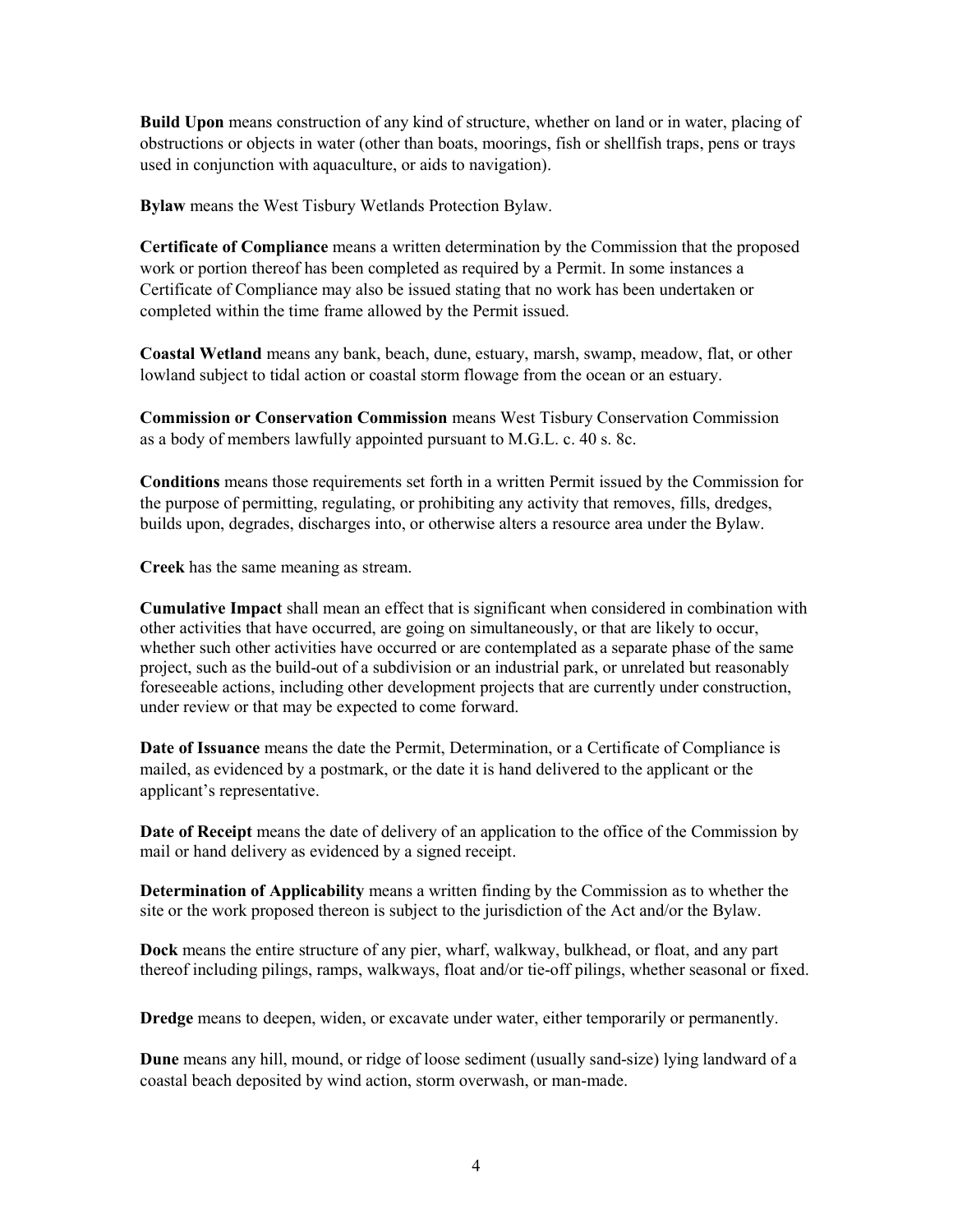Engineering Structure means any bulkhead, revetment, wall, riprap, groin, jetty, plastic sheeting, or other structure intended, or constructed so as, to prevent or alleviate storm damage or modify wave action, littoral flow, erosion, or surface water pollution.

Erosion and Sedimentation Control means the prevention or reduction of the detachment or movement of soil or rock fragments by water, wind, ice, and/or gravity.

Estuary means any area of a partially enclosed coastal body of water where fresh and salt water meet and mix and where tidal effects are evident.

Extension Permit means a written extension of time granted by the Commission within which the authorized activity shall be completed.

Fill means to deposit any material so as to change any grades or raise an elevation, either temporarily or permanently.

Fisheries mean all species of fresh and saltwater finfish and shellfish including the nutrient sources and habitat in which they live all or part of their life cycle.

Flat means any nearly level part of a shoreline or coastal beach that usually extends from the extreme low-water line landward to the more steeply sloping face of a coastal beach or bank. The flat may be separated from the beach by land under the ocean.

Flood Control means the prevention or reduction of flooding and flood damage.

Freshwater (Inland) Wetland means a wet meadow, freshwater marsh, swamp, bog, pond, lake, creek, or stream; an area of low topography where ground water, flowing water, standing surface water, or ice provides a significant part of the supporting substrate for a plant community for at least five months of the year; characterized by emergent and submergent plant communities in inland waters; exhibits hydric soil characteristics and includes that portion of any bank which touches any inland waters. Freshwater wetlands are not defined to include drainage facilities constructed to include wetland vegetation as treatment from stormwater runoff.

Great Pond means any body of brackish or salt water over ten (10) acres subject to intermittent tidal action either natural or induced.

Ground Water means water below the earth's surface in the zone of saturation.

Hydric soils means a soil that in its undrained condition is saturated, flooded, or ponded long enough during the growing season to develop anaerobic conditions that favor the growth and regeneration of hydrophytic vegetation including, but not limited in future definition to those soils listed in Hydric Soils of New England, 1987.

Habitat means a place where living organisms find what they need to survive and procreate: food, water, cover from predators and weather, breeding and staging areas, and over-wintering areas.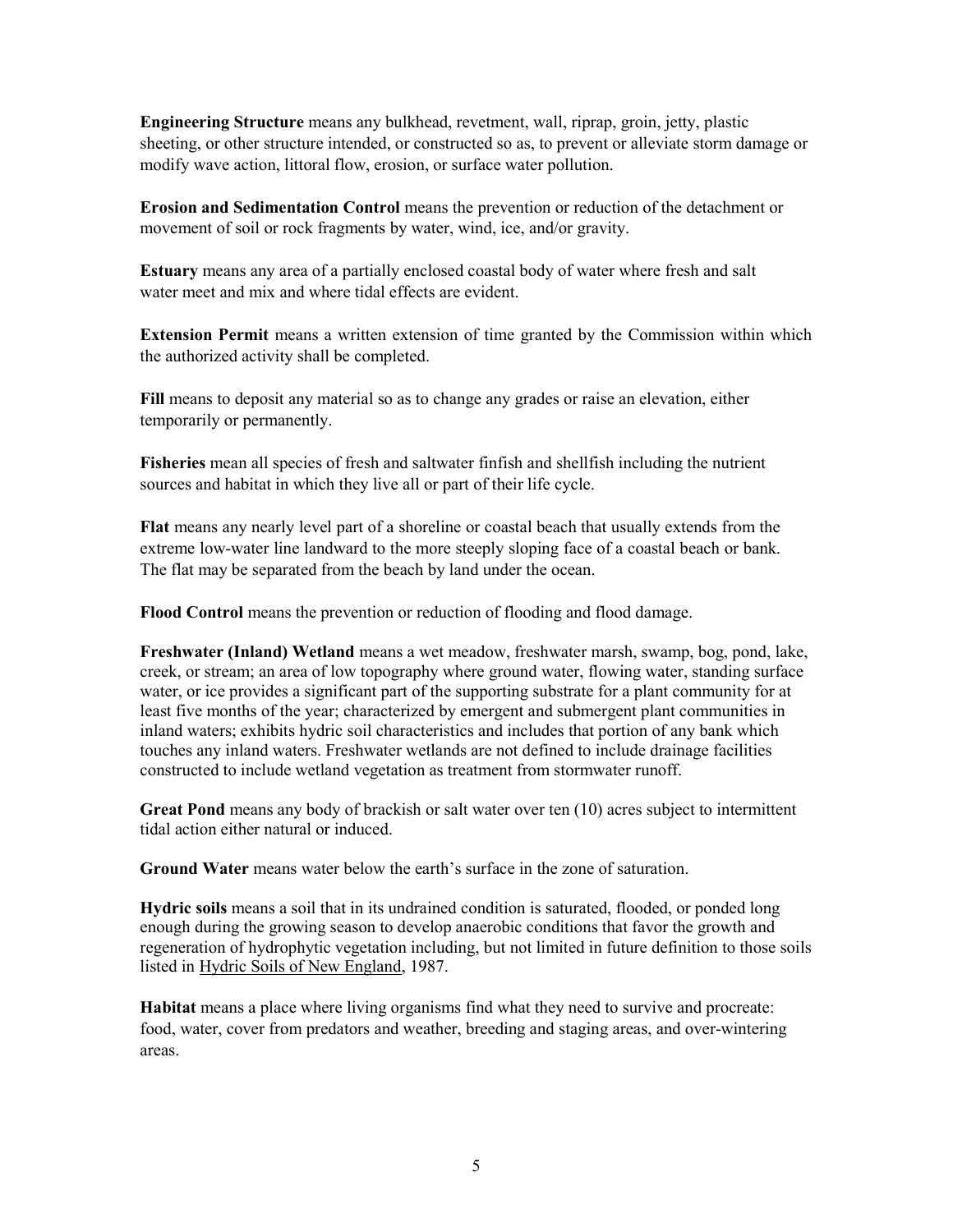Isolated Land Subject To Flooding means any isolated depression without an inlet or outlet which at least once a year confines standing water to a volume of at least 1/4 acre-foot of water with an average depth of at least six inches. The boundary is the perimeter of the largest observed or recorded volume of water confined in the basin.

Issuing Authority means the West Tisbury Conservation Commission.

Land Containing Shellfish means land under the ocean, tidal flats, salt marshes, and land under salt ponds when any such land contains shellfish.

Land Subject to Coastal Storm Flowage means land subject to any inundation caused by coastal storms up to and including that caused by the 100-year storm, surge of record, or storm of record, whichever is greater.

Land Subject to Flooding or Inundation by Groundwater or Surface Water means an area of low, flat topography, or a depression or basin either 1) hydrologically directly connected with a water body, extending from the banks or the upland edge of the vegetated wetlands surrounding this water body, or 2) an isolated depression or basin which on the average at least once every five years confines standing water over an area of at least 1,000 square feet as observed under conditions of average rainfall. The boundary of Land Subject to Flooding which is hydrologically connected to a water body is the estimated lateral extent of the flooding, which shall be based on the 100-year storm event defined by FEMA during a year of average rainfall, or by actual record if that is higher. Constructed drainage facilities and/or swales will not be considered as land subject to flooding for the purposes of the Bylaw.

Marsh (Freshwater) means areas where a plant community exists in standing or running water during the growing season, where soils exhibit hydric characteristics, and where a significant part of the plant community is composed of, but not limited to nor necessarily including all, the following plants or groups of plants: arums (*Araceae*), bladderworts (*Utricularia*), bur reeds (Sparganiaceae), button bush (Cephalanthus occidentalis), cattails (Typha), duck weeds (Lemnaceae), eelgrass (Vallisneria), frog bits (Hydrocharitaceae), horsetails (Equisetaceae), hydrophilic grasses (Graminae), leatherleaf (Chamaedaphne calyculata), pickerel weeds (Pontederiaceae), pipeworts (Eriocaulon), pond weeds (Pontederiaceae), rushes (Juncaceae), sedges (Cyperaceae), smartweeds (Polygonum), sweet gale (Myrica gale), water milfoil (Haloragaceae), water lilies (Nymphaeaceae), water starworts (Callitrichaceae), or water willow (Decodon verticillatus).

Marsh (Saltwater) means a coastal wetland that extends from the ocean landward up to the highest spring tide line, where soils exhibit hydric characteristics, and where a significant part of the plant community is composed of, but not limited to nor necessarily including all, the following plants or groups of plants: salt meadow cord grass (Spartina patens), salt marsh cord grass (Spartina alterniflora), spike grass (Distichlis spicata), sea lavender (Limonium nashii), seaside plantain (Plantago juncoides), aster (Aster subulatus), sea-blite (Suaeda maritima),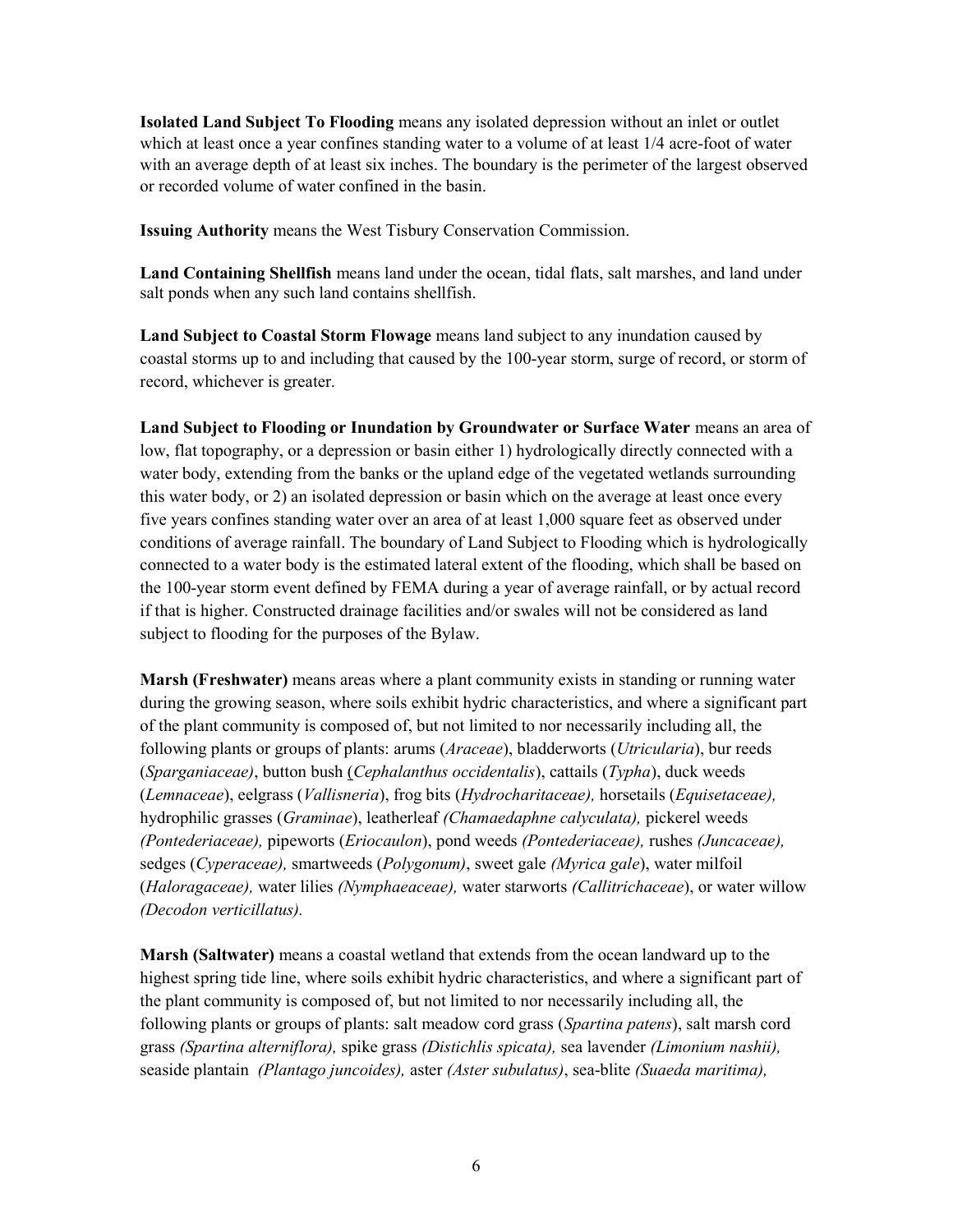black-grass (Juncus gerardi), samphire (Salicornia europaea), glasswort (Salicornia bigelovii), reed (Phragmites communis), salt marsh bulrush (Scirpus robustus), or cattails (Typha).

Meadow (Wet) means areas where ground water is at the surface for a significant part of the growing season, where soils exhibit hydric characteristics including mottling within 12-18" of the ground surface and near the surface throughout the year, and where a significant part of the plant community is composed of various grasses, sedges, and rushes, made up of, but not limited to nor necessarily including all of the following plants or groups of plants: blue flag (*Iris*), vervain (Verbena), thoroughwort (Eupatorium), dock (Rumex), false loosestrife (Ludwigia), hydrophilic grasses (Graminae), loosestrife (Lythrum), marsh fern (Dryopterus thelypteris), rushes (Juncaceae), sedges (Cyperaceae), sensitive fern (Onoclea sensibilis),smartweed (Polygonum), or jewelweed (Impatiens capensis).

Notice of Intent (NOI) means the written permit application filed by any person intending to remove, fill, dredge, build upon, degrade, discharge into, or otherwise alter an Area Subject to Protection Under the Massachusetts Wetlands Protection Act, M.G.L. c. 131 s. 40, and/or the Bylaw.

Order of Conditions means the document issued by the Commission, or the Department of Environmental Protection (DEP), containing conditions that regulate or prohibit an activity under Massachusetts Wetlands Protection Act, M.G.L. c. 131 s. 40, and/or the Bylaw.

Permit Application means any application for a permit or other action under the Massachusetts Wetlands Protection Act, M.G.L. c 131 sec 40 or the Bylaw. Examples include Notice of Intent, Abbreviated Notices of Resource Area Delineation, Requests for Determinations of Applicability, Requests for an Extension to an Order of Conditions, Requests for an Amended Order of Conditions, Requests for a Certificate of Compliance and Requests for Amended Order of Resource Area Delineation.

Permit means the document issued by the Commission containing conditions that regulate or prohibit an activity under the Bylaw.

Person means any individual, group of individuals, association, partnership, corporation, company, business organization, trust, estate, the Commonwealth or political subdivision thereof to the extent subject to town bylaws, administrative agency, public or quasi-public corporation or body, this municipality, and any other legal entity, its legal representatives, agents, or assigns.

Pier has the same meaning as dock.

Plan means such data, maps, engineering drawings, calculations, specifications, schedules and other materials, if any, deemed necessary by the Commission to describe the site and/or the work, to determine the applicability of the Bylaw or to determine the impact of the proposed work upon the interests identified in the Bylaw.

Pond means any open body of fresh, brackish or salt water with a surface area of at least 2,500 square feet. Ponds may be either naturally occurring or man-made by impoundment, excavation, or otherwise. Ponds shall contain standing water except for periods of extended drought.

The following man-made bodies of open water shall not be considered ponds: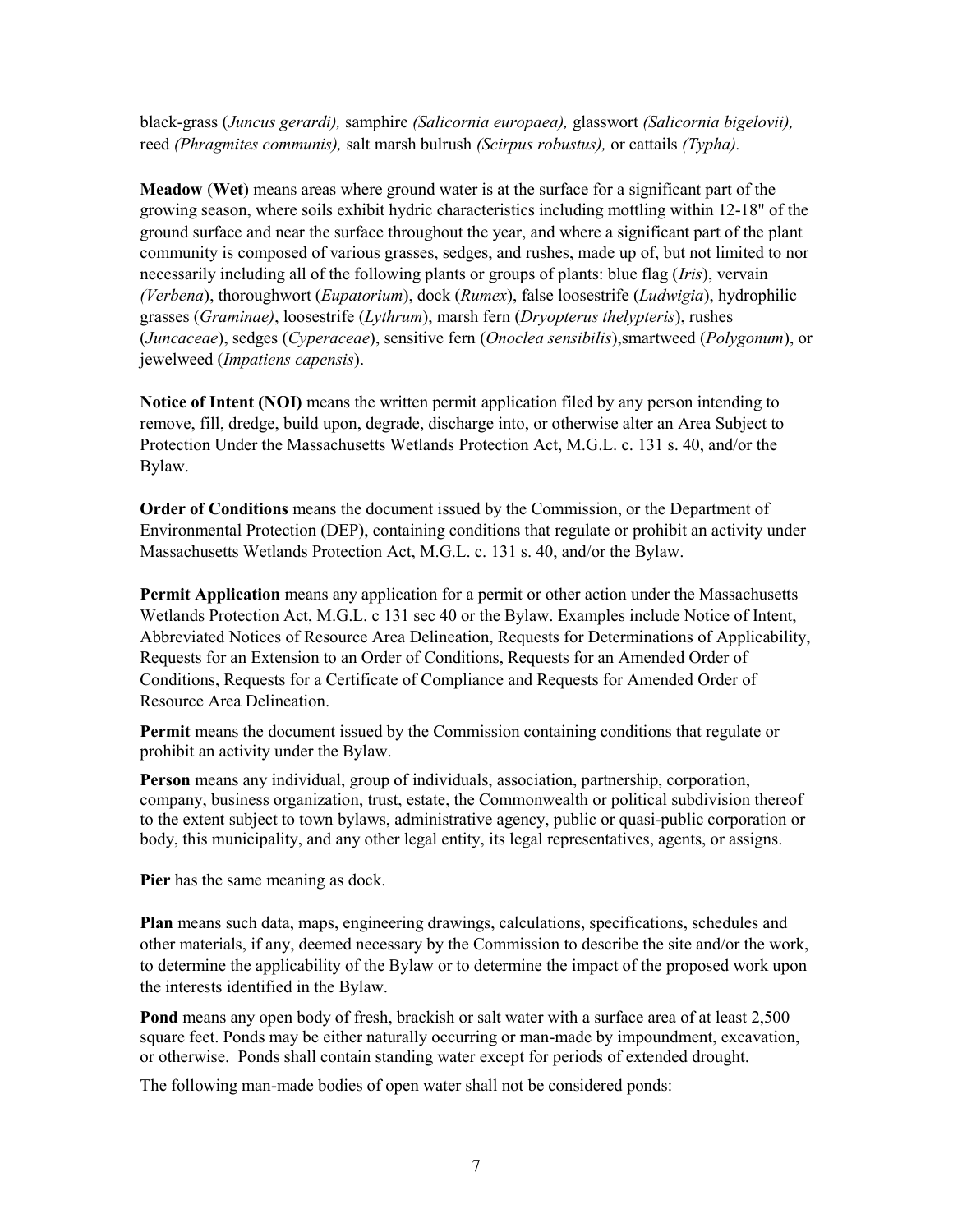a. Swimming pools or other impervious man-made basins;

b. Individual gravel pits or quarries excavated from upland areas unless inactive for five or more consecutive years.

Pollution means contamination of land, or surface or ground water with materials not normally present in those waters, or with elevated levels of naturally occurring materials.

Protection of Wildlife Habitat means protection of the ability of a resource area protected by the Bylaw to provide food, water, breeding and overwintering habitat, staging areas, shelter or escape cover to any species falling within the definition of wildlife set forth in these regulations.

Quorum means a majority of the members of the Commission.

Rare species means without limitation, all vertebrate and invertebrate animal and all plant species listed as endangered, threatened or of special concern by the Massachusetts Division of Fisheries and Wildlife, regardless of whether the site in which they occur has been previously identified by the Division.

Request for Determination of Applicability (RDA) means the written request filed by any person seeking the Commission's determination as to whether the Bylaw or Act or both applies to any area or work thereon.

Resource Area means any of the areas specified in Section II of the Bylaw.

Resource Values Protected by the Bylaw means the wetland interests either singly or collectively specified in Section I of the Bylaw.

River means any naturally flowing body of water that flows throughout the year and empties into the ocean, a lake or pond, or into another river. For a more extensive definition see also 310 CMR 10.58(2).

Riverfront Area means the area of land two hundred feet (200') between a river's mean annual high water line and a parallel line measured horizontally. The Riverfront Area may include or overlap other resource areas or their buffer zones. The Riverfront Area itself does not have a buffer zone.

Seasonal use means the dock, ramp, floats and all supporting materials that are not in place in any wetland resource area prior to May 1 of each year and are removed prior to December 1 of each year.

Significant means plays a discernable role. A resource area is significant to an interest identified in the Act or Bylaw when it plays a role in the provision or protection, as appropriate, of that interest.

Shellfish means species including but not limited to the following: bay scallop (*Argopecten*) irradians), blue mussel (Mytilus edulis), ocean quahog (Arctica islandica), oyster (Crassostrea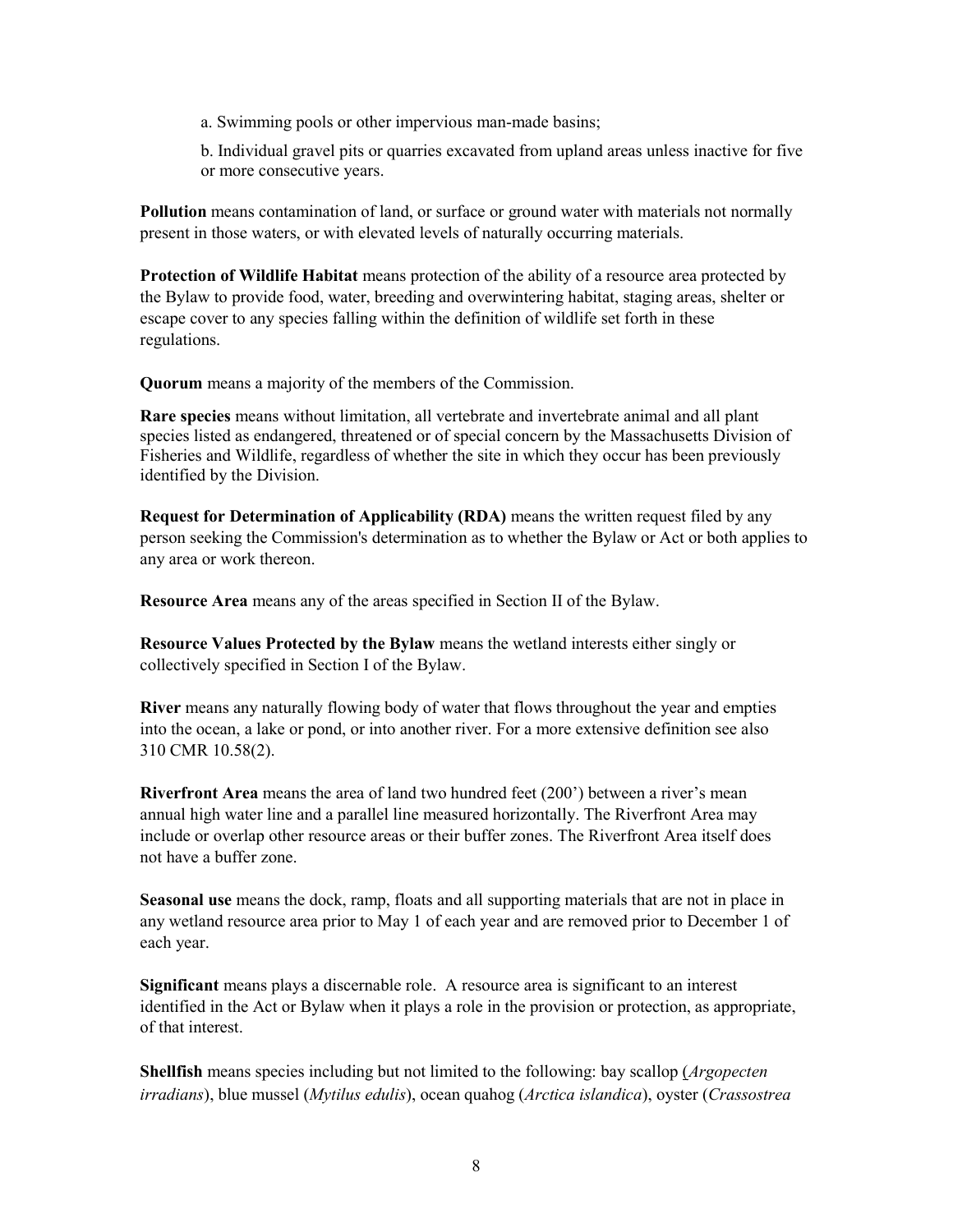virginica), quahog (Mercenaria merceneria), razor clam (Ensis directus), sea clam (Spisula solidisisma), sea scallop (Placopecten magellamicus), soft shell clam (Mya arenaria), lobster (Homarus americanus), and blue crab (Callinectes sapidus).

Structure means a combination of materials assembled at a fixed location to give support or shelter such as a building, framework, deck, shed, retaining wall, platform, bin, radio antenna mast, or the like. The term structure may also be applied to appurtenances that are constructed of impervious surfaces, such as, but not limited to, dams, piers, septic systems, leaching fields, swimming pools, recreational playing courts, walkways, etc. Drainage basins, fences, signs, and roads are not structures. The word "structure" shall be construed, where the context requires, as though followed by the words "or part or parts thereof.".

Stream means an open body of water, including brooks and creeks, which moves in a definite channel, natural or man-made, in the ground due to a hydraulic gradient, year-round or intermittent. Such bodies of running water that are intermittent (do not flow throughout the year) are streams, except for those that serve only to carry the immediate surface runoff from stormwater or snowmelt. A portion of a stream may flow through a culvert or beneath a bridge.

Vernal Pool Habitat means in addition to definitions found in the regulations under the Wetlands Protection Act, any confined basin or depression not occurring in existing lawns, gardens, landscaped areas or driveways that, at least in most years, holds water for a minimum of two continuous months during the spring and/or summer, is free of adult predatory fish populations, and provides essential breeding and rearing habitat functions for amphibian, reptile or other vernal pool community species, regardless of whether the site has been certified by the Massachusetts Division of Fisheries and Wildlife. This includes the area within 100 feet of the mean annual boundaries of such depressions. Such areas need not lie within other resource areas subject to the Bylaw to be protectable hereby. These areas are essential breeding habitat and provide other extremely important wildlife habitat functions during non-breeding seasons particularly for a variety of amphibian species.

Swamp means areas where groundwater is at or near the surface of the ground for a significant part of the growing season or where runoff water from surface drainage frequently collects above the soil surface, where soils exhibit hydric characteristics, and where a significant portion of the plant community is made up of, but not limited to nor necessarily including all, the following plants or groups of plants: alders (Alnus), ashes (Fraxinus), azaleas (Rhododendron canadense and R. viscosum) black alder (II ex verticillata), button bush (Cephalanthus occidentalis), highbush blueberry (Vaccinium corymbosum), poison sumac (Toxicodendron vernix) red maple (Acer rubrum), sphagnum mosses (Sphagnum), black gum tupelo (Nyssa sylvatica), sweet pepper bush (*Clethra alnifolia*), willow (*Salicaceae*), and common reed (*Phragmites communis*).

Vegetated Wetland means freshwater wetlands whether bordering water or not, classified as wet meadows, marshes, swamps, and bogs. They are usually areas where the topography is relatively flat, or areas of sheet flow on moderate slopes, and where the soils are annually saturated.

Walkway means the entire structure of any pier, wharf, walkway, or bulkhead, and any part thereof including pilings, or ramp, that is located on a Bordering Vegetated Wetland, Salt Marsh, Dune, Coastal Bank or that portion of a Coastal Beach landward of the mean high water line.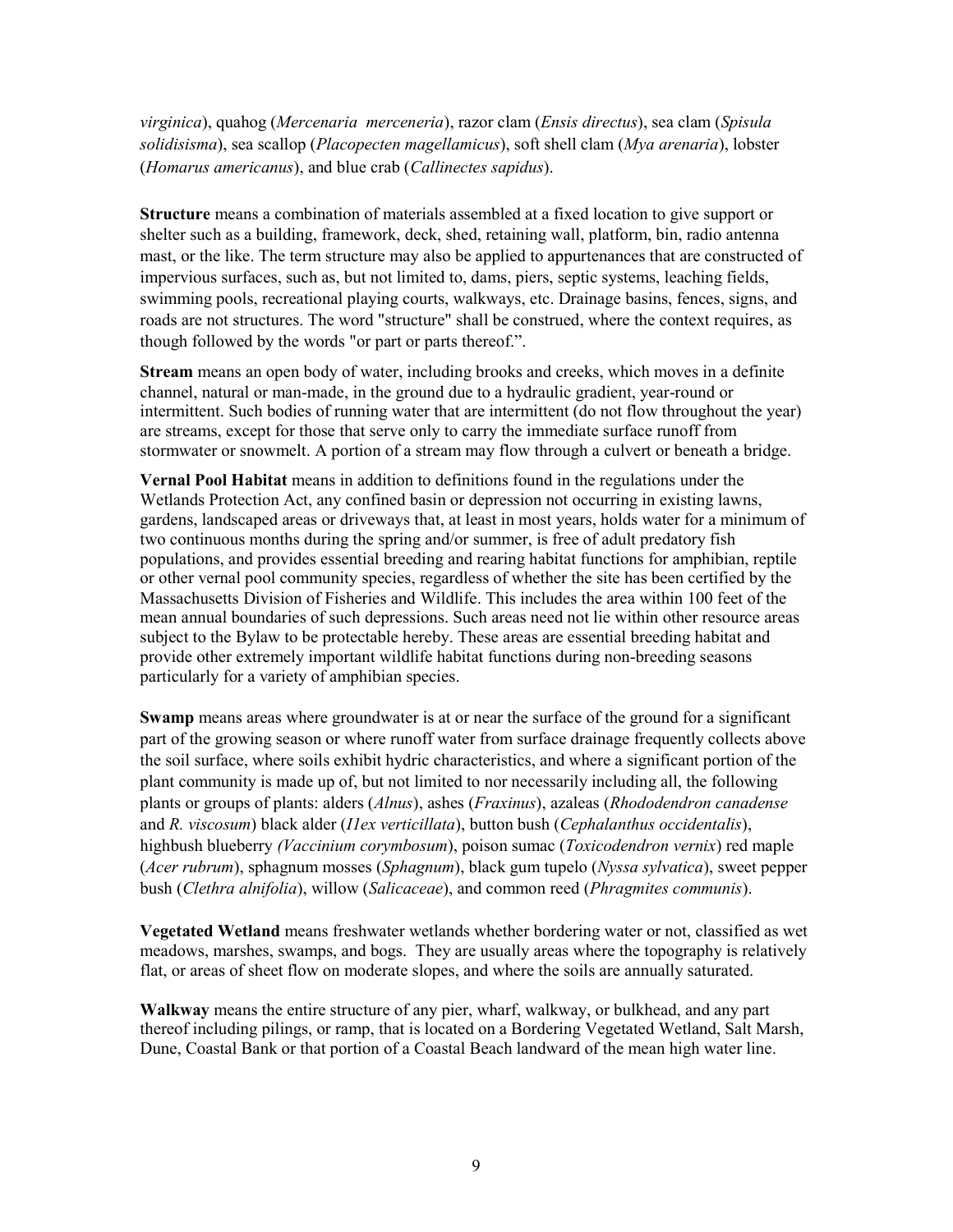Water Dependent Project or use means projects that require direct wetlands access for their intended use and therefore cannot be located out of the resource areas protected by the Bylaw. Examples include but are not limited to: docks, piers, boat landings, boathouses, marinas, stairs to beaches, and boardwalks over wetland vegetation. Projects which benefit from wetlands access but which do not require it are not water dependent uses. Examples include: restaurants, dwellings, and commercial enterprises servicing marine-related uses such as fish markets, repair facilities, ships' chandleries, and general use recreational trails.

Wet Meadow has the same meaning as Meadow (Wet).

Wildlife means all non-domesticated mammals, birds, reptiles, amphibians, fishes, or invertebrates, which are dependent upon a wetland resource defined by the Bylaw for any part of their life cycle. Special consideration shall only be given to members of the class *Insecta* if they are rare or endangered as defined by the Massachusetts Natural Heritage Program or its successor, or if they are a major food source of other wildlife, but not if the insect species is determined by the Commission and/or the Board of Health to constitute a pest whose protection under the Bylaw would be a risk to man at the proposed project site.

Work has the same meaning as activity.

Wrack Line (Drift Line) means marine vegetation accumulated in a mass or piled up in heaps during high tides or storms.

### SECTION III – PROCEDURES

#### A. Advice From Town Staff

Any advice, opinion, or information given to an Applicant by a Commission member, or by any agency, officer or employee of the Town, shall be considered advisory only and not binding on the Commission, which acts through quorum votes or consensus at its meetings.

#### B. Filing Fees

Bylaw filing fees are payable at the time of application and are not refundable. Town projects are exempt from fees. These fees are in addition to and separate from State fees required to be paid to the Commonwealth and the Town for filing under the Massachusetts Wetlands Protection Act M.G. L. c 131, sec 40, as from time to time amended, and shall be permitted under the Bylaw.

| Request for Determination of Applicability | \$25.00 |
|--------------------------------------------|---------|
| • Notice of Intent                         | \$25.00 |
| Abbreviated Notice of Intent               | \$25.00 |

# C. Time Periods

All time periods shall be the same as those set forth in the Massachusetts Wetlands Protection Act M.G. L. c 131, sec 40 and 310 CMR 10.00.

#### D. Actions by the Conservation Commission

Where the Bylaw states that a particular action is to be taken by the Commission, that action is to be taken by more than half the members present at a meeting of at least a quorum. Where the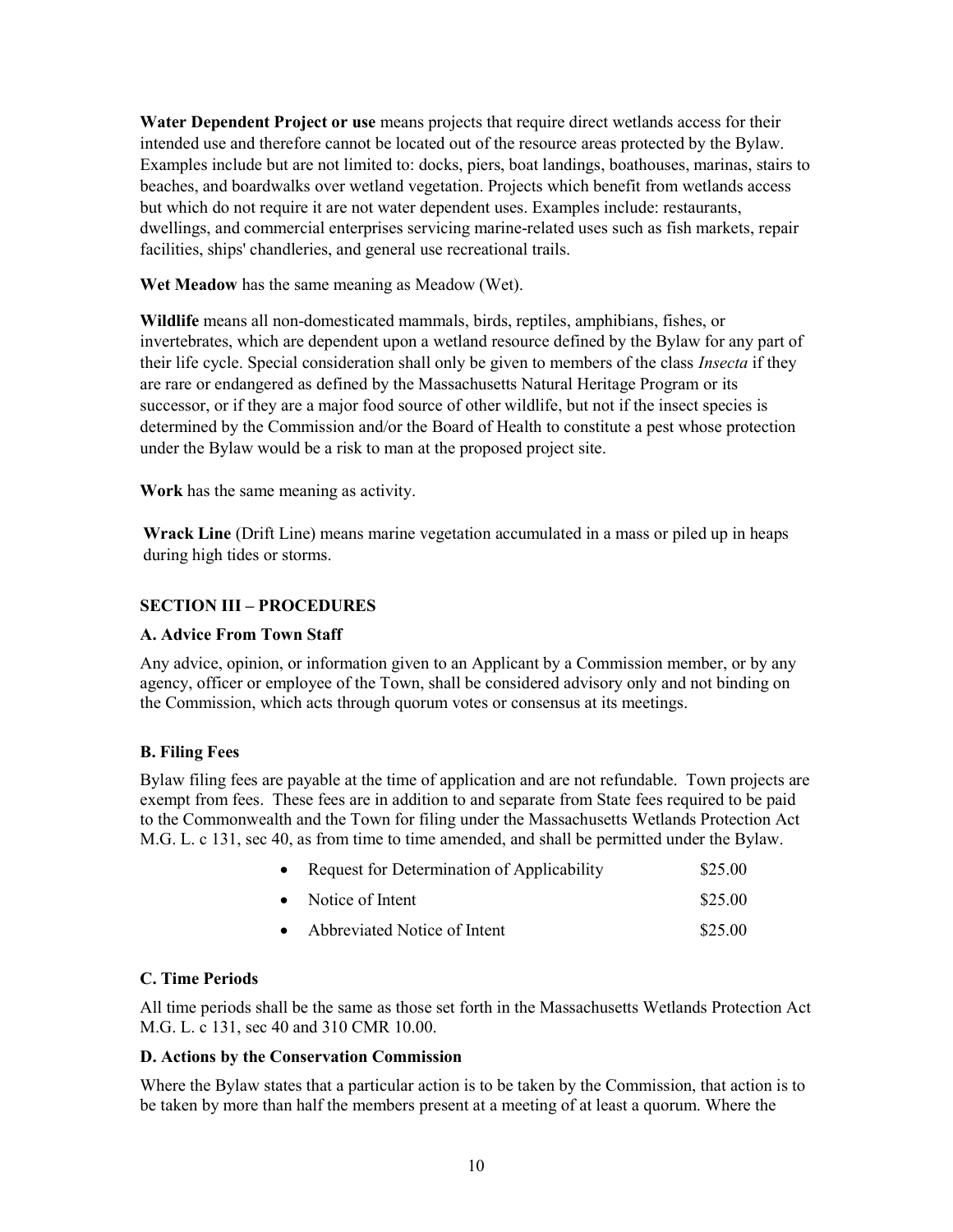Bylaw states that a permit or notification shall be issued by the Commission after Commission approval, that action is to be by a majority of the members then in office, who need not convene as a body in order to sign said permit or notification, provided they met pursuant to the Open Meeting law, M.G. L. c 39, Sec. 23A-23C, when voting on the matter.

# E. Consultant Fees

Upon receipt of a Request for Determination of Applicability, a Notice of Intent or a Notice of Resource Area Delineation, or at any point in its deliberations, the Commission may deem it necessary to obtain expert engineering or other outside consultant services in order to reach a final decision on the application as set forth in Section IV of the Bylaw.

#### F. Administrative Review

 Any person who is proposing to undertake an activity and desires to know what is required of them may arrange a preliminary discussion by contacting the Commission office or arranging a time at a Commission meeting.

For the smallest projects, the Commission invites applicants to submit an informal letter together with a plan of the proposed project. After a site visit and review at a Commission meeting, the Commission will issue a written reply as to whether the project requires either a Request for Determination of Applicability, a Notice of Resource Area Delineation, or a Notice of Intent.

### G. Determinations of Applicability

- 1. Any person who desires a determination as to whether the Bylaw applies to a resource area protected by the Bylaw, or to work to be performed in a resource area protected by the Bylaw, shall submit a written Request for Determination of Applicability form to the Commission by certified mail or hand delivery.
- 2. The Commission may accept as the application and plans under the Bylaw, the Request for Determination of Applicability and plans filed under the Wetlands Protection Act M.G. L. c 131, sec 40, along with a check for the filing fee mailed or hand delivered to the Commission office. The Commission may, at its discretion, accept less detailed plans for a Determination than are generally required for a Notice of Intent. Plans submitted shall clearly and accurately show the present conditions and proposed work. Plans shall show the location of water bodies, and all resource areas and be signed/dated by the person who prepared them. The Commission may require that the plans be prepared and signed by a qualified wetlands scientist and a Professional Registered Engineer.
- 3. Within twenty-one (21) days after the date of receipt of the Request for a Determination of Applicability, the Commission shall hold a public meeting on the Request of Determination and shall issue a written determination after the close of the public meeting or any continuance thereof. Prior to making a determination, the Commission may require the submission of additional data deemed pertinent to the determination. The meeting may be continued and the determination issued after 21 days with the permission of the applicant.
- 4. At the public meeting the Commission will determine:
	- a. Positively: that the area and Activity thereon is subject to the jurisdiction of the Bylaw and requires the filing of a Notice of Intent; or
	- b. Negatively: that the area in which the proposed Activity is to take place is not subject to the jurisdiction of the Bylaw, or that the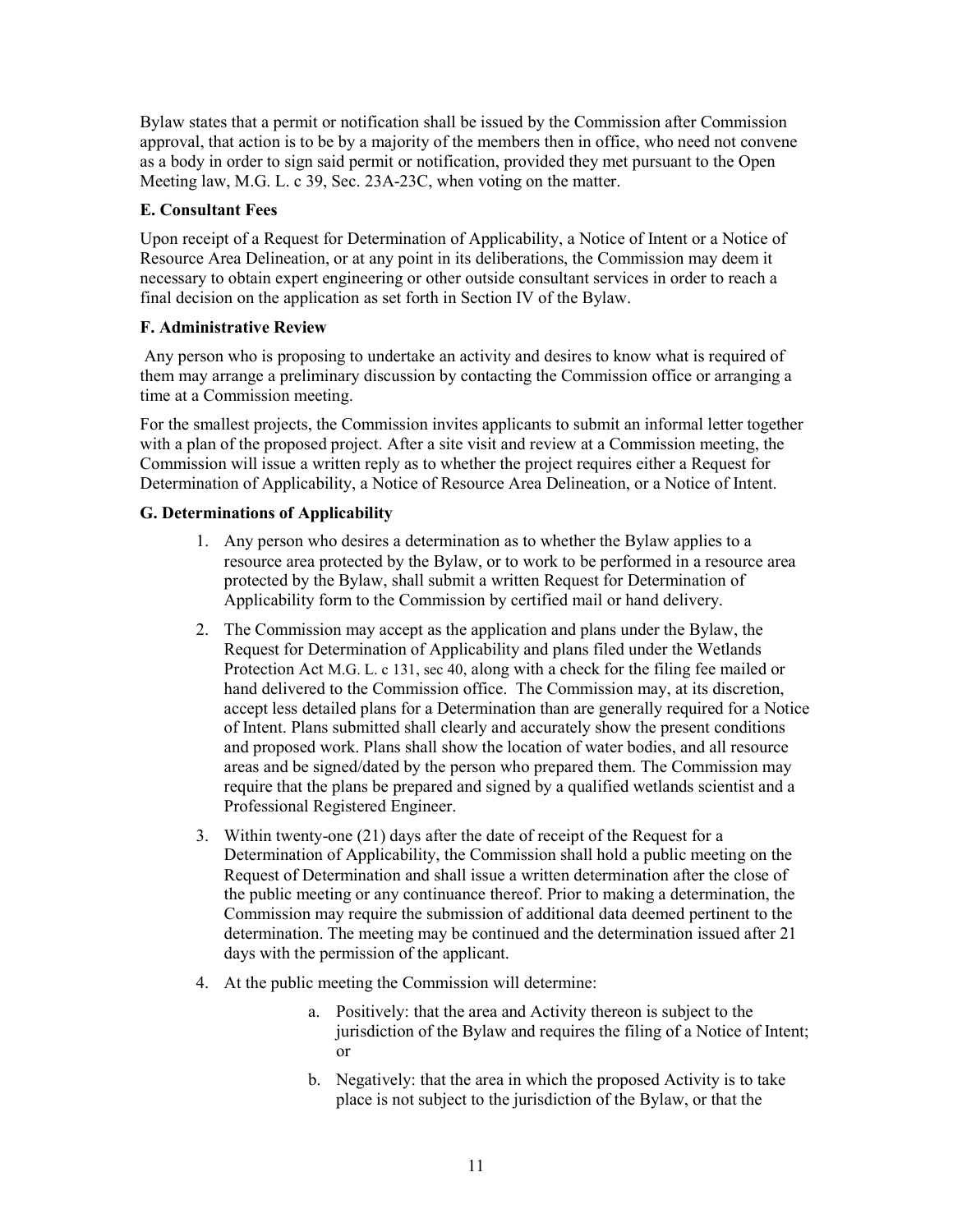resource values protected by the Bylaw are fully protected by the project as proposed.

- 5. The Determination shall be signed by a majority of the Commission present and shall be sent by the Commission to the person making the request and the owner if other than the applicant.
- 6. A Determination shall be valid for three years from the date of issuance.
- 7. In the event of a positive Determination, an Application for a Permit shall be filed and all of the procedures set forth in Section III. H shall apply.

# H. Application for Permits or Notice of Intent (NOI)

- 1. Any person who proposes to do work that will remove, fill, dredge, alter, or build upon any area resource area protected by the Bylaw shall submit a Notice of Intent and other application materials in accordance with the Bylaw.
- 2. The Commission may accept as the application and plans under the Bylaw the Notice of Intent and plans filed under the Massachusetts Wetlands Protection Act (M.G.L. c.131, s. 40) and its rules and regulations (310 CMR 10.00).
- 3. Any person filing an application for a permit with the Commission under the Bylaw at the same time shall give written notice thereof, by certified mail or hand delivery, to all abutters according to the most recent records of the assessors, in accordance with the provisions of Section V. of the Bylaw. The abutter notification format may be the same as that sent under the Massachusetts Wetlands Protection Act (M.G.L. c.131, s. 40) and its rules and regulations (310 CMR 10.00). The Commission shall place a legal ad of the date and time of the hearing in the local newspaper at least five (5) days before the public hearing at the applicant's expense.
- 4. When a person filing an application is other than the owner, the NOI must contain the signature or other authorization of the owner. The Commission shall send a copy of the findings and decision of the Commission to the owner as well as to the person filing the application, and the applicant shall supply the Commission with the name and current address of the owner.
- 5. When a filing is only required under the provisions of the Bylaw, a separate bylaw file number will be assigned. The designation of a file number shall not imply that the plans and supporting documents have been judged adequate for the issuance of a permit but only that copies of the minimum submittal requirements have been filed.
- 6. In the event that only part of the work proposed lies within a resource area protected by the Bylaw, all aspects of the work shall be briefly described on the permit application. Only those work components that lie within areas subject to jurisdiction shall be conditioned.
- 7. Where the Bylaw states that the Commission is to receive a request or notice; such request or notice shall be given in writing to the Commission office.
- 8. Notwithstanding the foregoing, when the Commission has determined that an activity outside a resource area protected by the Bylaw has in fact altered a resource area protected by the Bylaw, it may require such plans, supporting calculations and other documentation as are necessary to describe the entire activity.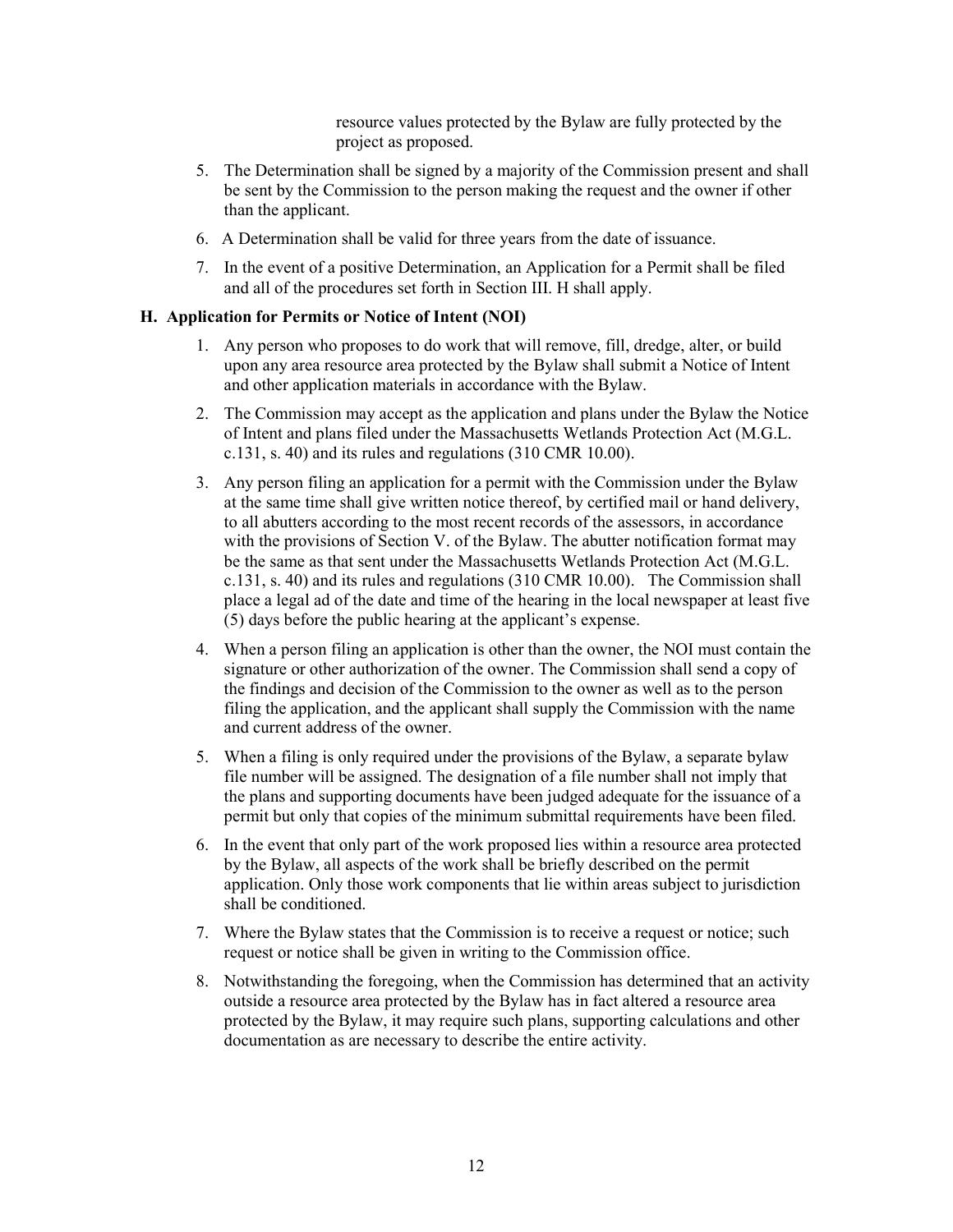#### I. Notice and Hearings

The Commission in an appropriate case may combine its hearing under the Bylaw with the hearing conducted under the Wetlands Protection Act, M. G. L. c. 131 s. 40.

- 1. When a person filing a NOI is not the owner, the applicant shall give notice of the time and place of the hearing to the owner by certified mail return receipt requested.
- 2. Any changes in the plans or the proposed work made by the applicant during the course of the public hearings, shall be made in writing and shall be filed by the applicant with the Commission and copies sent to DEP if it is also an application under the Wetlands Protection Act. Such changes must be filed prior to the close of the public hearing on the NOI, unless otherwise specified by the Commission during a public hearing.
- 3. A Public hearing may be continued in the same manner as that set for in 310 CMR 10.05  $(5)$ .

#### J. Permits Regulating the Work

- 1. Within twenty-one (21) days of the close of the public hearing, the Commission shall issue or deny the Permit or issue a Notice of Non-significance if the Commission determines that the area on which the proposed work is to be done is not significant to any interest identified in the Bylaw.
- 2. If the Permit is issued, it shall impose such conditions as are deemed necessary for the protection of one or more of the interests identified in the Bylaw. The Permit shall prohibit any activity or portion thereof that cannot be conditioned to protect said interests.
- 3. The Permit shall impose conditions upon an activity or the portion thereof that will in the judgment of the Commission result in removing, dredging, filling, building upon, or altering a resource area. The Permit shall impose conditions setting limits on the quantity and quality of discharge from any point source (whether closed or open channel) when said limits are appropriate to protect the interests identified in the Bylaw. The Commission may take into account the cumulative adverse effects of loss, degradation, isolation, and replication of protected areas throughout the community and the Tisbury Great Pond watershed, resulting from past activities, permitted and exempt, and foreseeable future activities.
- 4. If the Permit is denied, it shall be for one or more of the following reasons:
	- a. For failure to meet the requirements of the Bylaw;
	- b. For failure to submit information the Commission deems necessary or plans requested by the Commission;
	- c. For failure to meet design specifications, performance standards or other requirements set forth in these regulations;
	- d. For failure to avoid or prevent unacceptable significant or cumulative effects upon the resource area values protected by the Bylaw; or
	- e. where no conditions are adequate to safeguard the wetland values protected by the Bylaw.
- 5. A Permit shall expire three (3) years from the date of issuance and may be extended as provided in 310 CMR 10.05(8).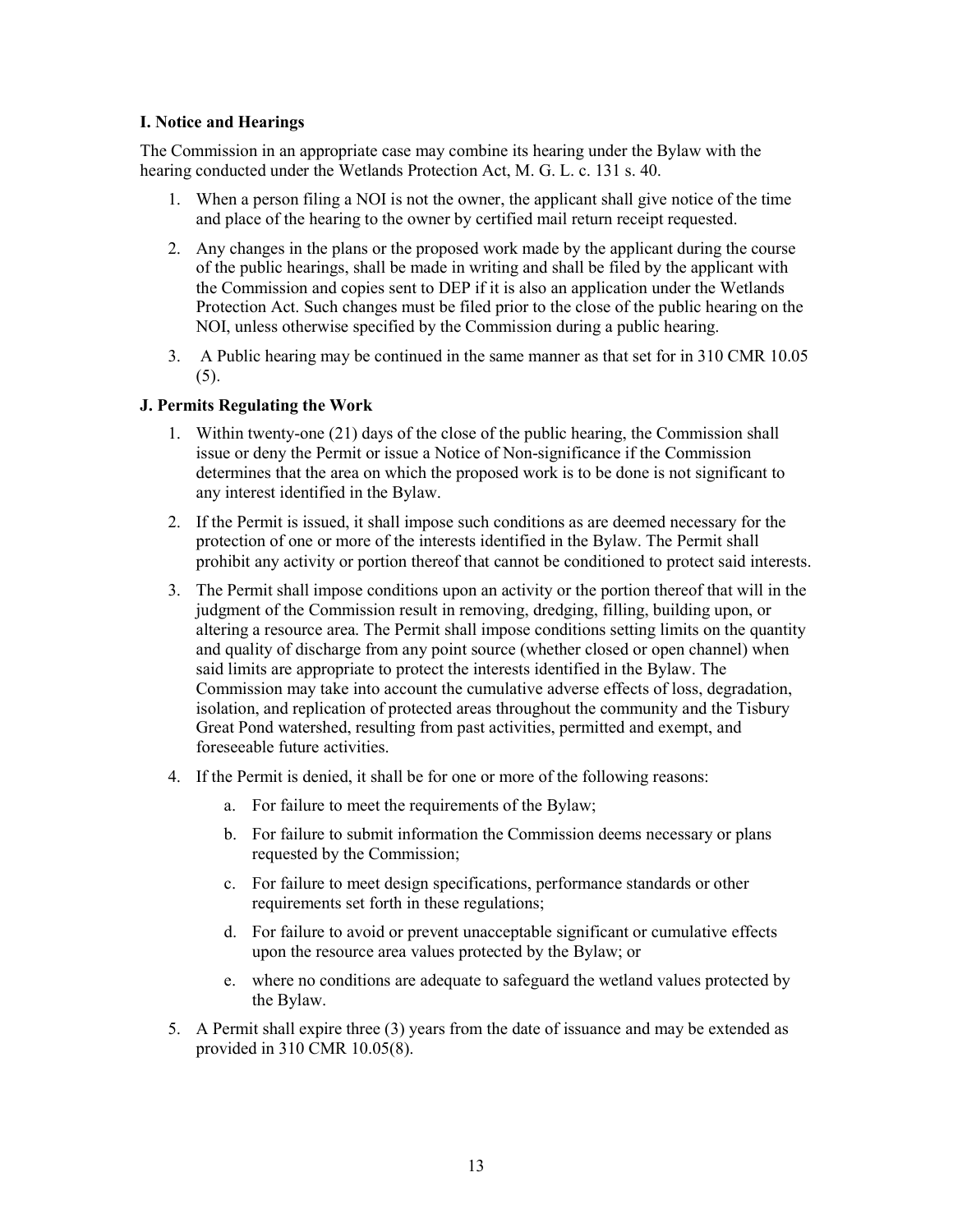- 6. The Permit shall be signed by a majority of the Commission members and shall be mailed, certified mail return receipt requested or hand delivered to the applicant, its agent, or the owner of record.
- 7. After the close of a public hearing, the Commission will discuss one or more draft orders of conditions for possible approval. Approval consists of a successful motion to approve the order and the signatures of a majority of the Commission. Review and approval will take place at a public meeting, held either at the same meeting that the public hearing was closed, or at a subsequent meeting.
- 8. The Commission in an appropriate case may combine the Permit or other action on an application issued under the Bylaw with the Order of Conditions issued under the Wetlands Protection Act.
- 9. A copy of the plans describing the work and the Permits shall be kept on file by the Commission and shall be available to the public at reasonable hours.
- 10. Prior to the commencement of any work permitted or required by the Permit, the Permit shall be recorded in the Dukes County Registry of Deeds or the Dukes County Land Registration office. Notification of the recording shall be made in writing including the date of recording and the recording information to the Commission prior to commencement of the work.
- 11. For good cause the Commission may revoke or modify a Permit issued under the Bylaw and these regulations after public notice and public hearing and notice to the holder of the Permit.

K. Extensions of Permits shall be handled in the same manner as set forth in 310 CMR 10.05 (8).

L. Certificates of Compliance shall be handled in the same manner as set forth in 310 CMR 10.05 (9).

# M. Emergencies

The application and permit required by the Bylaw shall not be required for emergency projects necessary for the protection of the health and safety of the public, provided that the work is to be performed by or has been ordered to be performed by an agency of the Commonwealth or a political subdivision thereof; provided that advance notice, oral or written, has been given to the Commission prior to commencement of work or within 24 hours after commencement; provided that the Commission or its agent certifies the work as an emergency project; provided that the work is performed only for the time and place certified by the Commission for the limited purposes necessary to abate the emergency; and provided that within 21 days of commencement of an emergency project a permit application shall be filed with the Commission for review as provided by the Bylaw. Upon failure to meet these and other requirements of the Commission, the Commission may, after notice and a public hearing, revoke or modify an emergency project approval and order restoration and mitigation measures.

#### N. Waivers

Where no conditions are adequate to protect the resource area values as set forth in the Bylaw, the Commission is empowered to deny a permit for failure to meet the requirements of the Bylaw and these regulations. It may also deny a permit: for failure to submit necessary information and plans requested by the Commission; for failure to meet the procedures, design specifications, performance standards, and other requirements in these regulations; or for failure to avoid, minimize or mitigate unacceptable significant or cumulative effects upon the resource area values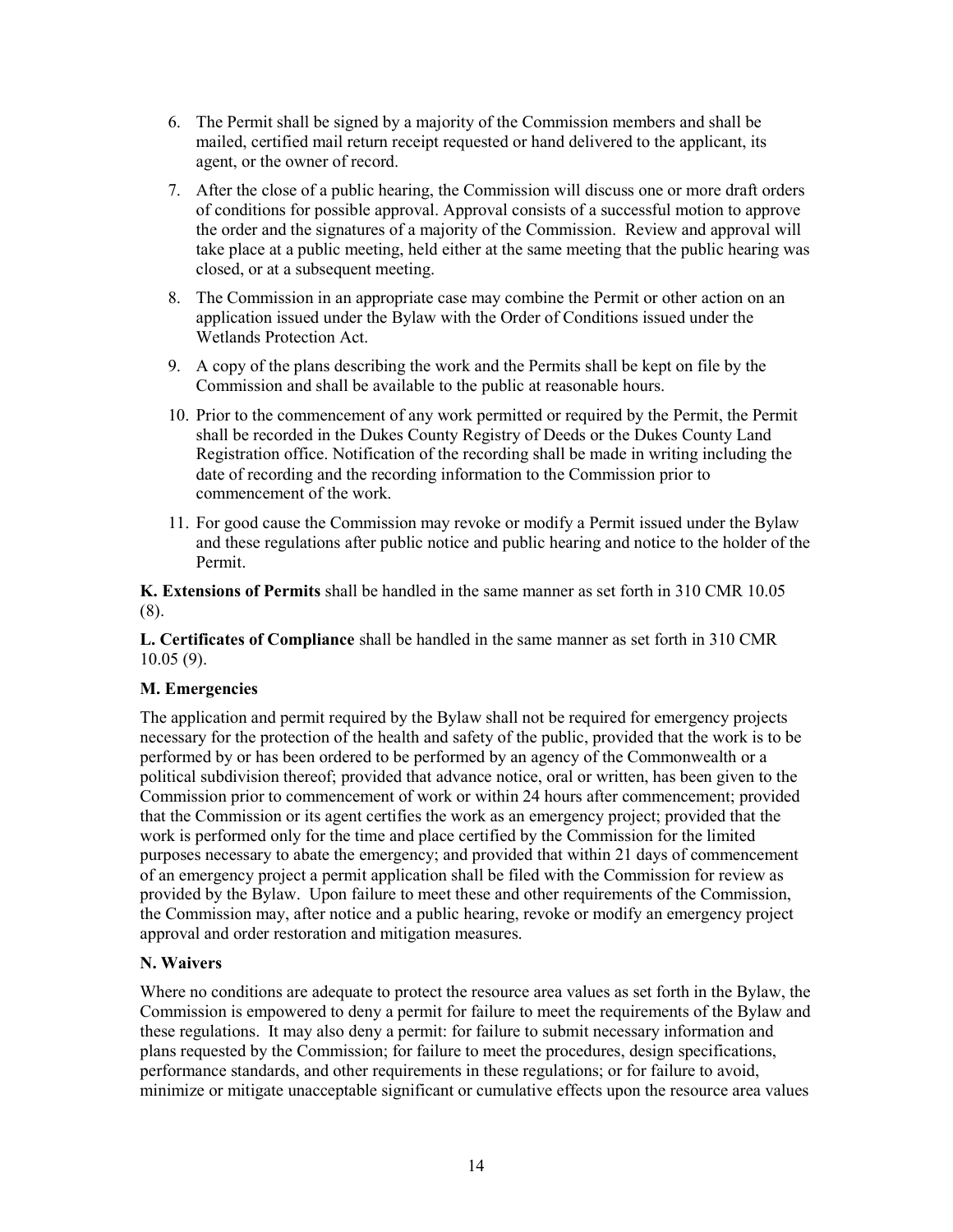protected by the Bylaw. Due consideration shall be given to any demonstrated hardship on the applicant by reason of denial, as presented at the public hearing.

The Commission may waive specifically identified and requested procedures, design specifications, performance standards, or other requirements set forth in these regulations, provided that the Commission finds in writing after said public hearing that there are no reasonable conditions or alternatives that would allow the proposed activity to proceed in compliance with said regulations; and that avoidance, minimization and mitigation have been employed to the maximum extent feasible; and that the waiver is necessary to accommodate an overriding public interest or to avoid a decision that so restricts the use of the property as to constitute an unconstitutional taking without compensation.

# O. Title 5 State Sanitary Code

In all cases of Title 5 issues, all state and town regulations will be followed except that both bordering and nonbordering wetlands are protected.

 If a septic system is proposed on a lot that cannot meet the local Board of Health regulations without a variance, the applicant is not entitled to the presumption that all wetland interests are protected under 310 CMR 10.3 (3) Presumption Concerning 310 CMR 15.00 Subsurface Disposal of Sanitary Sewage (Title 5). Even with the issuance of a variance, the applicant is not entitled to the presumption. The Commission notes that the presumption, were the applicant entitled, only applies to the impacts of the discharge from a sewage disposal system and not to the impacts from construction of that system, such as erosion and siltation from the excavation, placement of fill or removal of vegetation or other impacts from the construction of that system. Applicants must demonstrate that all wetland interests are protected and have an approved current Order of Conditions before any work can proceed on these projects.

# SECTION IV – BUFFER ZONE

# A. Characteristics

Buffer zones are highly likely to be significant to the wetland resource values identified in Section I of the Bylaw. Buffer zones help to reduce or prevent water pollution, provide and protect wildlife habitat, protect groundwater, help reduce erosion and mitigate flooding and storm damage, and provide sedimentation control. The Commission finds that regulations applicable to activities involving the Buffer Zone are necessary and proper for the following reasons:

- 1. Temperature: Shade and cover provided by riparian vegetation can moderate air and water temperature in streams and the shallows of ponds and other water bodies.
- 2. Sediments and Other Contaminants: Buffer zones filter sediments and other contaminants, including but not limited to pesticides and heavy metals, from surface water flow. Buffer zones also prevent erosion in and into resource areas and preclude development that could lead to increased contaminant loading.
- 3. Nutrients (nitrogen and phosphorous): Buffer zones reduce nutrient loading in water bodies by: filtering from surface water flow the nutrients bound to sediments, removing nutrients from ground water through uptake in vegetation, and precluding development which could increase nutrient loading as a result of septic systems and activities like lawn fertilizing and landscaping.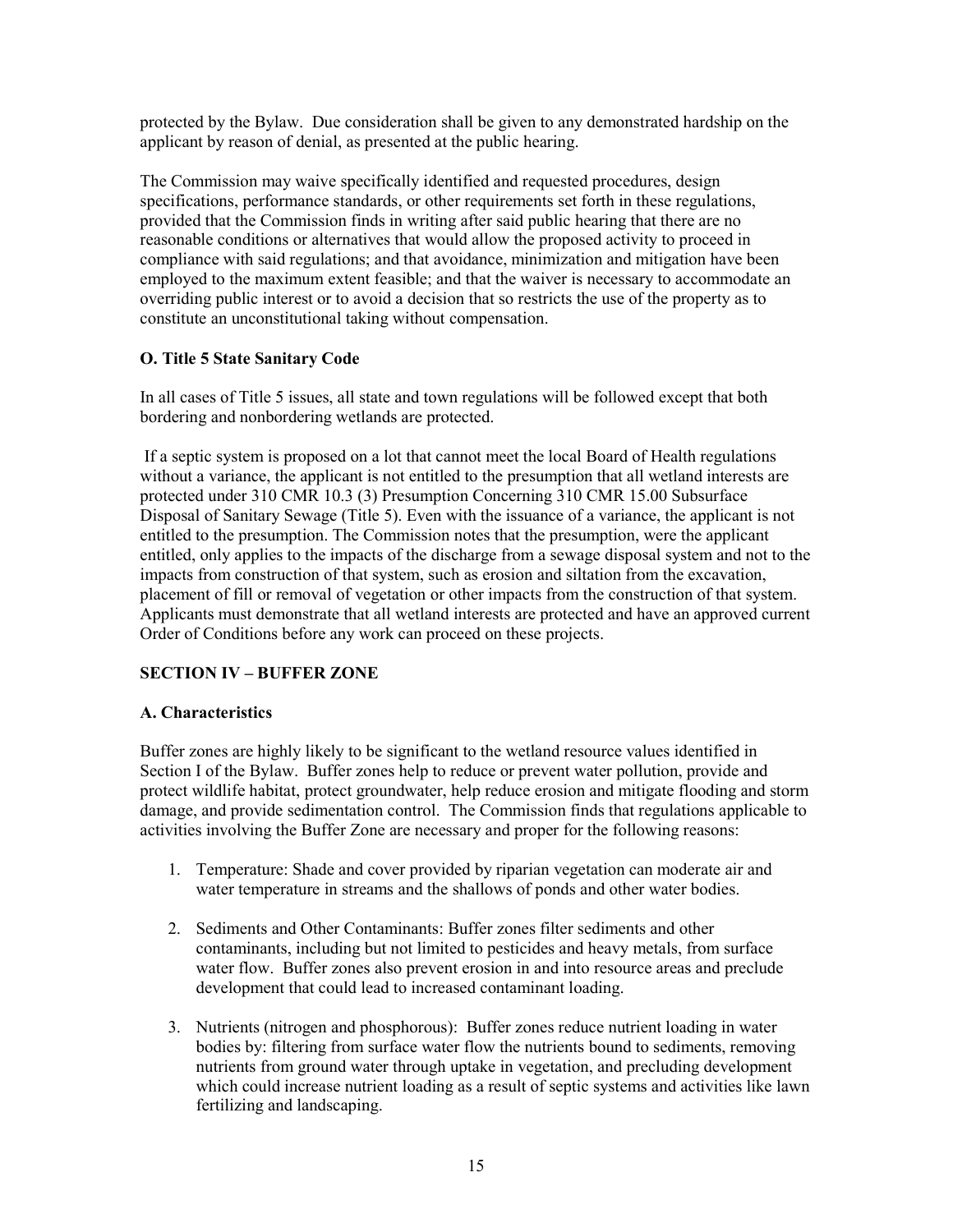- 4. Maintenance of Stream Flow: Buffer zones can store water and help maintain ground water, stream base flow, and water quality during low-flow and flood periods.
- 5. Wildlife Habitat: The vegetated uplands adjacent to wetlands constitute one of the richest zones for aquatic organisms, mammals, birds, and amphibians because they provide shade and cover, food, shelter, breeding habitat, and corridors critical for wildlife movement.

Construction and other activities or alterations within buffer zones can harm resource areas through siltation, regrading, compaction of soil, and loss of pervious ground. Following construction or other alterations, use of the buffer zone frequently degrades adjacent resource areas as a result of the deposition of lawn and yard debris, increased runoff, nutrient loading, habitat degradation, and increased temperatures.

These adverse impacts can arise from both construction and from the ultimate use of the project involved. They include, but are not limited to, erosion, siltation, loss of groundwater recharge capability, contamination of water bodies by surface runoff carrying heavy metals such as lead, cadmium, copper and zinc, hydrocarbons such as gasoline and motor oil, pesticides and herbicides, bacteria, viruses, and sediments. Nutrient loading of water bodies results from misuse of lawn fertilizers as well as septic effluent. Wildlife habitat diversity may be lost through introduction of invasive plants.

#### B. Presumption of Significance

When a proposed activity involves the removing, filling, dredging, degrading, discharging into, building upon, or altering of a Buffer Zone, the Commission shall presume the Buffer zone is significant to the protection of all the resource values protected by the Bylaw. These presumptions may be overcome only upon a clear showing that the Buffer Zone does not play a role in the protection of those interests. No work will be permitted in the Buffer Zone that has a significant adverse impact upon the interests given above and only upon a specific written determination to that effect by the Commission.

#### C. Performance Standards

The Buffer Zone shall be presumed significant to the resource values protected by the Bylaw as referenced in Section I; therefore, the following regulations shall apply:

1. No-Disturbance Zone

That portion of the buffer zone extending twenty-five (25) feet from the wetland, bank, dune, or water body defining the buffer zone's inner edge, is designated as a No-Disturbance Zone. No activity/alteration will normally be permitted within this twentyfive (25) foot No Disturbance Zone. It is presumed that this first twenty-five (25) feet of the Buffer Zone is essential to the interests associated with the adjacent resource area. Alterations, including but not limited to grading, landscaping, removing (clearing or cutting) of vegetation, filling, excavating, operation of vehicles or machinery, paving, and construction of roads shall not be permitted in a No-disturbance Zone. The Commission may impose such additional requirements as are necessary to protect the resource values protected by the Bylaw including but not limited to requiring that a buffer strip be created where none currently exists, due to previous activities.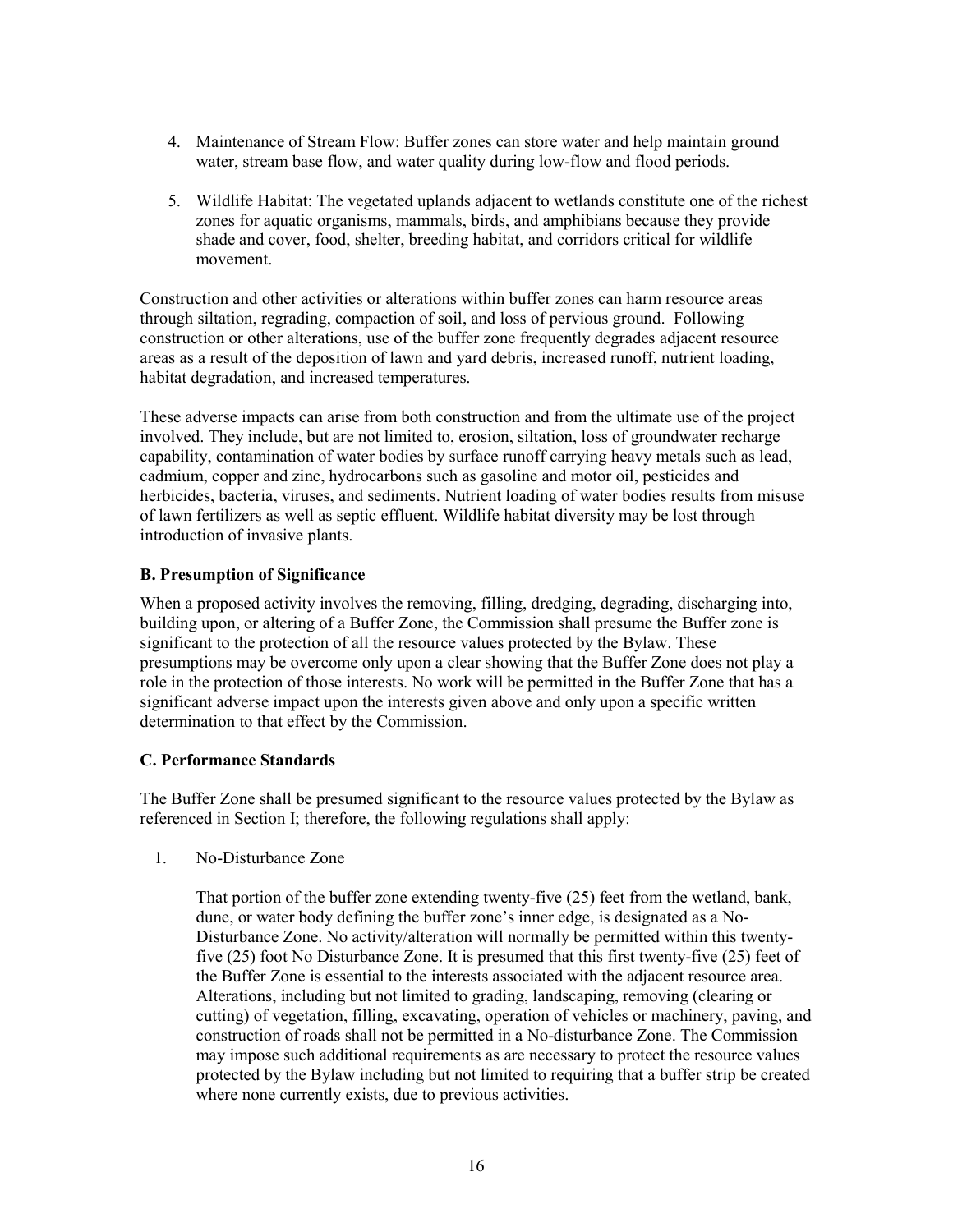2. No-Build Zone.

 No structure as defined in these regulations or roads and paths will normally be permitted within the first fifty (50) feet upland of a resource area.

3. Outer Buffer Zone.

 The Outer Buffer Zone consists of all areas in the Buffer zone not located in a No Disturbance Zone or No-Build Zone. No activity/alteration shall be permitted in the Outer Buffer Zone that is more likely than not to harm or eventually harm the Buffer Zone or the adjacent resource area.

4. Waiver

 Notwithstanding any of the foregoing prohibitions, the Commission may allow certain activities or structures in a No-Disturbance or No Build Zone by waiver, as provided in Section III. N of these regulations, when no other practicable alternative exists. Petitions for a waiver shall be included in writing in the Notice of Intent filed under the Bylaw.

5. The Commission may impose such additional requirements as are necessary to protect the resource values protected by the Bylaw.

### SECTION V- LAND UNDER THE OCEAN

#### A. Characteristics

Land under the ocean is significant to the wetland resource values identified in Section I of the Bylaw. Land under the ocean is likely to be significant to the protection and maintenance of the resource, and therefore to the protection of the interests which these resource areas serve to protect. Land under the ocean helps to reduce or prevent water pollution, provide and protect wildlife habitat, protect groundwater, help reduce erosion, and provide sedimentation control. The Commission finds that regulations applicable to activities involving land under the ocean are necessary and proper for the following reasons:

- 1. Fisheries and Wildlife Habitat: Land under the ocean provides feeding areas, spawning and nursery grounds, and shelter for many coastal organisms related to marine fisheries and wildlife. Destruction of eelgrass beds (Zostera marina) will harm shellfish production.
- 2. Erosion Control, Flood Control and Storm Damage Prevention: Nearshore areas, and in some cases offshore areas, of land under the ocean help reduce storm damage, erosion, and flooding by diminishing and buffering the high energy effects of storms. Submerged sand bars dissipate wave energy. Such areas provide a source of sediment for seasonal rebuilding of coastal beaches and dunes. The bottom topography and sediment type of nearshore areas of land under the ocean is critical to erosion control, storm damage protection, and flood control.
- 3. Water Quality: Water circulation and flushing rates, distribution of grain size, water quality (including but not limited to turbidity, temperature, nutrients, pollutants, salinity, and dissolved oxygen), and the habitat of wildlife, finfish, and shellfish are all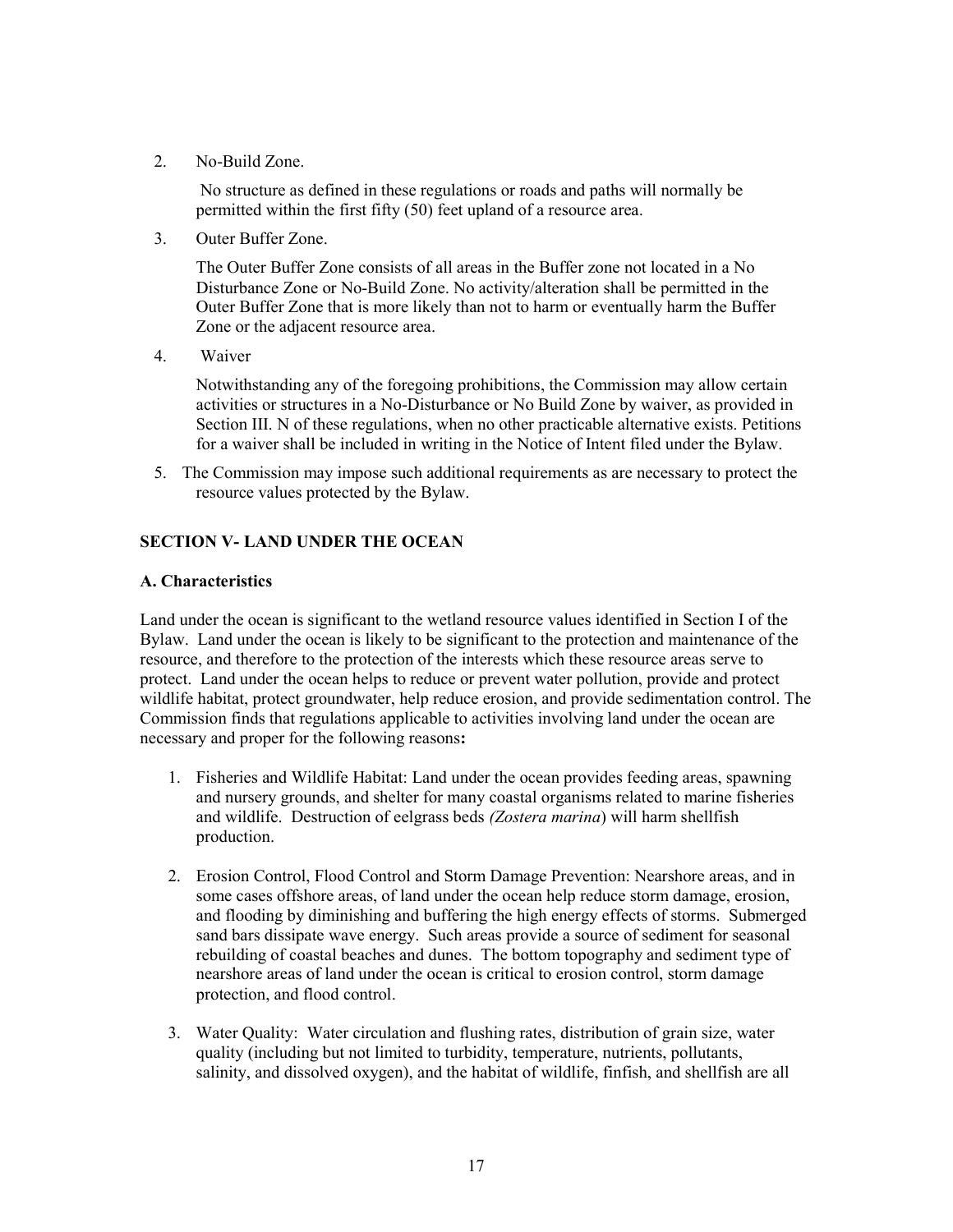factors critical to the protection of significant wildlife habitat and marine fin and shell fisheries.

4. Fisheries and Shellfisheries: Land under the ocean in an unobstructed state is important to fishing and shellfishing.

### B. Presumption of Significance

Whenever a proposed activity involves removing, filling, building upon, degrading, discharging into or otherwise altering land under the ocean, the Commission shall presume that land under the ocean is significant to the protection of the following interests: flood control, erosion and sedimentation control, storm damage prevention including coastal storm flowage, water quality, prevention of water pollution, fisheries, shellfisheries, wildlife habitat, rare species habitat, and aquaculture. These presumptions may be overcome only upon a clear showing that land under the ocean does not play a role in protecting any of the interests given above and only upon a specific written determination to that effect by the Commission.

### C. Performance Standards

 Land under the ocean and land within 100 feet of land under the ocean shall be presumed significant to the resource values protected by the Bylaw as referenced in Section I; therefore, the following regulations shall apply:

- 1. Improvement and maintenance dredging for navigational purposes shall be designed and carried out using the best available measures as determined by the Commission so as to have the least possible adverse effects or changes in marine productivity caused by changes in, or resulting from suspension or transport of pollutants, sediment transport, smothering of bottom organisms, accumulation of pollutants by organisms, destruction of habitat or nutrient source areas, or changes in water circulation and water quality. Dredging, particularly improvement dredging, shall also use such best available measures to minimize adverse effects caused by changes in bottom topography resulting in an increase in the height and velocity of waves hitting the shore, localized changes in circulation patterns or changes in sediment transport which affect natural replenishment of beaches or maintenance of channels.
- 2. There shall be no new residential piers as per the Wild and Scenic North Shore District DCPC dated March 22, 2001 as may be amended.
- 3. Aquaculture projects shall be undertaken pursuant to such means as may be established by the Commission so as to have the least possible adverse effect on wildlife, erosion control, storm damage prevention, or flood control. No destruction of habitat or areas where shellfish feed, or change in water quality or circulation in any manner that adversely affects productivity of marine fisheries or shellfish beds shall be permitted.
- 4. No new bulkheads or coastal engineering structures shall be permitted to protect residential structures and accessory buildings constructed or substantially improved after the effective date of the Bylaw. Bulkheads may be rebuilt only if the Commission determines that there is no environmentally better way to control an erosion problem, including in an appropriate case the moving of the threatened building. Other coastal engineering structures may be permitted only upon a clear showing that no other alternative exists to protect a structure built prior to the effective date of the Bylaw but not substantially improved, from imminent danger.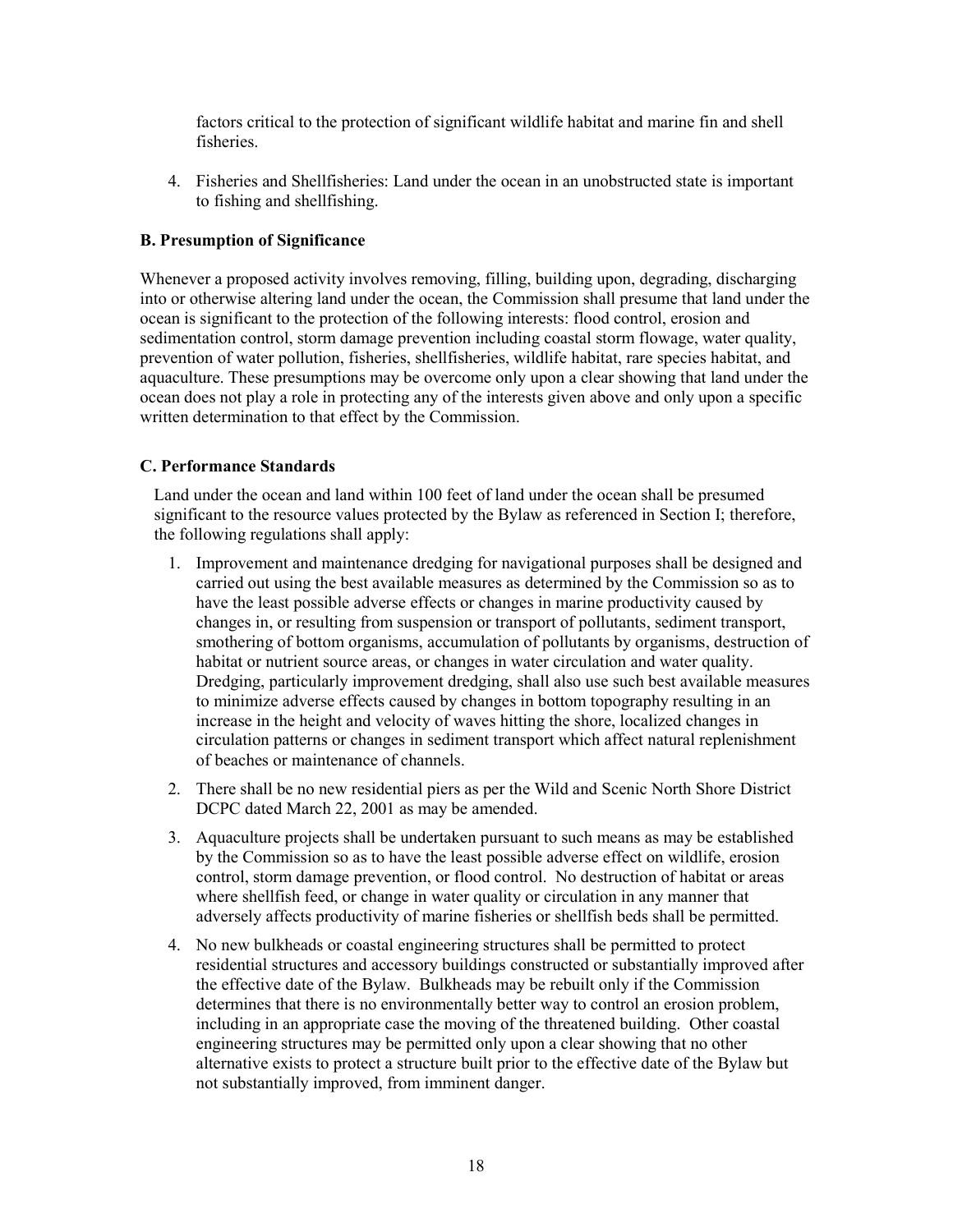- 5. Water dependant projects shall be designed and performed so as to cause no adverse effects on wildlife, erosion control, marine fisheries, shellfish beds, storm damage prevention, or flood control.
- 6. No activity on land under the ocean that is not water dependent shall be permitted by the Commission except activity allowed pursuant to a waiver from these regulations as set forth in Section III.N.
- 7. The Commission may impose such additional requirements as are necessary to protect the resource values protected by the Bylaw.

### SECTION VI- COASTAL BEACHES

#### A. Characteristics

Coastal beaches are significant to the wetland resource values identified in Section I of the Bylaw. Land within 100 feet of a coastal beach is considered to be important to the protection and maintenance of coastal beaches, and therefore to the protection of the wetland values which these resource areas serve to protect. Characteristics of coastal beaches that are critical to storm damage prevention, erosion control, or flood control include sediment volume and form, their ability to respond to wave action, natural erosional and depositional cycles and wave intensities. The Commission finds that regulations applicable to activities involving coastal beaches are necessary and proper for the following reasons:

- 1. Storm Damage Prevention: Coastal beaches aid in storm damage prevention, erosion and flood control, and serve as a sediment source for downdrift coastal resource areas. Coastal beaches serve the purpose of storm damage prevention, erosion control, and flood control by dissipating wave energy, by reducing the height of storm waves, and by providing sediment to supply other coastal features including coastal dunes, land under the ocean, and other coastal beaches. Interruptions of these natural processes by manmade structures and/or activities reduce the ability of the coastal beach to perform these functions.
- 2. Flood Control and Beach Sediment: Coastal beaches dissipate wave energy by their gentle slope, their permeability, and their regular granular nature, which permit changes in beach form in response to wave conditions. A coastal beach at any point serves as a sediment source for coastal areas downdrift from that point. Waves move beach sediment alongshore in the direction of wave action.
- 3. Wildlife Habitat: Coastal beaches serve as important wildlife habitat to rare, endangered, and otherwise significant wildlife, and serve to protect and provide habitat for marine fisheries and shellfish. Coastal beaches serve as important habitats for a wide variety of wildlife, including but not limited to, coastal birds, turtles, shellfish, and finfish. They are used in particular by coastal birds for feeding and nesting sites. The natural erosion and depositional cycles, sediment grain size, water quality (including but not limited to turbidity, temperature, nutrients, pollutants, salinity, and dissolved oxygen) and circulation, and elevation of the land surfaces are all features of wildlife habitat, which are critical characteristics for the protection of wildlife. Characteristics of coastal beaches that are critical to the protection of marine fisheries, and shellfish, and their habitat include: distribution of sediment grain size, movement of sediment, water quality (including the characteristics given above) and circulation, and beach relief and elevation.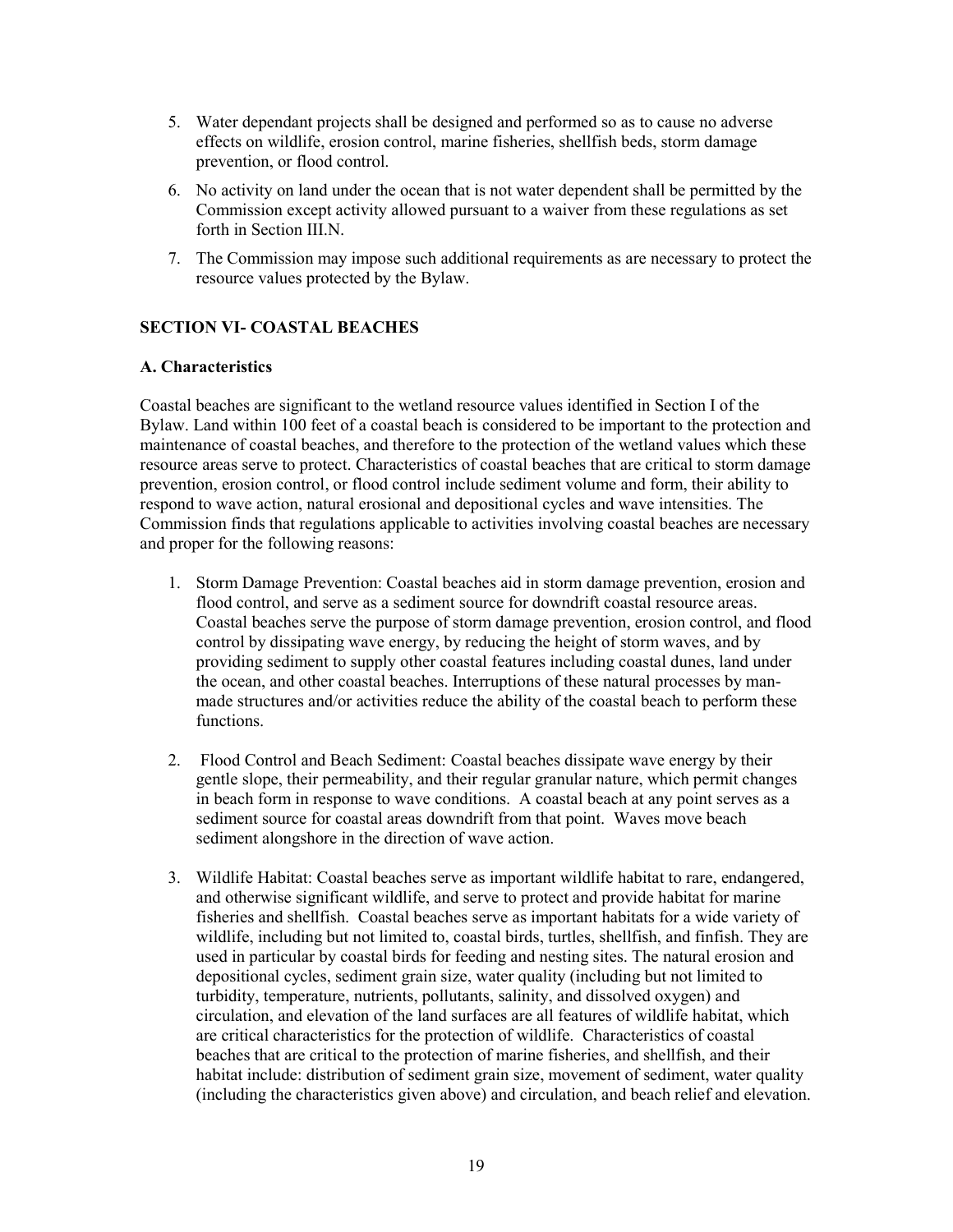# B. Presumption of Significance

Whenever a proposed activity involves removing, filling, dredging, building upon, degrading, discharging into or otherwise altering a coastal beach, the Commission shall presume that the coastal beach is significant to the protection of the following values: flood control, erosion and sedimentation control, storm damage prevention including coastal storm flowage, water quality, prevention of water pollution, fisheries, shellfisheries, wildlife habitat, rare species habitat, agriculture and aquaculture. These presumptions may be overcome only upon a clear showing that the coastal beach does not play a role in protecting any of the interests given above and only upon a specific written determination to that effect by the Commission.

### C. Performance Standards

A coastal beach and land within 100 feet of a coastal beach shall be presumed significant to the resource values protected by the Bylaw as referenced in Section I; therefore, the following regulations shall apply:

- 1. The provisions of Section V (Land under the Ocean) shall apply to coastal beaches.
- 2. Clean fill of similar grain size and type may be used on a coastal beach only if the Commission authorizes its use and such fill is to be used for a beach or dune nourishment project. All possible mitigation measures shall be taken, as determined by the Commission, to limit the adverse affects of the fill.
- 3. No part of any septic system shall be placed in shifting sands or on a coastal beach. The septic leach facility shall be at least 100 feet from a coastal beach.
- 4. All work on projects that are not water dependent shall maintain at least a 25-foot natural undisturbed area adjacent to a coastal beach. All structures that are not water dependent shall be at least 50 feet from a coastal beach.
- 5. In areas of eroding shore line, the distance from all buildings to the coastal beach shall be at least 20 times the average rate of annual shoreline erosion or 100 feet, which ever is the greater. The average annual shoreline erosion rate shall be determined by averaging the annual erosion rate over a 150-year period ending on the date the Notice of Intent was filed, or if no Notice of Intent was filed, the date construction began. If erosion data is not available for the 150-year period, the Commission shall determine the average annual erosion rate from such lesser time period for which erosion data is available. In cases where documentation can be provided to show that the use of the 150-year period is inappropriate to existing shoreline characteristics and trends, alternate shoreline change rates may be used when based on a preponderance of credible evidence.
- 6. Vehicular access for existing houses or for recreational use shall be as unpaved ways and shall be done in accordance with such procedures as the Commission determines will minimize any adverse effect on the beach and the resource values protected by the Bylaw.
- 7. The Commission may impose such additional requirements as are necessary to protect the resource values protected by the Bylaw.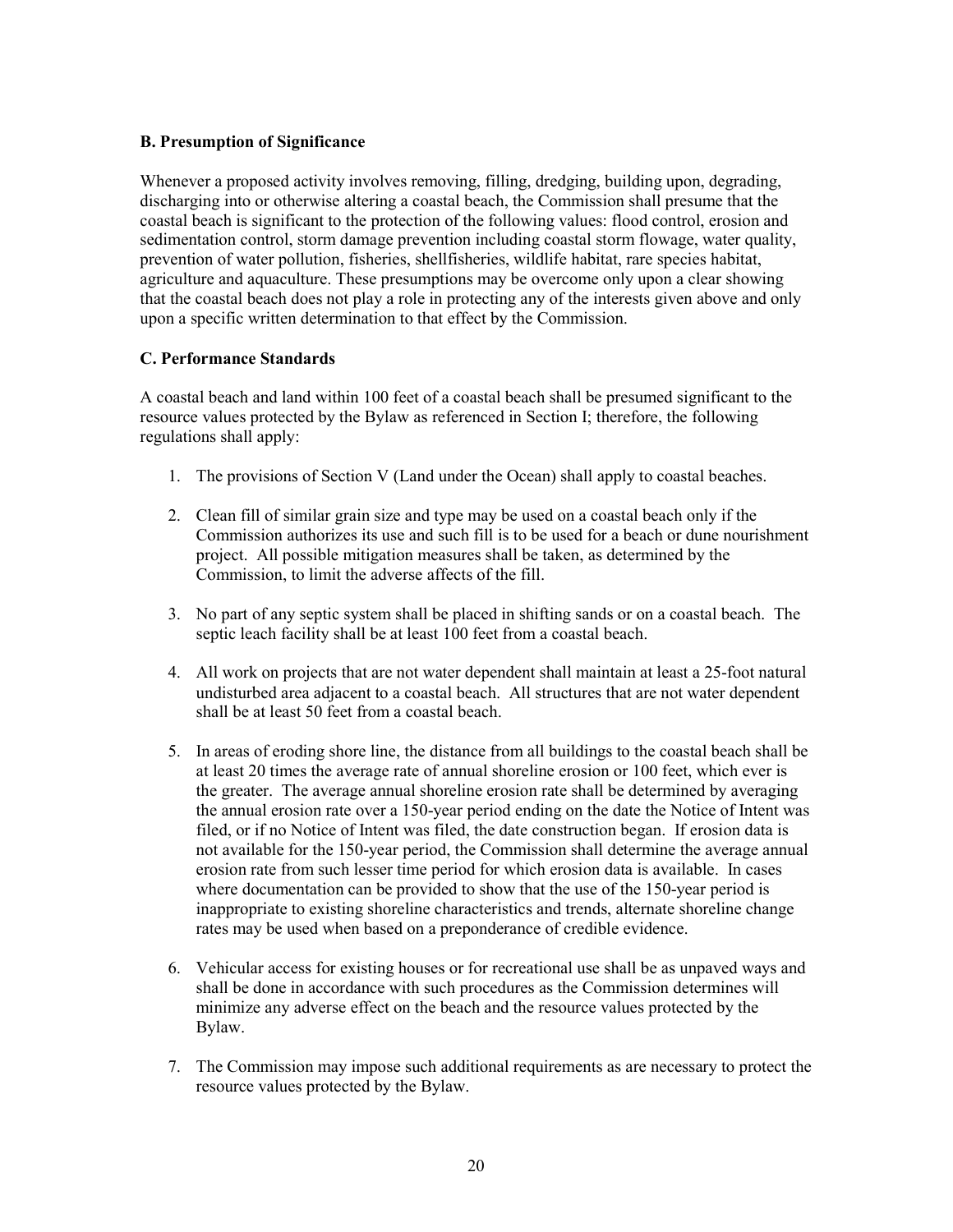### SECTION VII - COASTAL DUNES

#### A. Characteristics

Coastal dunes are significant to the wetland resource values identified in Section I of the Bylaw. Land within 100 feet of a coastal dune is likely to be significant to the protection and maintenance of the resource, and therefore to the protection of the interests which these resource areas serve to protect. Coastal dunes help to reduce or prevent water pollution, provide and protect wildlife habitat, protect groundwater, help reduce erosion, and provide sedimentation control. Characteristics of coastal dunes which are critical for storm damage prevention, erosion control, or flood control include: ability of the dune to erode and change in response to coastal beach conditions; dune volume, sediment grain size, and slope; dune form which can change with wind and natural water flow; amount, continuity, density of vegetative cover and the ability to move landward and laterally. The Commission finds that regulations applicable to activities involving coastal dunes are necessary and proper for the following reasons:

- 1. Storm Damage Prevention: Coastal dunes serve as a source of sediment for downdrift coastal resource areas and aid in storm damage prevention, erosion, and flood control by supplying sand to coastal dunes. Coastal dunes protect inland coastal areas from storm damage and flooding by storm waves and elevated sea levels because such dunes are higher than the coastal beaches they border. Vegetative cover contributes to the growth and stability of coastal dunes by providing conditions favorable to sand deposition. On retreating shorelines, the ability of coastal dunes bordering a coastal beach to move landward at a rate of shoreline retreat allows these dunes to maintain their form and volume.
- 2. Wildlife Habitat: Coastal dunes are important habitats for a wide variety of rare, endangered, and otherwise significant wildlife for feeding and nesting areas as they provide dense vegetative cover. The amount of vegetation, dune height and slope, sediment grain size, and degree of isolation from human-caused disturbances are all features of dunes that are critical characteristics for the protection of wildlife.

#### B. Presumption of Significance

Whenever a proposed activity involves removing, filling, dredging, building upon, degrading, discharging into, or otherwise altering a coastal dune, the Commission shall presume that the coastal dune is significant to the protection of the following values: flood control, erosion and sedimentation control, storm damage prevention including coastal storm flowage, water quality, prevention of water pollution, fisheries, shellfisheries, wildlife habitat, rare species habitat, agriculture and aquaculture. These presumptions may be overcome only upon a clear showing that the coastal dune does not play a role in protecting any of the interests given above and only upon a specific written determination to that effect by the Commission.

# C. Performance Standards

A coastal dune and land within 100 feet of a coastal dune shall be presumed significant to the resource values protected by the Bylaw as referenced in Section I; therefore, the following regulations shall apply:

1. No coastal revetments or coastal engineering structures of any type shall be constructed, rebuilt, or repaired on a coastal dune.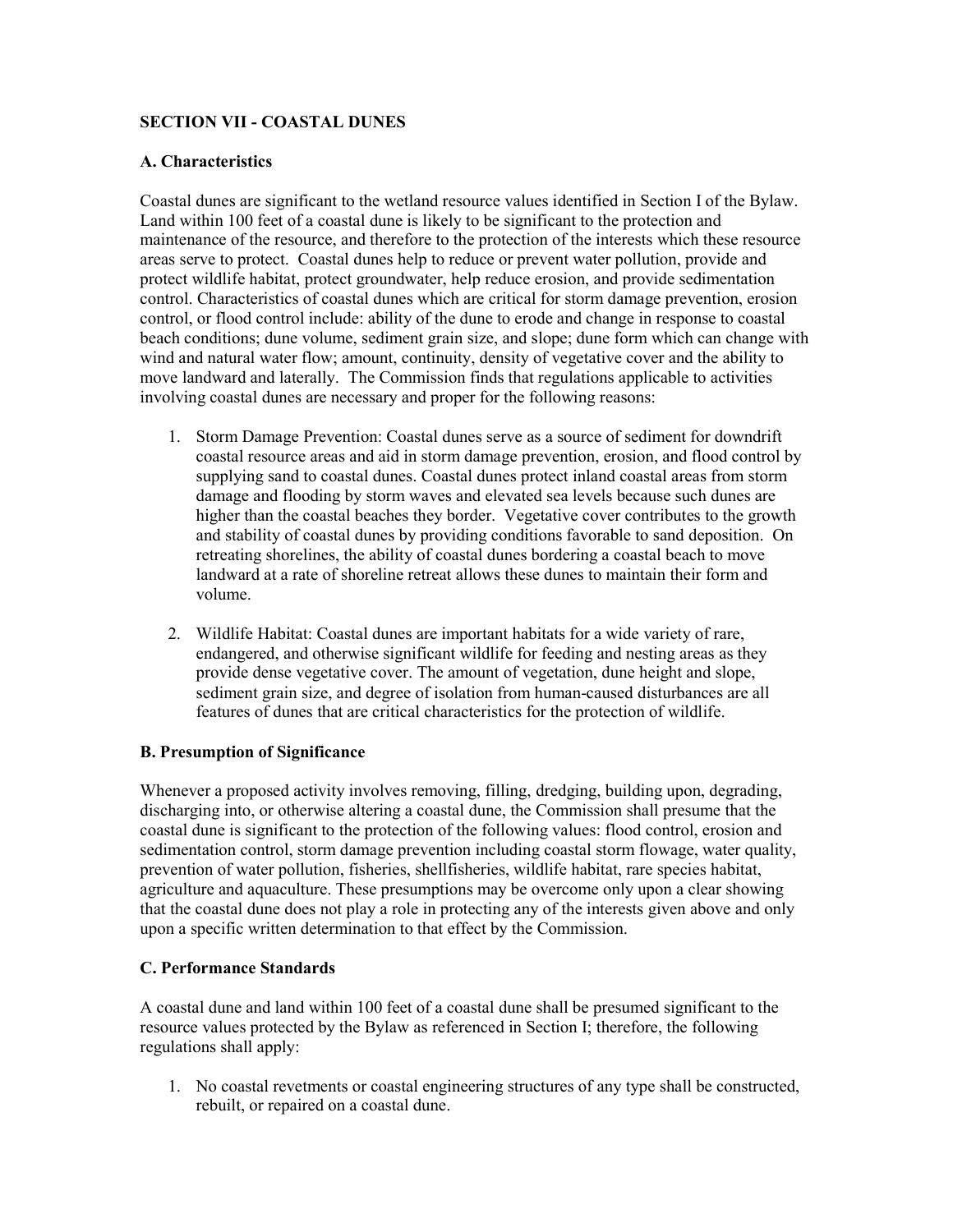- 2. All projects that are not water dependent shall maintain at least a 25-foot natural undisturbed area adjacent to a coastal dune. All structures that are not water dependent shall be at least 50 feet from a coastal dune.
- 3. No excavation or disturbance of vegetative cover shall be allowed on a coastal dune unless the area is completely restored, replanted, and stabilized to its original form and volume.
- 4. Fill from a coastal beach may be used only if the Commission authorizes its use and if such fill is going to be used for beach and dune nourishment projects.
- 5. No part of any septic system shall be placed in shifting sands or in a coastal dune. The septic leach facility shall be at least 100 feet from a dune.
- 6. Any activity allowed on a coastal dune or within 100 feet of a dune shall be restricted to such activity that is determined by the Commission not to have an adverse effect on the dune by altering the ability of wind or waves to remove sand from or deposit sand on a dune; by disturbing vegetative cover in a manner sufficient to destabilize the dune; by causing any modification of the dune form and slope which would increase the potential for erosion, storm or flood damage; by interfering with landward or lateral movement of the dune; or by causing the rate of sand removal to increase through man-made means or structures.
- 7. No activity shall be permitted, other than the maintenance and repair of a structure existing on the effective date of these regulations that will result in construction of a building upon a coastal dune or within 50 feet of any coastal dune.
- 8. Any pedestrian walkway must be designed as determined by the Commission so as to minimize disturbances of vegetative cover.
- 9. Vehicular access for existing houses or for recreational use shall be as unpaved ways and shall be done in accordance with such procedures as the Commission determines will minimize any adverse effect on the dune and the interests of the Bylaw.
- 10. The Commission may impose such additional requirements as are necessary to protect the resource values protected by the Bylaw.

#### SECTION VIII - BARRIER BEACHES

#### A. Characteristics

Barrier beaches are significant to the wetland resource values identified in Section I of the Bylaw. Land within 100 feet of a barrier beach is likely to be significant to the protection and maintenance of the resource, and therefore to the protection of the values which these resource areas serve to protect. Barrier beaches are composed of tidal flats, beaches, and dunes. As such, barrier beaches perform the same functions and are critical to the same values as referenced in the Bylaw and therefore these provisions shall also apply to barrier beaches. Barrier beaches help to reduce or prevent water pollution, provide and protect wildlife habitat, protect groundwater, help reduce erosion, and provide sedimentation control. The Commission finds that regulations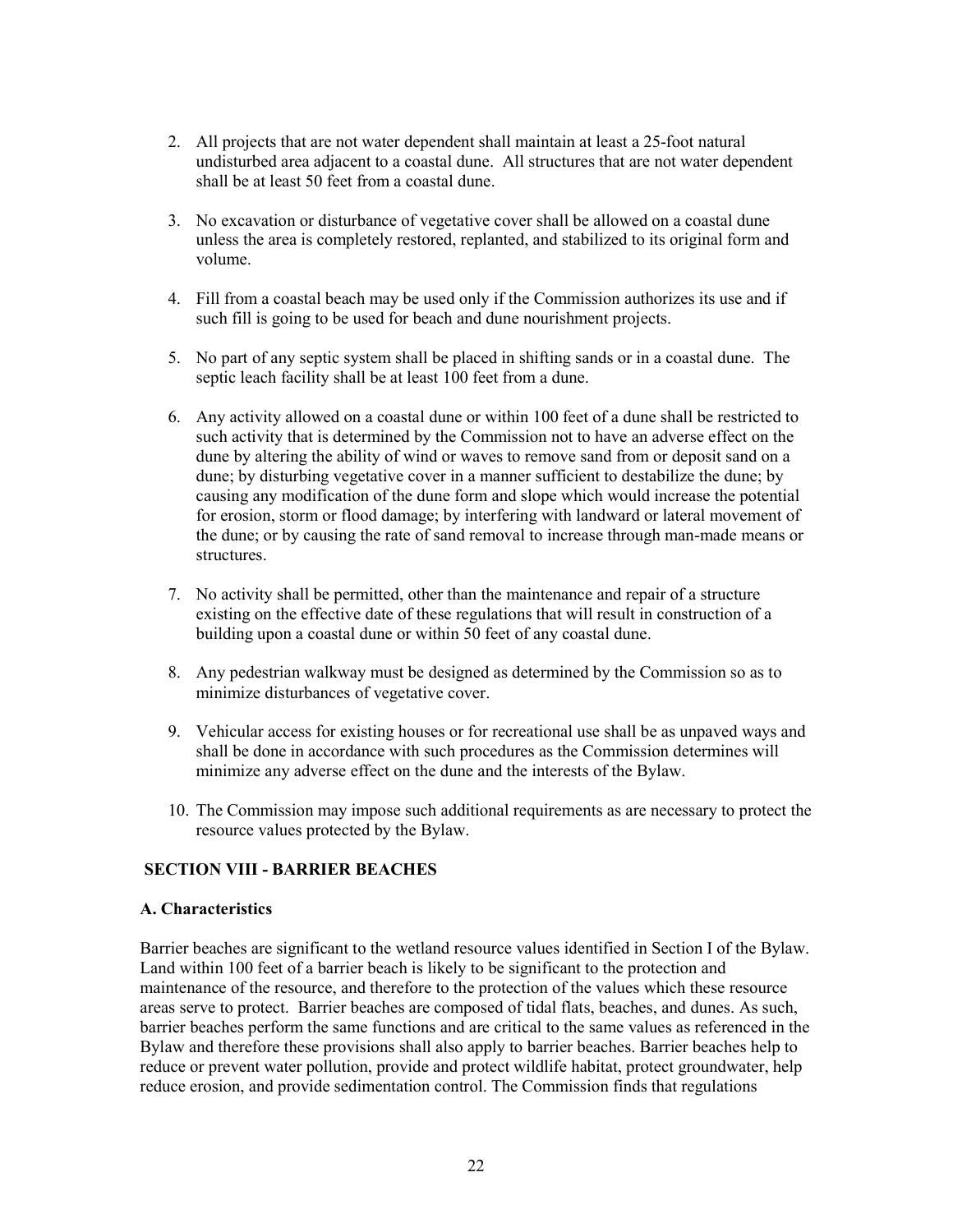applicable to activities involving barrier beaches are necessary and proper for the following reasons:

- 1. Flood Control: Barrier beaches protect landward areas from flooding and erosion because they provide a buffer to storm waves and to sea levels elevated by storms. Barrier beaches protect from wave action such highly productive areas as dunes, tidal flats, salt marshes, estuaries, lagoons, harbors, salt ponds and freshwater marshes and ponds, which are in turn important to fisheries, shellfish and wildlife habitat.
- 2. Sediment Control: Barrier beaches are maintained by the alongshore movement of beach sediment caused by wave action. The coastal dunes, beaches, and tidal flats of a barrier beach are made up of sediment supplied by wind action, storm wave overwash, and tidal inlet deposition. Barrier beaches in Massachusetts undergo a landward or alongshore migration caused by the landward and alongshore movement of sediment by wind, storm waves, and tidal current processes. The continuation of these processes maintains the volume of the landform, which is necessary to carry out its storm and flood buffer function. The ability of barrier beaches to respond to wave action, including storm overwash sediment transport, is critical to the protection of wetland values of barrier beaches.

### B. Presumption of Significance

Whenever a proposed activity involves removing, filling, building upon, degrading, discharging into or otherwise altering a barrier beach, the Commission shall presume that the barrier beach is significant to the protection of the following interests: flood control, erosion and sedimentation control, storm damage prevention including coastal storm flowage, water quality, prevention of water pollution, fisheries, shellfisheries, wildlife habitat, rare species habitat, and aquaculture. Barrier beaches shall be found significant to private water supply and groundwater if there are existing houses with wells on or near the barrier beach or if the barrier beach abuts, creates or protects a swamp, freshwater marsh or pond. These presumptions may be overcome only upon a clear showing that a barrier beach does not play a role in protecting any of the interests given above and only upon a specific written determination to that effect by the Commission.

# C. Performance Standards

Barrier beaches and land within 100 feet of a barrier beach shall be presumed significant to the resource values protected by the Bylaw as referenced in Section I; therefore, the following regulations shall apply:

- 1. No coastal revetments or coastal engineering structures of any type shall be constructed, rebuilt, or repaired.
- 2. There shall be no new residential piers as per the Wild and Scenic North Shore District DCPC dated March 22, 2001 as may be amended.
- 3. Fill may be used only if the Commission authorizes its use and only if such fill is to be used for beach or dune nourishment projects. Fill to be used will be sediment of grain size and type compatible with that of the adjacent beach.
- 4. No septic system or buildings shall be constructed on a barrier beach. Buildings, which pre-exist these regulations, may be maintained and repaired.
- 5. Engineering structures (such as pipes) for the controlled release of water from a saltwater or freshwater pond behind a barrier beach may be constructed, using such procedures as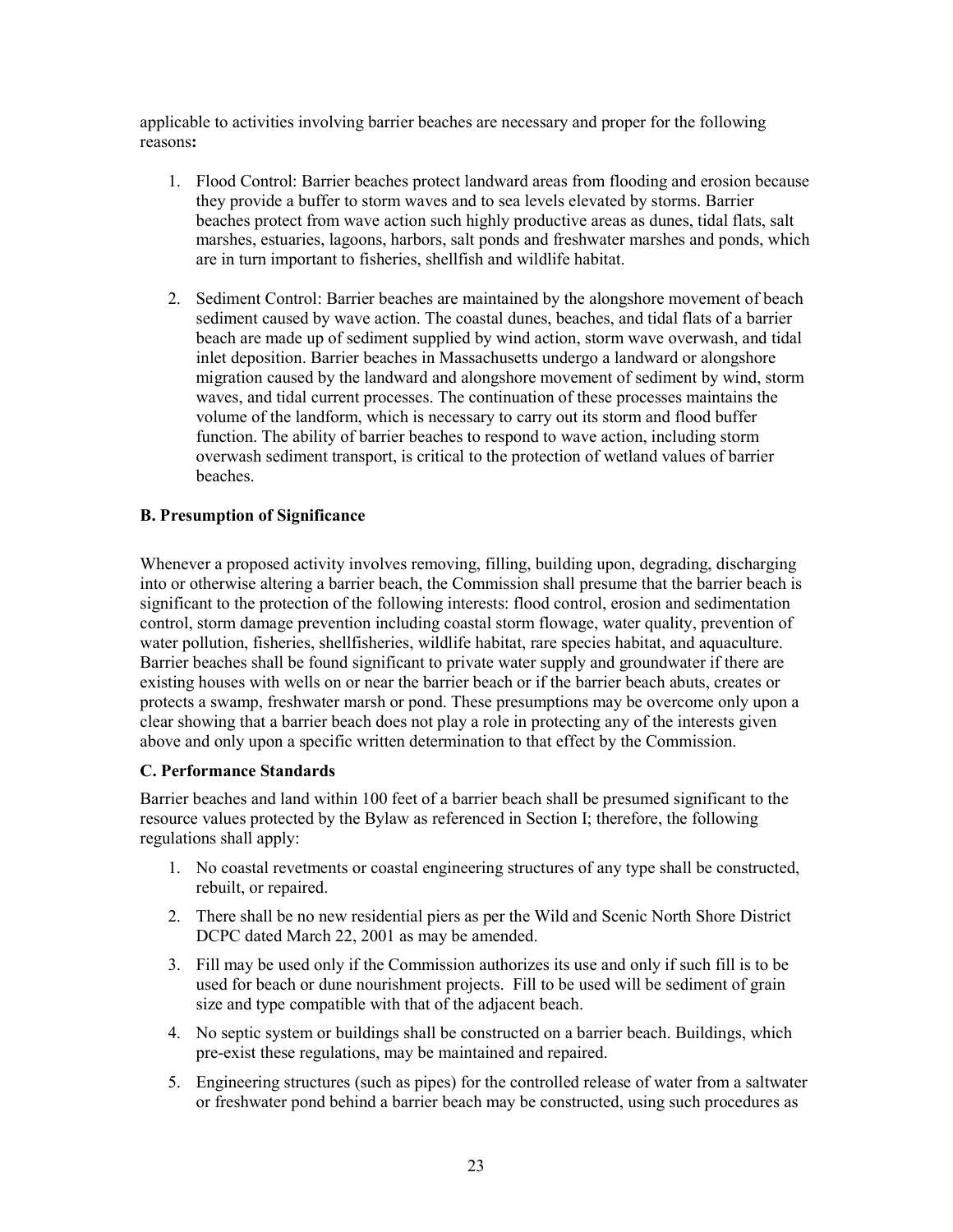the Commission determines are the best available measures, through or over the barrier beach. Design of said structure shall be accomplished as determined by the Commission to minimize the adverse effect on the barrier beach and in no way to prevent the continuation of the natural processes on a barrier beach, particularly by not disrupting the barrier beach's sediment source, ability to move and natural storm wave overwash.

- 6. Excavation of sand around existing houses may be permitted, but no new projects shall be permitted which will require periodic sand removal for maintenance. All disturbed areas (including blowouts) shall be stabilized through planting of vegetation. The evacuated sand must be retained in the area and be part of the barrier beach.
- 7. Vehicular access for existing houses or for recreational use shall be unpaved roads and shall be done in accordance with such procedures as the Commission determines will minimize any adverse effect on the barrier beach.
- 8. No excavation or disturbance of vegetation shall be permitted on a barrier beach unless the area is completely restored, replanted, and stabilized to its original form and volume.
- 9. The Commission may impose such additional requirements as are necessary to protect the values projected by the Bylaw.

# SECTION IX – COASTAL BANKS

#### A. Characteristics

Coastal Banks are significant to the wetland resource values identified in Section I of the Bylaw. Land within 100 feet of a coastal bank is likely to be significant to the protection and maintenance of the resource, and therefore to the protection of the interests which these resource areas serve to protect. Coastal banks help to reduce or prevent water pollution, provide and protect wildlife habitat, protect groundwater, help reduce erosion, and provide sedimentation control. The Commission finds that regulations applicable to activities involving coastal banks are necessary and proper for the following reasons:

- 1. Sedimentation Control: Coastal banks serve as a major source for sediment for other coastal landforms including beaches, dunes, barrier beaches, and land under the ocean. Coastal banks composed of unconsolidated sediment and exposed to wave action serve as a major source of sediment for other coastal landforms. The supply of sediment is removed from banks by wave action. It is a naturally occurring process necessary to the continued existence of coastal beaches, coastal dunes, and barrier beaches.
- 2. Storm Damage Prevention: Coastal banks act as a vertical buffer, which protects upland areas from storm damage, erosion, and flooding. The beaches, dunes, and barrier beaches nourished by sediment from coastal banks dissipate storm energy, thus protecting structures and coastal wetlands landward of them from storm damage, erosion, and flooding. Coastal banks, because of their height and stability, may act as a buffer or natural wall, which protects upland areas from storm damage, erosion, and flooding. While erosion caused by wave action is an integral part of shoreline processes and furnishes important sediments to downdrift land forms, erosion of a coastal bank by wind and rain runoff, which plays a minor role in beach nourishment, should not be increased unnecessarily. Disturbances to a coastal bank which reduce its natural resistance to wind and rain erosion cause cuts and gullies in the bank, and decrease its value as a buffer. Vegetation tends to stabilize a coastal bank and reduce the rate of erosion due to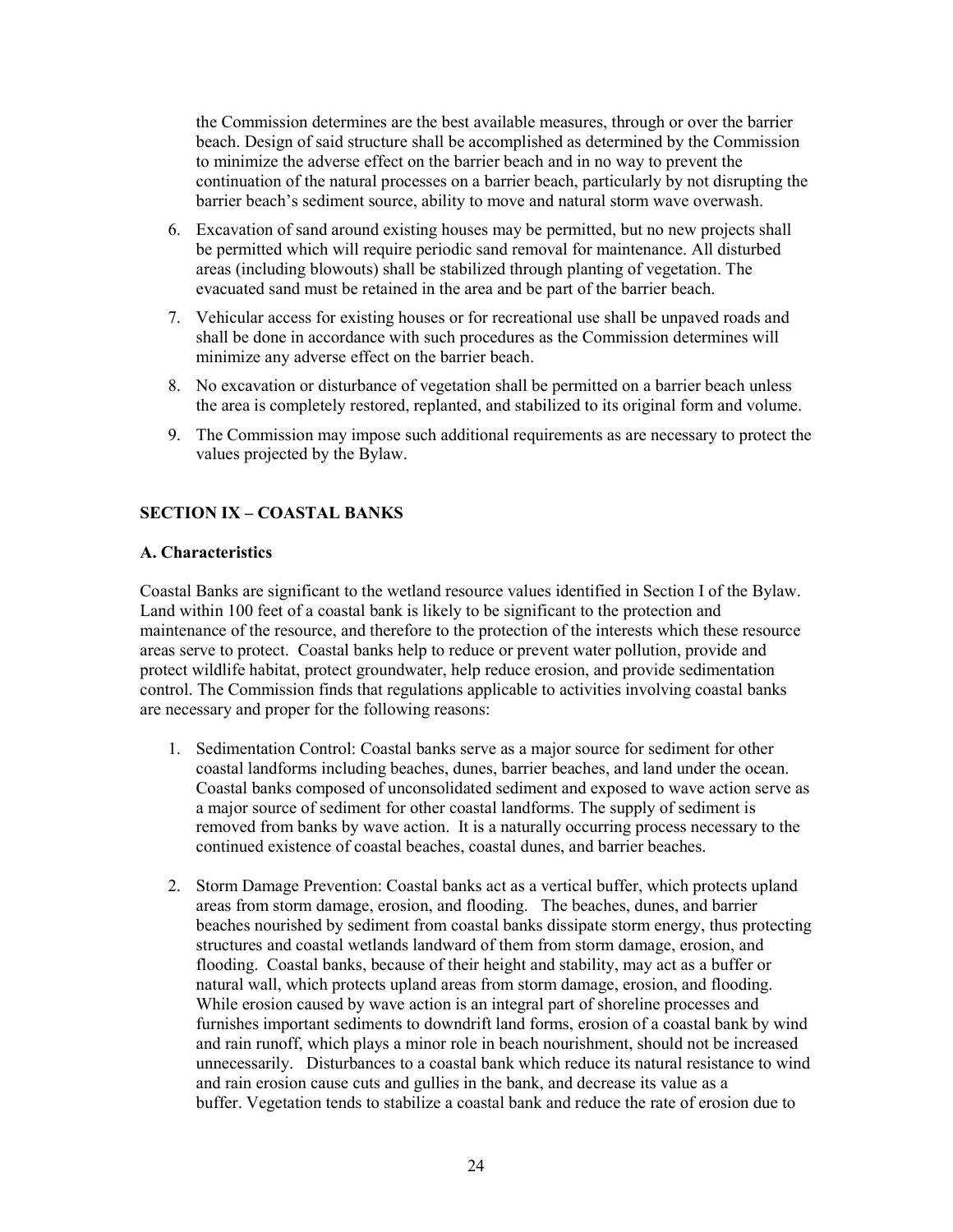wind and rain runoff. Undisturbed vegetated areas along banks are critical to reducing wind and rain erosion from the top of the bank. A particular coastal bank may serve both as a sediment source and as a buffer or it may serve only one role.

3. Wildlife Habitat: Coastal banks provide habitat for wildlife, particularly nesting birds, and endangered and otherwise significant, wildlife. Characteristics of coastal banks that are critical to wildlife habitat are bank steepness, height, stability, soil size and compaction, and vegetative cover. Undisturbed vegetated areas along banks are critical to reducing wind and rain erosion from the top of the bank and for providing important habitat and biodiversity.

# B. Presumption of Significance

Whenever a proposed activity involves removing, filling, dredging, building upon, degrading, discharging into, or otherwise altering a coastal bank, the Commission shall presume that the coastal bank is significant to the protection of the following values: public or private water supply, groundwater, flood control, erosion and sedimentation control, storm damage prevention including coastal storm flowage, water quality, prevention of water pollution, fisheries, shellfisheries, wildlife habitat, rare species habitat, agriculture, and aquaculture. These presumptions may be overcome only upon a clear showing that the coastal bank does not play a role in protecting any of the interests given above and only upon a specific written determination to that effect by the Commission.

### C. Performance Standards

Coastal Banks and land within 100 feet of a coastal bank shall be presumed significant to the resource values protected by the Bylaw as referenced in Section I; therefore, the following regulations shall apply:

- 1. No new bulkheads, coastal revetments, groins, or other coastal engineering structures shall be permitted to protect structures constructed or substantially improved after the effective date of the Bylaw except for public infrastructures. Bulkheads and groins may be rebuilt only if the Commission determines there is no environmentally better way to control an erosion problem, including in appropriate cases the moving of the threatened building and/or public infrastructure. Other coastal engineering projects may be permitted only upon a clear showing that no alternative exists to protect from imminent danger, a structure that had been substantially improved or built prior to the effective date of the Bylaw.
- 2. Piers shall be constructed and maintained in compliance with Section XXII.
- 3. All projects shall be restricted to activity determined by the Commission to have no adverse effect on bank height, bank stability, wildlife habitat, vegetation, or the use of the bank as a sediment source.
- 4. Any pedestrian walkway must be designed as determined by the Commission so as to minimize disturbances of vegetative cover.
- 5. All projects that are not water dependent shall maintain at least a 25-foot natural undisturbed area adjacent to a coastal bank. All structures that are not water dependent shall be at least fifty (50) feet from a coastal bank.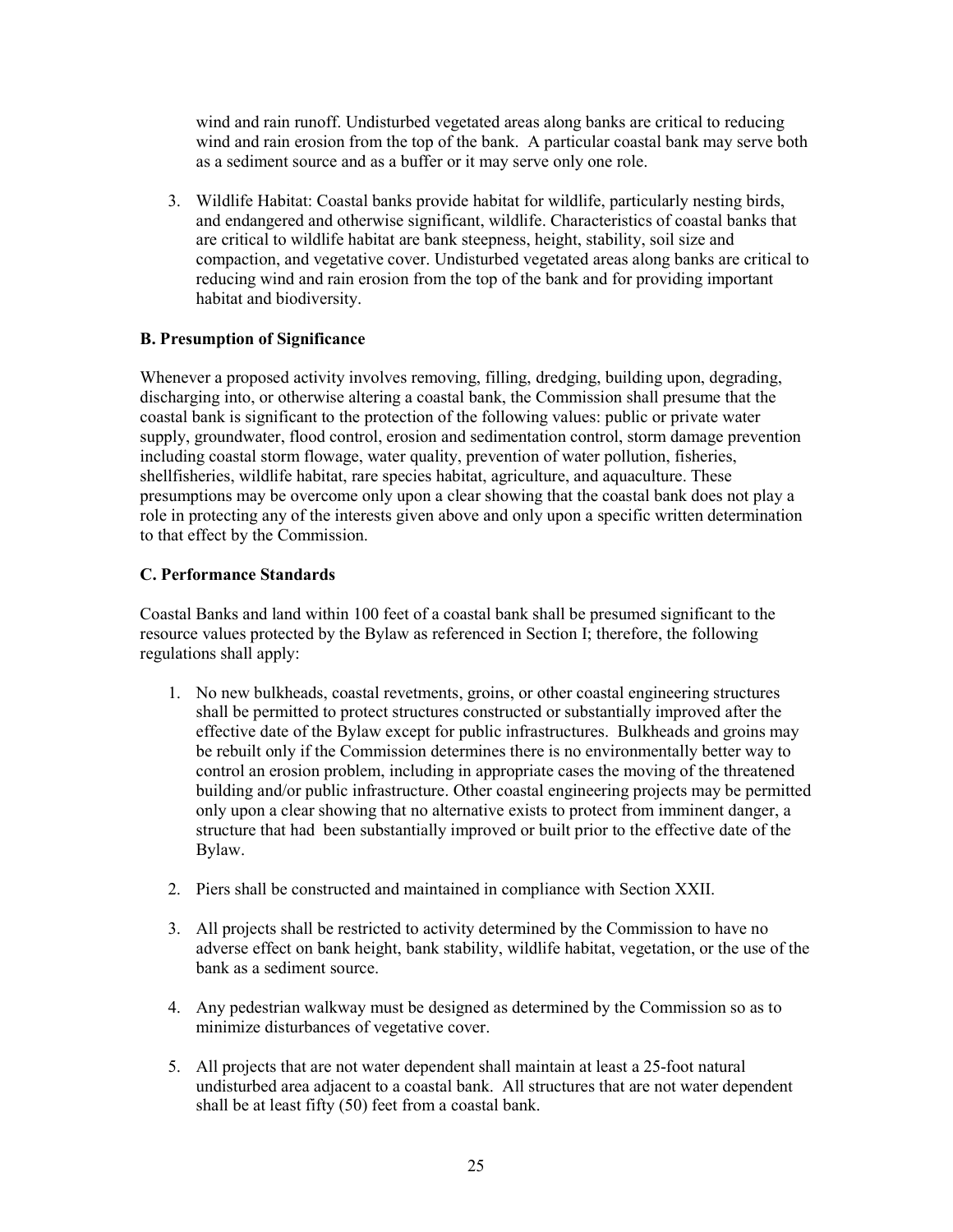- 6. Any septic leach facility of a septic system shall be at least 100 feet, measured horizontally from the spring high tide line and shall not be located within the face of a coastal bank.
- 7. In areas of eroding shore line, the distance from all buildings to the coastal bank shall be at least 20 times the average rate of annual shoreline erosion or 100 feet, whichever is the greater. The average annual shoreline erosion rate shall be determined by averaging the annual erosion rate over a 150-year period ending the date the NOI was filed, or if no NOI was filed the date construction was begun. If erosion data is not available for the 150- year period, the Commission shall determine the average annual erosion rate from such lesser time period for which erosion data is available. In cases where documentation can be provided to show that the use of the 150- year period is inappropriate to existing shoreline characteristics and trends, alternate shoreline change rates may be used when based on a preponderance of credible evidence.
- 8. All permits issued for the construction of buildings under the Bylaw within 100 feet landward of the top of a coastal bank shall contain the specific condition that no coastal engineering structure of any kind shall be permitted on an eroding bank in the future to protect the project allowed by this permit, except those coastal engineering structures allowed by a waiver pursuant to Section III.N of these regulations.
- 9. The Commission may impose such additional requirements as are necessary to protect the resource values protected by the Bylaw.

# SECTION X- SALT MARSHES

#### A. Characteristics

Salt marshes are significant to the wetland resource values identified in Section I of the Bylaw. Land within 100 feet of a salt marsh is likely to be significant to the protection and maintenance of the resource, and therefore to the protection of the interests which these resource areas serve to protect. Salt marshes support marine organisms, including finfish and shellfish, provide critical wildlife habitat, remove pollutants from surrounding waters, aid in erosion control and storm damage prevention, and are important to fishing and shellfishing. The Commission finds that regulations applicable to activities involving salt marshes are necessary and proper for the following reasons:

- 1. Fisheries and Shellfisheries: A salt marsh produces large amounts of organic matter. A significant portion of this material is exported as detritus and dissolved organics to estuarine and coastal waters, where it provides the basis for a large food web that supports many marine organisms including finfish and shellfish. Salt marshes also provide spawning and nursery habitat for several important estuarine finfish and shellfish.
- 2. Pollution Control: Salt marsh plants and substrate remove pollutants from surrounding waters. The network of salt marsh vegetation, roots, and rhizomes bind sediments together. The sediments absorb chlorinated hydrocarbons and heavy metals such as lead, copper, and iron. The marsh also helps retain nitrogen and phosphorus compounds that can cause algal blooms and changes in ocean plankton and plant communities, particularly eelgrass.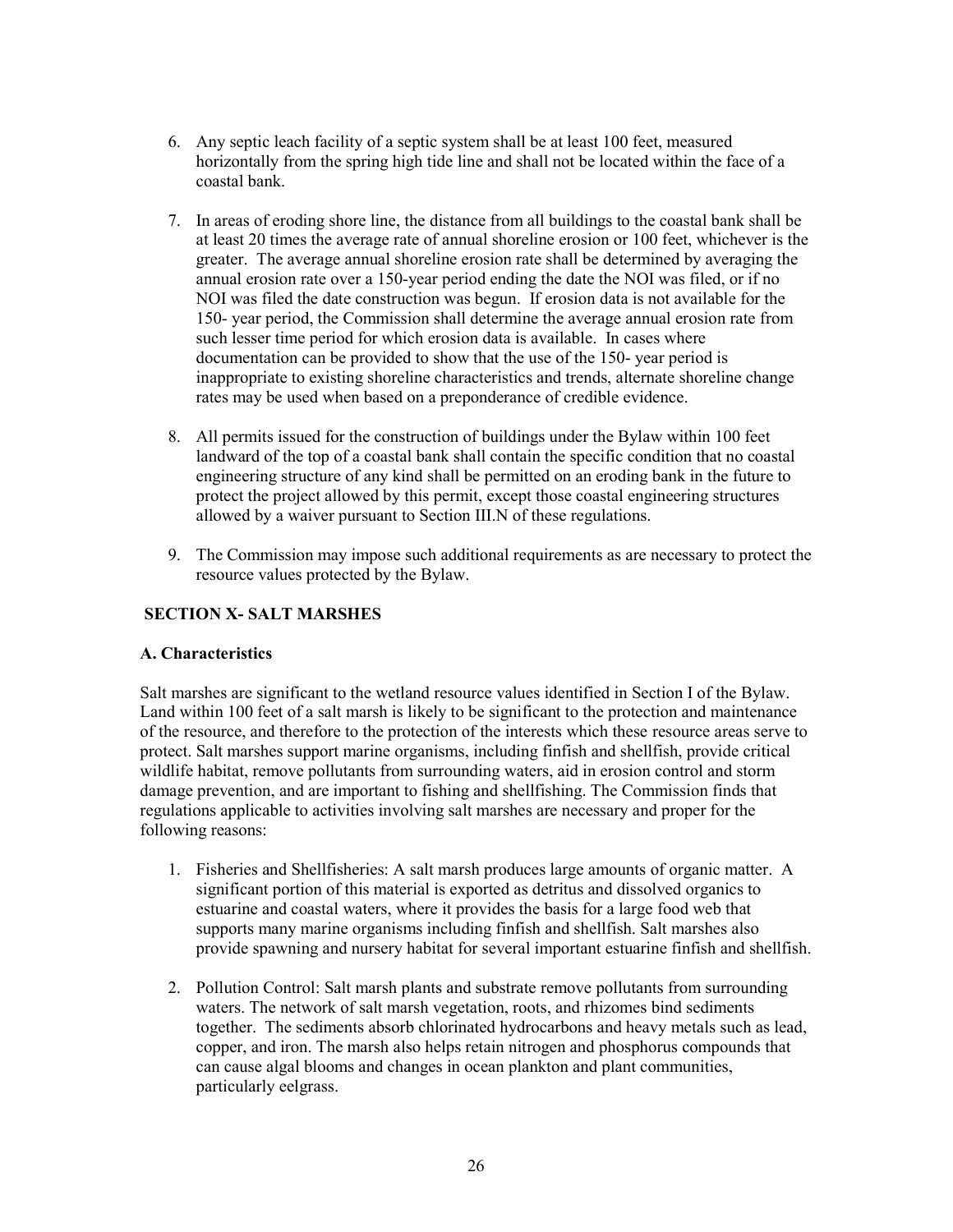- 3. Erosion Control: Salt marsh vegetation and underlying peat are resistant to erosion and dissipate wave energy, thereby providing a buffer that reduces wave damage and coastal erosion.
- 4. Wildlife Habitat: A salt marsh is an important feeding and spawning area for many types of fish and aquatic and terrestrial wildlife. The marsh, including its creeks and open water, also provides important shelter for many aquatic and migratory birds. Marshes help absorb pollutants, but there is a careful balance of nutrients and pollutant input which if exceeded will result in accumulation of pollutants and/or changes in the marsh community. Because the marsh is the basis for such a large food web, bioaccumulations of pollutants and toxins can mean that relatively low levels of pollutants may be detrimental.
- 5. Water Quality: Characteristics of salt marshes which are critical to their health and ability to protect wetland values include: the amount, flow and level of both tidal and fresh water; the quality (including but not limited to turbidity, temperature, nutrients, pollutants, salinity, and dissolved oxygen) of both tidal and fresh water; the presence and depth of peat; rate of marsh productivity; and the diversity of the animals and plants making up the marsh community. The underlying peat serves as a barrier between fresh groundwater landward of the marsh and the ocean, thus helping to maintain the level of groundwater.

# B. Presumption of Significance

Whenever a proposed activity involves removing, filling, dredging, building upon, degrading, discharging into, or otherwise altering a salt marsh, the Commission shall presume that the salt marsh is significant to the protection of the following interests: public or private water supply, groundwater, flood control, erosion and sedimentation control, storm damage prevention including coastal storm flowage, water quality, prevention of water pollution, fisheries, shellfisheries, wildlife habitat, rare species habitat, agriculture and aquaculture. These presumptions may be overcome only upon a clear showing that the salt marsh does not play a role in protecting any of the interests given above and only upon a specific written determination to that effect by the Commission.

# C. Performance Standards

Salt marshes and land within 100 feet of a salt marsh shall be presumed significant to the resource values protected by the Bylaw as referenced in Section I; therefore, the following regulations shall apply:

- 1. Salt marshes shall not be filled.
- 2. Salt hay may be harvested from a salt marsh only if performed in a manner that does not disturb the salt marsh substrate.
- 3. No proposed project in a salt marsh, or in lands within 100 feet of a salt marsh, shall destroy any portion of the salt marsh, change species composition of the marsh, have any adverse effect on salt marsh productivity, pollute the salt marsh, or adversely affect water quality.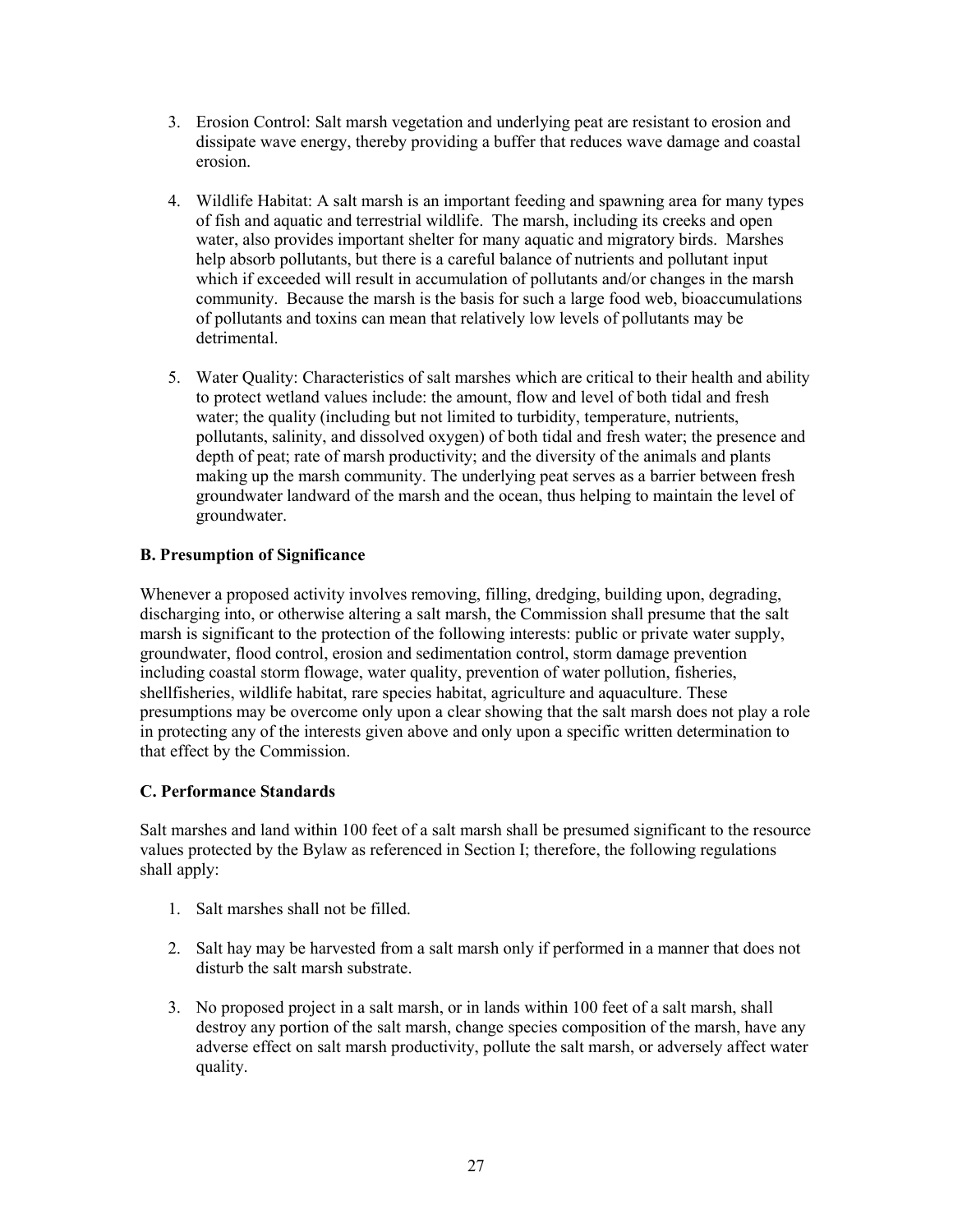- 4. All work on projects that are not water dependent shall maintain at least a 25-foot natural undisturbed area adjacent to a salt marsh. All structures that are not water dependent shall be at least 50 feet from a salt marsh.
- 5. The septic leach facility of a septic system shall be at least 100 feet from the salt marsh.
- 6. Piers shall be constructed and maintained in compliance with Section XXII.
- 7. Elevated walkways determined to be for a water dependent use and designed not to affect marsh vegetation or existing water circulation patterns shall be required for pedestrian passage over the marsh.
- 8. The Commission may impose such additional requirements as are necessary to protect the Interests Protected by the Bylaw.

# SECTION XI - SALT PONDS

#### A. Characteristics

Salt ponds are significant to the wetland resource values identified in Section I of the Bylaw. Land within 100 feet of a salt pond is likely to be significant to the protection and maintenance of the resource and therefore to the protection of the interests which these resource areas serve to protect. Salt ponds support marine organisms, provide critical wildlife habitat, remove pollution and are important to fishing and shellfishing. The Commission finds that regulations applicable to activities involving salt ponds are necessary and proper for the following reasons:

- 1. Wildlife Habitat: Salt ponds provide excellent wildlife habitat. The high productivity of plants and phytoplankton provides food for shellfish, crustaceans, and juvenile fish. The bottom sediments and shallow water are excellent habitat for many bivalves. The ponds may also serve as spawning and nursery areas for crabs and fish. The productivity of salt ponds and the food web they support provides ideal habitat for many types of wildlife, particularly ducks and shore birds.
- 2. Pollution Control: Because of their semi-enclosed nature, salt ponds are sensitive to pollution or nutrient inputs. These inputs can be detrimental to fish, shellfish, and wildlife. Bioaccumulation through food webs can also create dangerous levels of pollutants for wildlife and humans.
- 3. Water Quality: Characteristics of salt ponds which are critical to various wetland values include water circulation and flushing rates, distribution of sediment grain size, amount of freshwater and saltwater inflow, productivity of plants, water quality (including but not limited to turbidity, temperature, nutrients, pollutants, salinity, and dissolved oxygen).

#### B. Presumption of Significance

Whenever a proposed activity involves removing, filling, dredging, building upon, degrading, discharging into, or otherwise altering land under a salt pond, the Commission shall presume that the salt pond is significant to the protection of the following interests: public or private water supply, groundwater, flood control, erosion and sedimentation control, storm damage prevention including coastal storm flowage, water quality, prevention of water pollution, fisheries, shellfisheries, wildlife habitat, rare species habitat, agriculture and aquaculture. These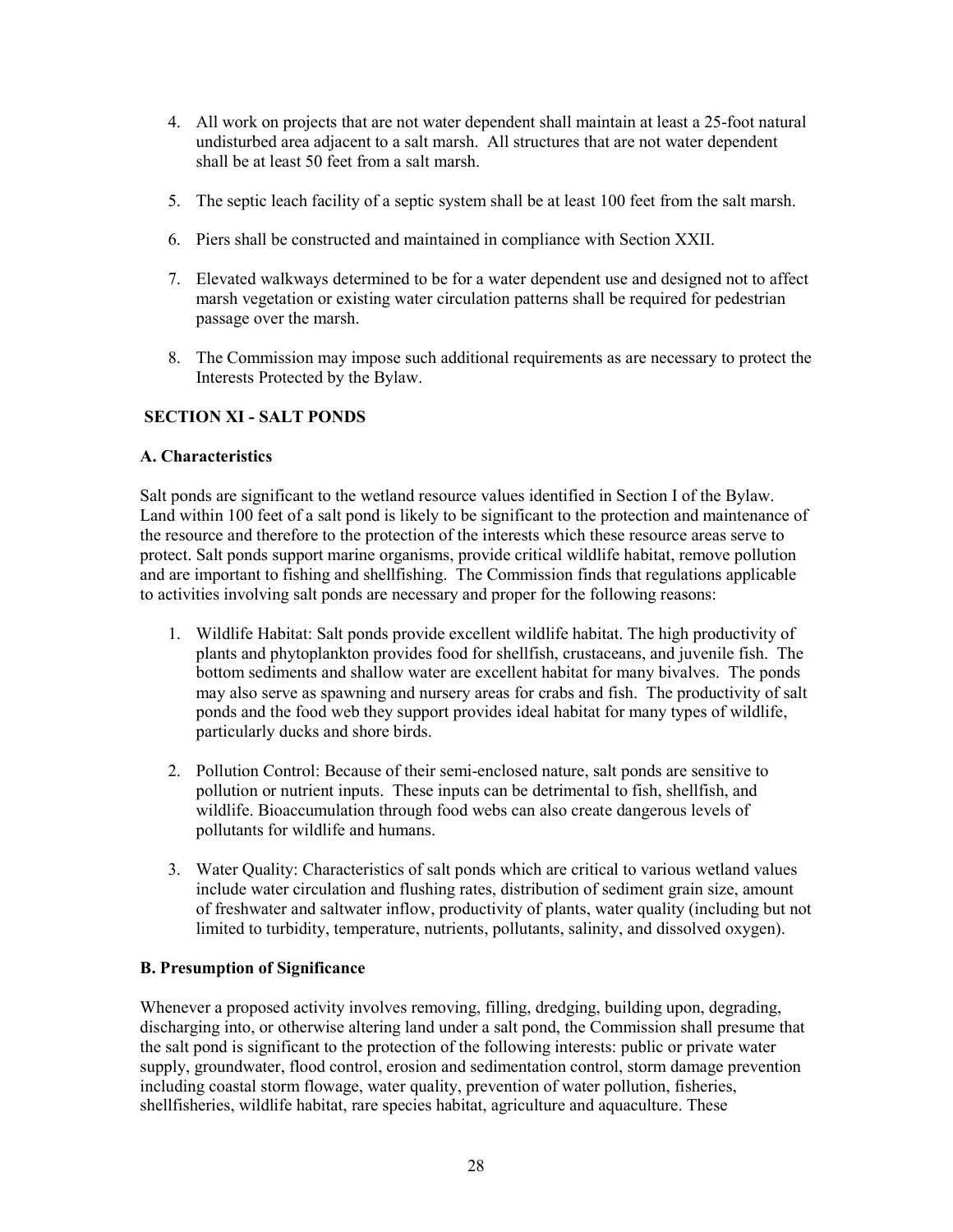presumptions may be overcome only upon a clear showing that the salt pond does not play a role in protecting any of the interests given above and only upon a specific written determination to that effect by the Commission.

# C. Performance Standards

Salt ponds and land within 100 feet of a salt pond shall be presumed significant to the resource values protected by the Bylaw as referenced in Section I; therefore, the following regulations shall apply:

- 1. The work shall be done in accordance with procedures determined by the Commission to have no adverse effect on wildlife, fisheries, shellfish, existing water quality, and so as not to pollute the pond or alter critical characteristics.
- 2. All work on projects that are not water dependent shall maintain at least a 25-foot natural undisturbed area adjacent to a salt pond. All structures that are not water dependent shall be at least 50 feet from a salt pond.
- 3. The septic leach facility of a septic system shall be at least 100 feet from the adjacent salt pond. In the event that nutrient loading levels in a pond are found to exceed the currently acceptable level of dissolved nutrients, all new construction, or major reconstruction projects, will be required to install appropriate measures to reduce septic nutrient discharge amounts.
- 4. Projects designed to enhance a particular fishery or shellfish shall be designed in accordance with such procedures as the Commission determines will minimize adverse ecological effects on the salt pond, including adverse effects on plants and animals which are not species targeted for management. If such management projects have adverse effects on any resource value protected by the Bylaw, such projects shall be permitted only pursuant to a waiver as set forth in Section III.N. of these regulations.
- 5. Piers shall be constructed and maintained in compliance with Section XXII.
- 6. Elevated walkways determined to be for a water dependent use and designed not to affect vegetation or existing water circulation patterns shall be required for pedestrian passage over the pond.
- 7. The Commission may impose such additional requirements as are necessary to protect the Interests Protected by the Bylaw.

# SECTION XII - LAND CONTAINING SHELLFISH

#### A. Characteristics

Land containing shellfish is significant to the wetland resource values identified in Section I of the Bylaw. Land within 100 feet of land containing shellfish is likely to be significant to the protection and maintenance of the resource, and therefore to the protection of the interests which these resource areas serve to protect.

Characteristics of land containing shellfish which are critical to the protection of shellfish include, but are not limited to wildlife habitat, water circulation patterns, rates of water flow, and amounts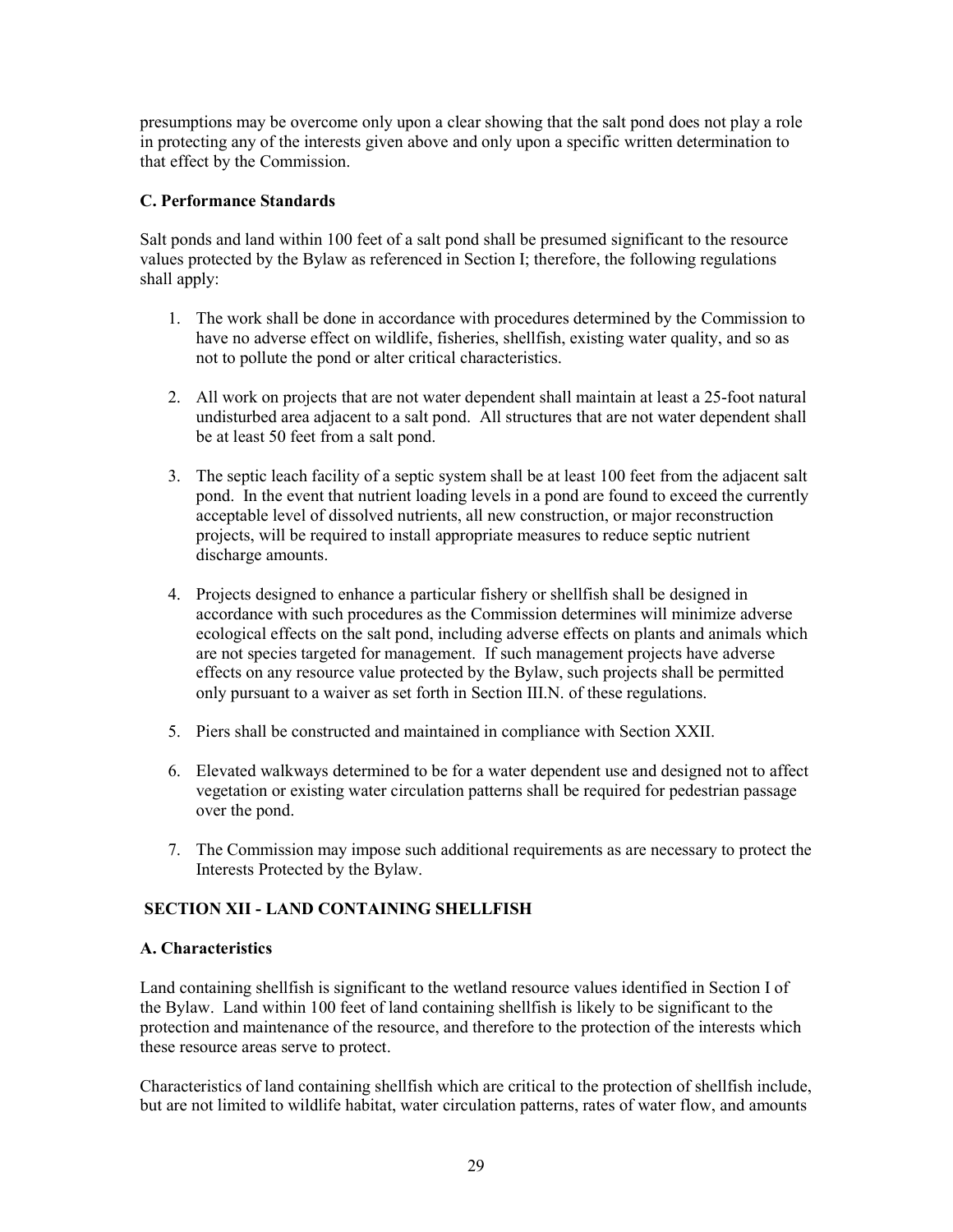of water; the relief elevation, distribution, grain size, and pollutant load of the sediments; and water quality (including turbidity, temperature, pollutants, nutrients, salinity, and dissolved oxygen). The Commission finds that regulations applicable to activities involving land containing shellfish are necessary and proper for the following reasons:

- 1. Land containing shellfish is found within many of the other resource areas protected by the Bylaw. In addition to the regulations for those resource areas, this section discusses additional protection for shellfish.
- 2. Shellfish used as a human food resource need very clean uncontaminated water, since they have the ability to concentrate very low levels of pollutants. Shellfish are a valuable renewable resource.

### B. Presumption of Significance

Whenever a proposed activity involves removing, filling, building upon, degrading, discharging into or otherwise altering land containing shellfish the Commission shall presume that land containing shellfish is significant to the protection of the following interests: fisheries, shellfisheries, wildlife habitat, and aquaculture. These presumptions may be overcome only upon a clear showing that land containing shellfish does not play a role in protecting any of the interests given above and only upon a specific written determination to that effect by the Commission.

### C. Performance Standards

Land containing shellfish or land within 100 feet of land containing shellfish shall be presumed significant to the resource values protected by the Bylaw as referenced in Section I; therefore, the following regulations shall apply:

- 1. Projects shall not degrade water quality by increasing turbidity, temperature, pollutants, excess nutrients, salinity, and by decreasing dissolved oxygen, water circulation, or natural drainage from adjacent land.
- 2. Land containing shellfish shall not be compacted by vehicular traffic, boats, docks, or other means. The land's elevation and sediment grain size shall not be altered.
- 3. Projects shall not obstruct the ability of the public to gather shellfish recreationally or the ability of commercial fishermen to harvest shellfish.
- 4. Any project that may release pollutants shall use such procedures as the Commission determines to utilize the best-known technology to remove said pollutants or prevent the risk of pollution.
- 5. If the Commission determines that the nutrient loading of the water over land containing shellfish is reaching unacceptably high levels, new construction shall be required to install systems that minimize the release of nitrogen and nitrates into the leach field.
- 6. No project detrimental to shellfish shall be permitted, except activity allowed pursuant to a waiver from these regulations, as set forth in Section III.N.
- 7. Piers shall be constructed and maintained in compliance with Section XXII.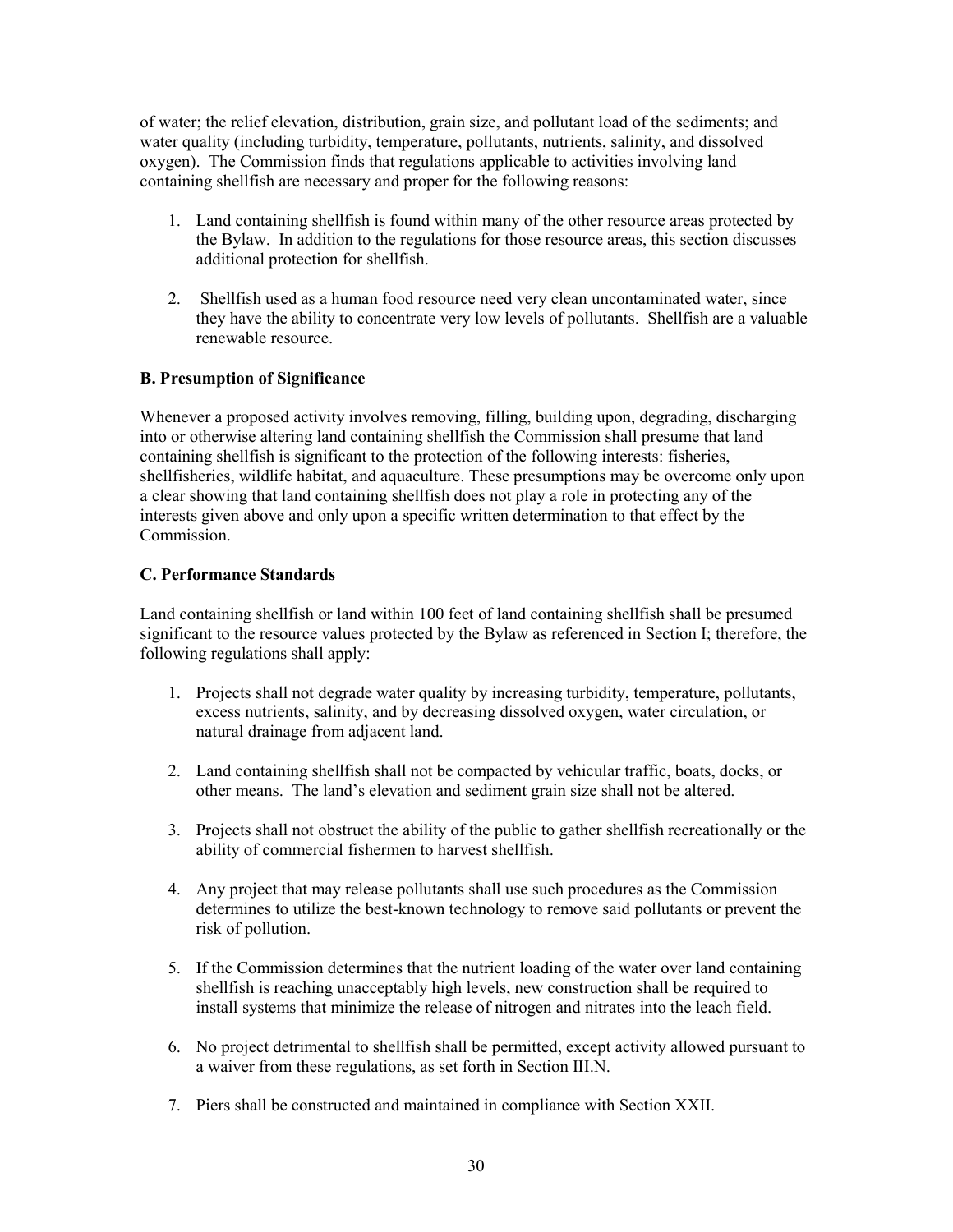8. The Commission may impose such additional requirements as are necessary to protect the resource values protected by the Bylaw.

# SECTION XIII - LAND SUBJECT TO COASTAL STORM FLOWAGE

#### A. Characteristics

Land subject to coastal storm flowage is significant to the wetland resource values identified in Section I of the Bylaw. Land subject to coastal storm flowage helps to reduce or prevent water pollution, provide and protect wildlife habitat, protects groundwater, helps reduce erosion, and provides sedimentation control. The Commission finds that regulations applicable to activities involving land subject to coastal storm flowage are necessary and proper for the following reasons:

- 1. Storm Damage: Land subject to coastal storm flowage (the coastal flood plan) aids in storm damage prevention and flood control. Direct and collateral damage to man-made structures in the flood plain are caused by wave impacts and inundation by floodwaters and storm driven debris.
- 2. Water Quality: Floodplains often contain areas where the water table is close to the surface. Pollutants in a floodplain, including the contents of septic systems, swimming pools, and fuel tanks, may affect private water supplies, groundwater quality, wildlife, fisheries and shellfish as a consequence of storm flooding.
- 3. Wildlife Habitat: Land subject to coastal storm flowage serves as important habitat for a wide variety of wildlife. The desires of property owners to protect themselves from the effects of storms can lead to pressure to erect engineering structures in wetlands, which have a detrimental effect on wildlife and other wetland values.

#### B. Presumption of Significance

Whenever a proposed activity involves removing, filling, building upon, degrading, discharging into or otherwise altering land subject to coastal storm flowage the Commission shall presume that land subject to coastal storm flowage is significant to the protection of the following interests: public or private water supply, groundwater, flood control, erosion and sedimentation control, storm damage prevention including coastal storm flowage, water quality, prevention of water pollution, fisheries, shellfisheries, wildlife habitat, rare species habitat, agriculture and aquaculture. These presumptions may be overcome only upon a clear showing that the land subject to coastal storm flowage does not play a role in protecting any of the interests given above and only upon a specific written determination to that effect by the Commission.

#### C. Performance Standards

Land subject to coastal storm flowage shall be presumed significant to the resource values protected by the Bylaw; therefore the following regulations shall apply:

(Specific resource areas that lie within the area of land subject to coastal storm flowage and the wetland values they protect are otherwise addressed elsewhere in these regulations. The regulations concerning those areas are additional to the regulations set forth in this section.)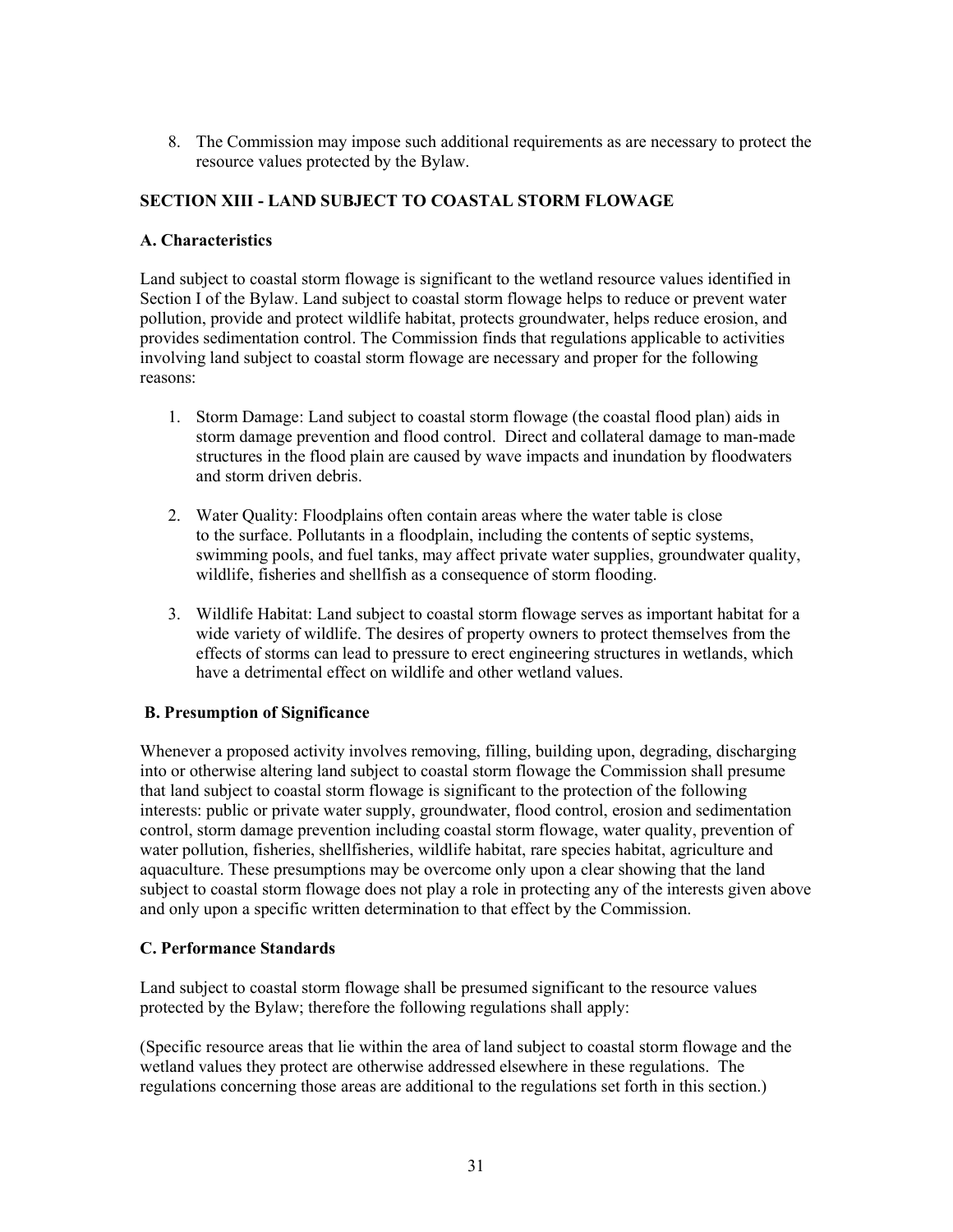- 1. The work shall not reduce the ability of the land to absorb and contain floodwater, or to buffer inland areas from flooding and wave damage.
- 2. A project shall not cause ground, surface, or salt-water pollution triggered by coastal storm flowage. All septic systems and leach facilities shall be outside the 100-year floodplain. All private fuel tanks shall be located outside the 100-year flood plain. Commercial tanks shall be located outside the 100-year floodplain, or if the Commission determines that this is not practicable, the commercial tanks shall be secured so that they cannot float loose.
- 3. When a swimming pool is allowed to be built within the 100-year floodplain it shall be constructed and maintained according to the best available measures so as to ensure that it cannot affect groundwater, freshwater, or salt-water quality in the event that it is flooded.
- 4. Building upon areas subject to coastal storm flowage in locations where such structures would be subject to storm damage may not be permitted. If permitted, all construction must be in compliance with state and local building code regulations for flood hazard areas.
- 5. The Commission may impose such additional requirements as are necessary to protect the interests protected by the Bylaw.

# SECTION XIV – INLAND BANKS

#### A. Characteristics

Inland banks are significant to the wetland resource values identified in Section I of the Bylaw. Land within 100 feet of a bank is likely to be significant to the protection and maintenance of the resource, and therefore to the protection of the interests which these resource areas serve to protect. Inland banks help to reduce or prevent water pollution, provide and protect wildlife habitat, protect groundwater, help reduce erosion, and provide sedimentation control. The Commission finds that regulations applicable to activities involving inland banks are necessary and proper for the following reasons: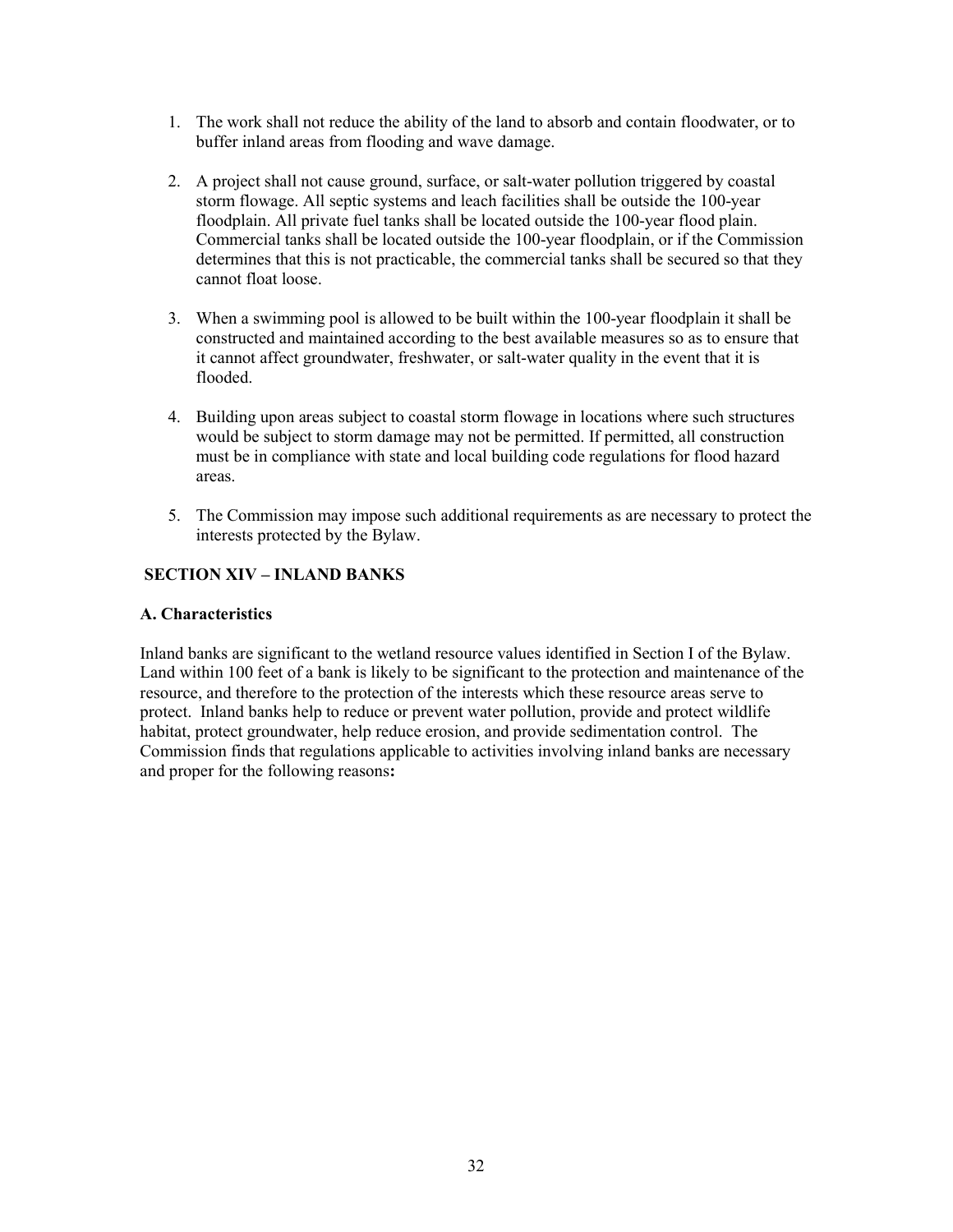- 1. Water Quality: Banks are areas where groundwater discharges to the surface, and under some circumstances, surface water recharges the groundwater. Where banks are partially or totally vegetated, the vegetation serves to maintain the bank's stability, which in turn protects water quality by reducing erosion and siltation.
- 2. Flood Control: By confining floodwaters, banks decrease the erosion of topsoil from adjacent land surfaces and help prevent flood and storm damage to buildings and roads. Confining floodwaters also decreases water pollution by preventing floodwaters from mixing with many contaminants found on roads, near and in dwellings, from fertilized soil, and from septic tanks. Banks act to confine floodwaters, preventing the spread of water to adjacent land thereby maintaining water temperatures and depths necessary for the protection of fisheries. Alterations which permit water to frequently and consistently spread over a larger and more shallow area increase the amount of land which is routinely flooded, as well as elevating water temperature and reducing fish habitat.
- 3. Temperature: Banks may provide shade that moderates air and water temperatures as well as providing breeding habitat, escape cover, and feeding areas, all of which are significant to the protection of fisheries. Banks may also help channel water and thus maintain a water depth that helps keep the water temperatures cool in warm weather, thus protecting the habitat necessary for both fish and food sources for fish.
- 4. Wildlife Habitat: The topography, plant community composition and structure, and soil structure of banks together provide important food, shelter, migratory and overwintering areas, and breeding areas for wildlife. Topography plays a role in determining the suitability of banks to serve as burrowing or feeding habitat. Soil structure also plays a role in determining the suitability for burrowing, hibernation, and other cover. Bank topography and soil structure impact the bank's vegetative structure. Bushes and other undergrowth, trees, vegetation extending from the bank into the water, and vegetation growing along the water's edge are important to a variety of wildlife for shelter, food sources, and to provide cover for wildlife which needs to move between wetlands.

# B. Presumption of Significance

Whenever a proposed activity involves removing, filling, dredging, building upon, degrading, discharging into, or otherwise altering an inland bank, the Commission shall presume that the bank is significant to the protection of the following values: groundwater, flood control, erosion and sedimentation control, storm damage prevention, water quality, prevention of water pollution, agriculture fisheries, wildlife habitat, and rare species habitat. These presumptions may be overcome only upon a clear showing that the inland bank does not play a role in protecting any of the interests given above and only upon a specific written determination to that effect by the Commission.

# C. Performance Standards

Inland Banks and land within 100 feet of an Inland Bank shall be presumed significant to the resource values protected by the Bylaw as referenced in Section I, therefore the following regulations shall apply:

1. Projects shall be permitted only where no adverse effect exists on bank stability, groundwater and surface water quality, the water carrying capacity of an existing channel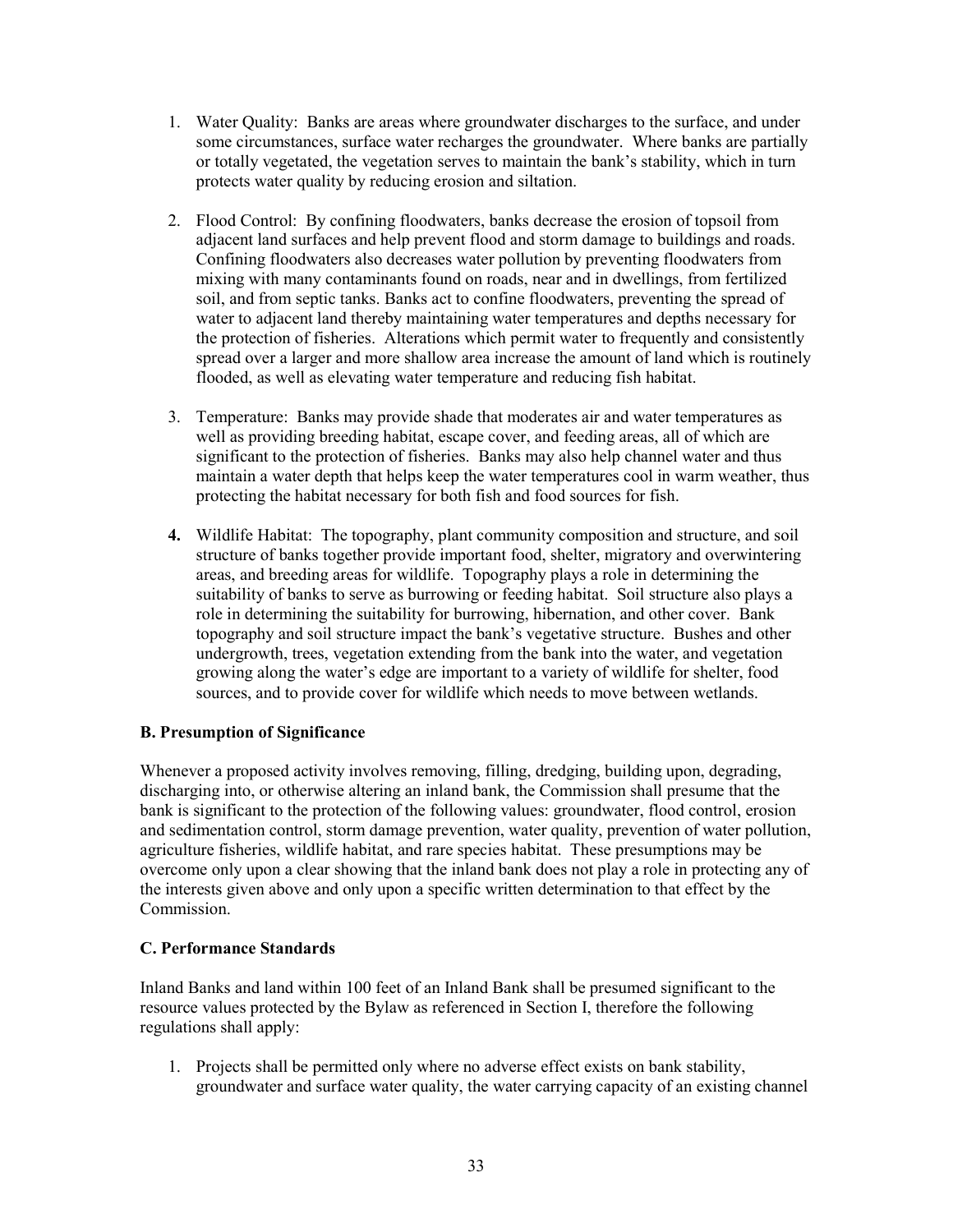within a bank, bank height, and the capacity of the bank to provide habitat for fisheries and/or wildlife.

- 2. Elevated walkways designed not to affect bank vegetation shall be required for pedestrian passage over an inland bank (but not an inland beach that is gently sloping).
- 3. All projects that are not water dependent shall maintain at least a 25-foot natural undisturbed area adjacent to an inland bank. All structures that are not water dependent shall be at least 50 feet from an inland bank.
- 4. The septic leach facility of a septic system shall be at least 100 feet from the seasonal high water line of the water body.
- 5. Piers shall be constructed and maintained in compliance with Section XXII.
- 6. No structure of any kind shall be permitted on an eroding bank to protect any building built pursuant to a permit granted after the effective date of these regulations.
- 7. The Commission may impose such additional requirements as are necessary to protect the resource values protected by the Bylaw.

# SECTION XV – INLAND BEACHES

#### A. Characteristics

Inland beaches are significant to the wetland resource values identified in Section I of the Bylaw. Land within 100 feet of a beach is likely to be significant to the protection and maintenance of the resource, and therefore to the protection of the interests which these resource areas serve to protect. Inland beaches help to reduce or prevent water pollution, provide and protect wildlife habitat, protect groundwater, help reduce erosion, and provide sedimentation control. The Commission finds that regulations applicable to activities involving inland beaches are necessary and proper for the following reasons:

- 1. Storm Damage: Inland beaches aid in storm damage prevention, erosion and flood control, and serve as a source of sediment for downdrift inland resource areas. Inland beaches serve the purpose of storm damage prevention, erosion control, and flood control by dissipating wave energy, by reducing the height of the storm waves, and by providing sediment to supply other inland features including sand dunes, land underwater, and other inland beaches. Interruptions of these natural processes by man-made structures and/or activities reduce the ability of the inland beach to perform these functions.
- 2. Beach Sediment: Inland beaches dissipate wave energy by their gentle slope, their permeability, and their regular granular nature, which permit changes in beach form in response to wave conditions. An inland beach at any point serves as a sediment source for inland areas downdrift from that point. Waves move beach sediment alongshore in the direction of wave action.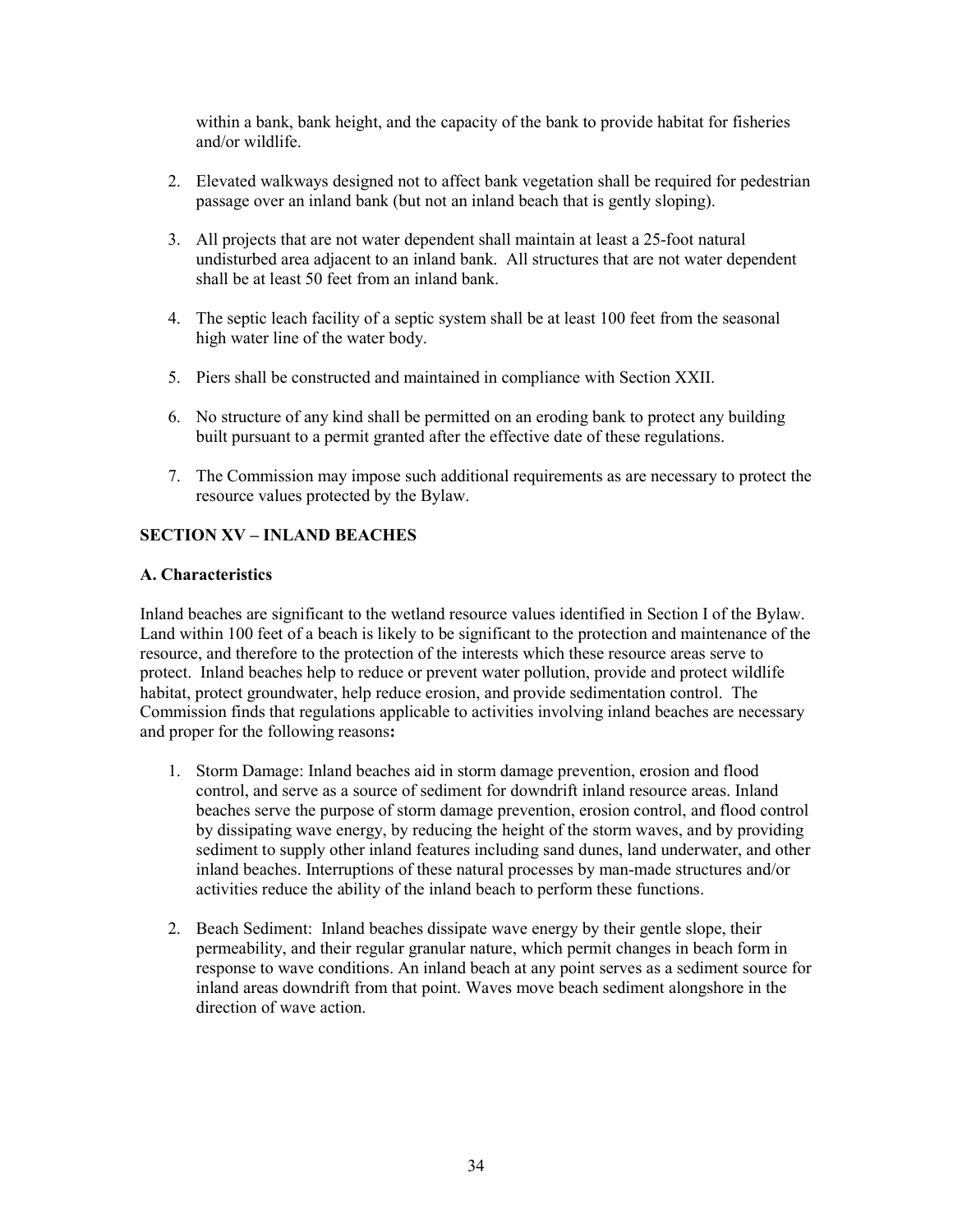- 3. Wildlife Habitat: Inland beaches serve as important habitat for a wide variety of wildlife including, but not limited to, inland birds, turtles, shellfish, and finfish. They are used in particular by inland birds for feeding and nesting sites. The natural erosion and dispositional cycles, sediment grain size, water quality (including but not limited to turbidity, temperature, nutrients, pollutants, salinity, and dissolved oxygen) and circulation, and elevation of the land surfaces are all features of wildlife habitat which are critical characteristics for the protection of wildlife.
- 4. Flood Control: Inland beaches characteristics which are critical to storm damage prevention, erosion, control, or flood control, include sediment volume and form, and their ability to respond to wave action, natural erosional and dispositional cycles and wave intensities.

### B. Presumption of Significance

Whenever a proposed activity involves removing, filling, dredging, building upon, degrading, discharging into, or otherwise altering an inland beach, the Commission shall presume that the beach is significant to the protection of the following values: groundwater, flood control, erosion and sedimentation control, storm damage prevention, water quality, prevention of water pollution, agriculture, fisheries, wildlife habitat, and rare species habitat. These presumptions may be overcome only upon a clear showing that the inland beach does not play a role in protecting any of the interests given above and only upon a specific written determination to that effect by the Commission.

# C. Performance Standards

Inland Beaches and land within 100 feet of an inland beach shall be presumed significant to the Resource Values by the Bylaw as referenced in Section I; therefore, the following regulations shall apply:

- 1. The provisions of XVII (Land Under Water Bodies) shall apply to inland beaches.
- 2. Clean fill of similar grain size and type may be used to maintain an inland beach only if the Commission authorized its use. All possible mitigation measures shall be taken, as determined by the Commission, to limit the adverse affects of the fill.
- 3. All projects that are not water dependent shall maintain at least a 25-foot natural undisturbed area adjacent to an inland beach. All structures that are not water dependent shall be at least 50 feet from an inland beach.
- 4. No part of any septic system shall be placed in shifting sands or on an inland beach. The septic leach facility shall be at least 100 feet from an inland beach.
- 5. No structure of any kind shall be permitted on an eroding beach to protect any building built pursuant to a permit granted after the effective date of these regulations.
- 6. Piers shall be constructed and maintained in compliance with Section XXII.
- 7. The Commission may impose such additional requirements as are necessary to protect the resource values protected by the Bylaw.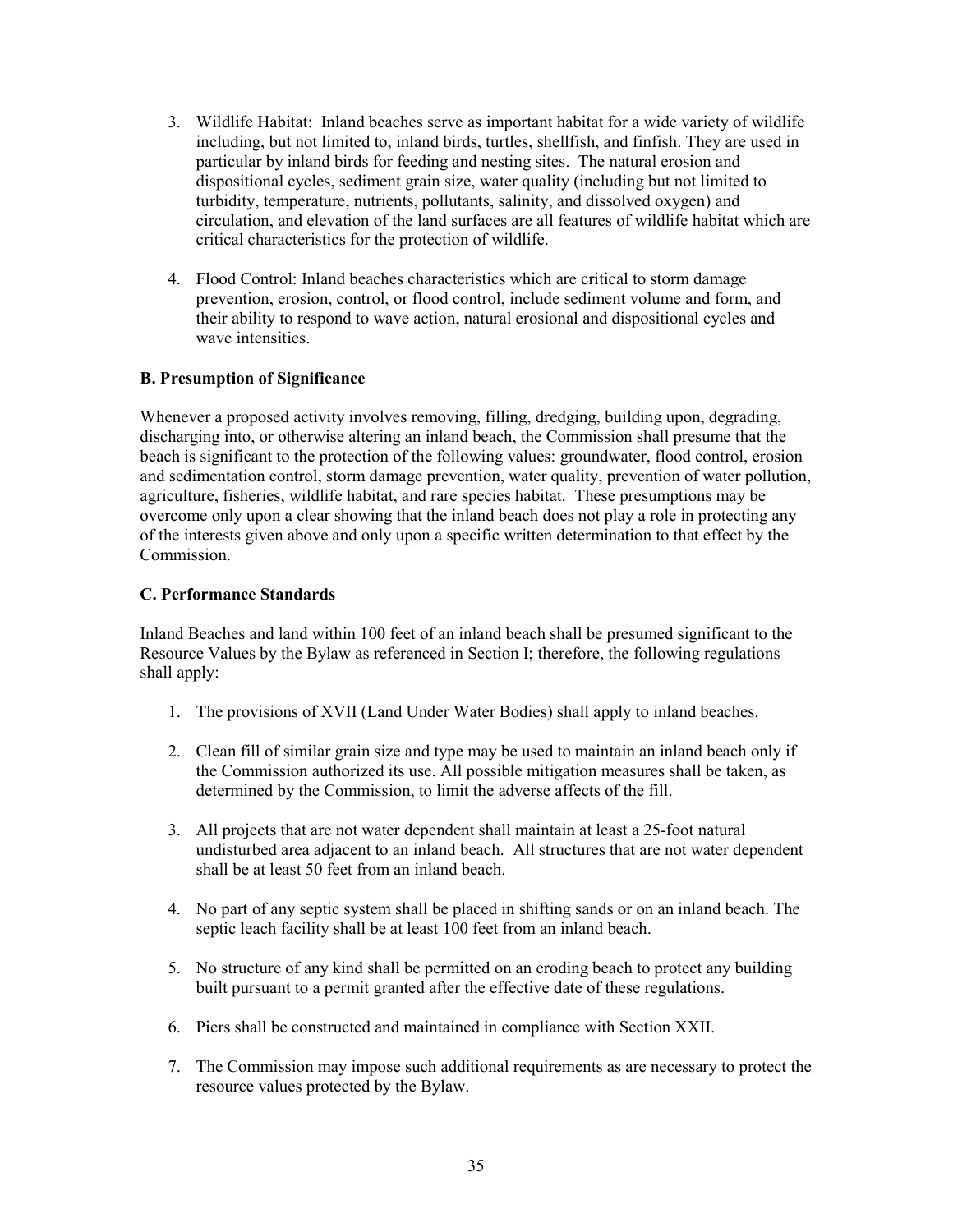#### SECTION XVI –VEGETATED WETLANDS (Wet Meadows, Marshes, Swamps, and Bogs)

### A. Characteristics

Vegetated wetlands are significant to the wetland resource values identified in Section I of the Bylaw. Vegetated wetlands serve to support rare/significant species (plant and animal), serve to provide rare/significant species (plant and animal) habitat, serve to remove pollutants from surface and ground waters, serve to aid in prevention of flooding, and are important to fishing and shellfishing. Land within 100 feet of a vegetated wetland is considered to be significant to the protection and maintenance of vegetated wetlands, and therefore to the protection of the interests which these resource areas serve to protect. The Commission finds that regulations applicable to activities involving vegetated wetlands are necessary and proper for the following reasons:

- 1. Water Quality: The plant communities, soils, and associated low flat topography of vegetated wetlands remove or detain sediments, nutrients (such as nitrogen and phosphorous) and toxic substances (such as heavy metal compounds) that occur in runoff and flood waters. Some nutrients and toxic substances are retained for years in plant root systems or in the soils. Others are held by plants during the growing season and released as the plants decay in the fall and winter, thereby reducing the impact on water quality.
- 2. Flood Control: Vegetated wetlands are areas where groundwater discharges to the surface and where, in some circumstances, surface water discharges to the groundwater. The profusion of vegetation and the low, flat topography of vegetated wetlands slows down and reduces the passage of flood waters during periods of peak flows by providing temporary flood water storage, and by facilitating water removal through evaporation and transpiration. This reduces downstream flood crests, erosion, and resulting damage to private and public property. During dry periods the water retained in vegetated wetlands is essential to the maintenance of base flow levels in streams or into the groundwater which in turn is important to the protection of water quality, water supplies, and wildlife.
- 3. Temperature and Salinity: Wetland vegetation provides shade that moderates air and water temperatures important to wildlife. Vegetated wetlands, together with land within 100 feet of a vegetated wetland, serve to moderate and alleviate thermal shock and pollution resulting from runoff from impervious surfaces, which may be detrimental to wildlife, fisheries, and shellfish downstream of the vegetated wetland. The maintenance of base flows by vegetated wetlands is significant to the maintenance of a proper salinity ratio in estuarine areas downstream of the vegetated wetland. A proper salinity ratio, in turn, is essential to the ability of shellfish to spawn successfully and therefore to provide for the continuing procreation of shellfisheries. A proper salinity ratio is also important for many species of fish.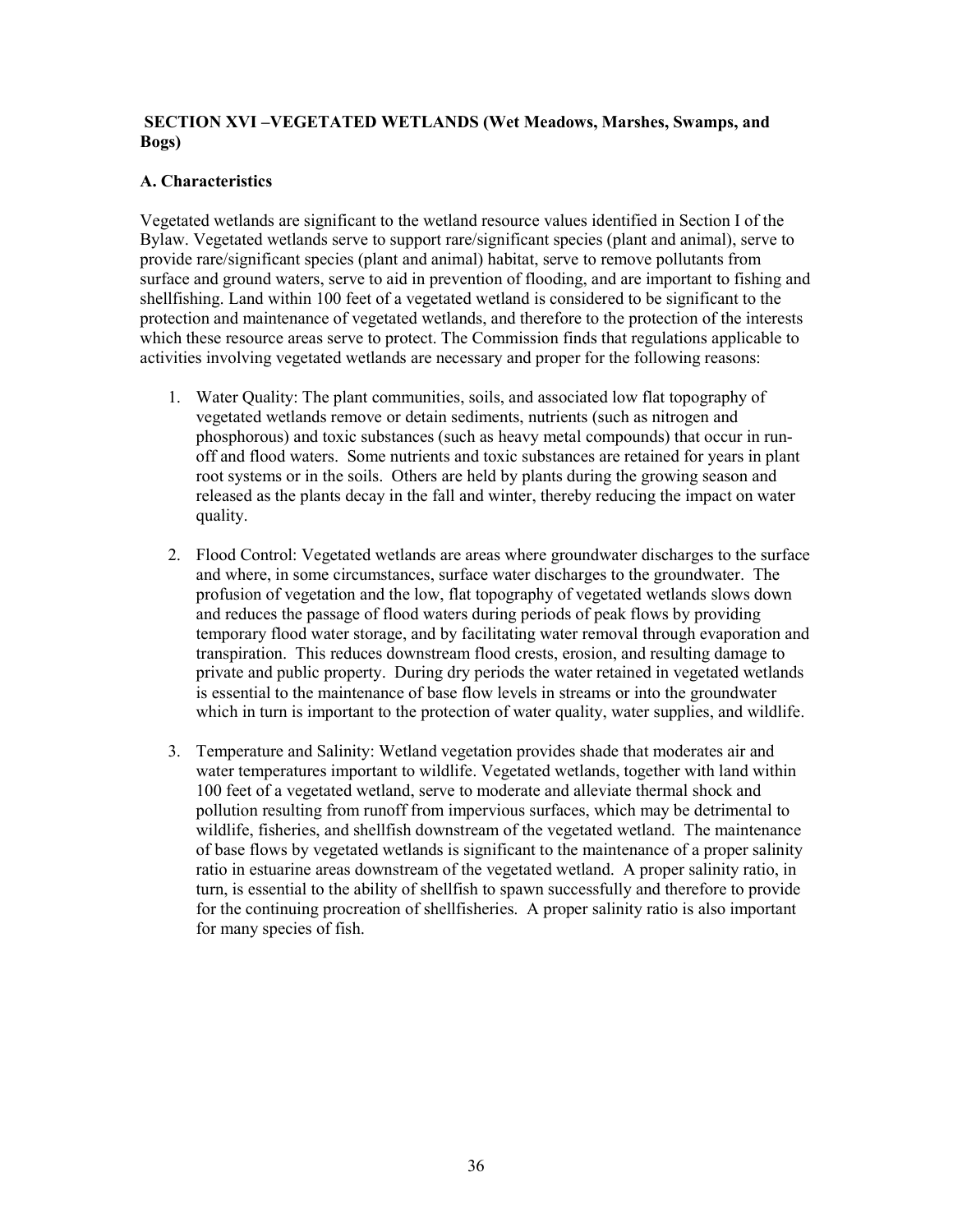- 4. Habitat: Vegetated wetlands are probably the Town's most important inland habitat for wildlife. The hydrologic regime, plant community composition and structure, topography, and water chemistry provide important food, shelter, migratory, over wintering and breeding areas for many birds, mammals, amphibians, reptiles, fish and invertebrates. A wide variety of vegetative wetland plants, the nature of which are determined in large part by the depth and duration of water, as well as soil and water composition, are utilized by varied species as important areas for mating, nesting, brood rearing, shelter and food directly and indirectly. The diversity and interspersion of the wetland structure is also important in determining the nature of its wildlife habitat, which may vary also during summer, winter and migratory seasons. Wetland indicator plants shall include but not be limited to those plant species identified in 310 CMR 10.55.
- 5. Erosion Control: Vegetated wetlands along pond edges can prevent erosion by wind driven waves.

### B. Presumption of Significance

Whenever a proposed activity involves removing, filling, dredging, building upon, degrading, discharging into, or otherwise altering a vegetated wetland, the Commission shall presume that the vegetated wetland is significant to the protection of the following values: public or private water supply, groundwater, flood control, erosion and sedimentation control, storm damage prevention, water quality, prevention of water pollution, agriculture, fisheries, wildlife habitat, and rare species habitat. These findings may be overcome only upon a clear showing that the vegetated wetland does not play a role in protecting any of the interests given above and only upon a specific written determination to that effect by the Commission.

#### C. Performance Standards

Vegetated wetlands and land within 100 feet of Vegetated Wetlands shall be presumed significant to the resource values protected by the Bylaw as referenced in Section I; therefore, the following regulations shall apply:

- 1. All projects that are not water dependent shall maintain at least a 25-foot natural undisturbed area adjacent to vegetated wetlands. All structures that are not water dependent shall be at least 50 feet from a vegetated wetland.
- 2. Proposed projects shall not use procedures that the Commission determines will degrade the flood protection function (leveling out of storm surges by storing and slowly releasing water) of vegetated wetlands by significantly changing the rate of water flow through the wetlands (by channelization or other means).
- 3. The commission may not authorize the creation of a new pond in a vegetated wetland, as this would negatively impact the resource values protected by the Bylaw. The Commission may allow maintainence of existing ponds so long as such maintainence contributes to the resource values protected by the Bylaw.(June 28, 2016)
- 4. The septic leach facility of a septic system shall be at least 100 feet from the seasonal high water line of the water body.
- 5. Piers shall be constructed and maintained in compliance with Section XXII.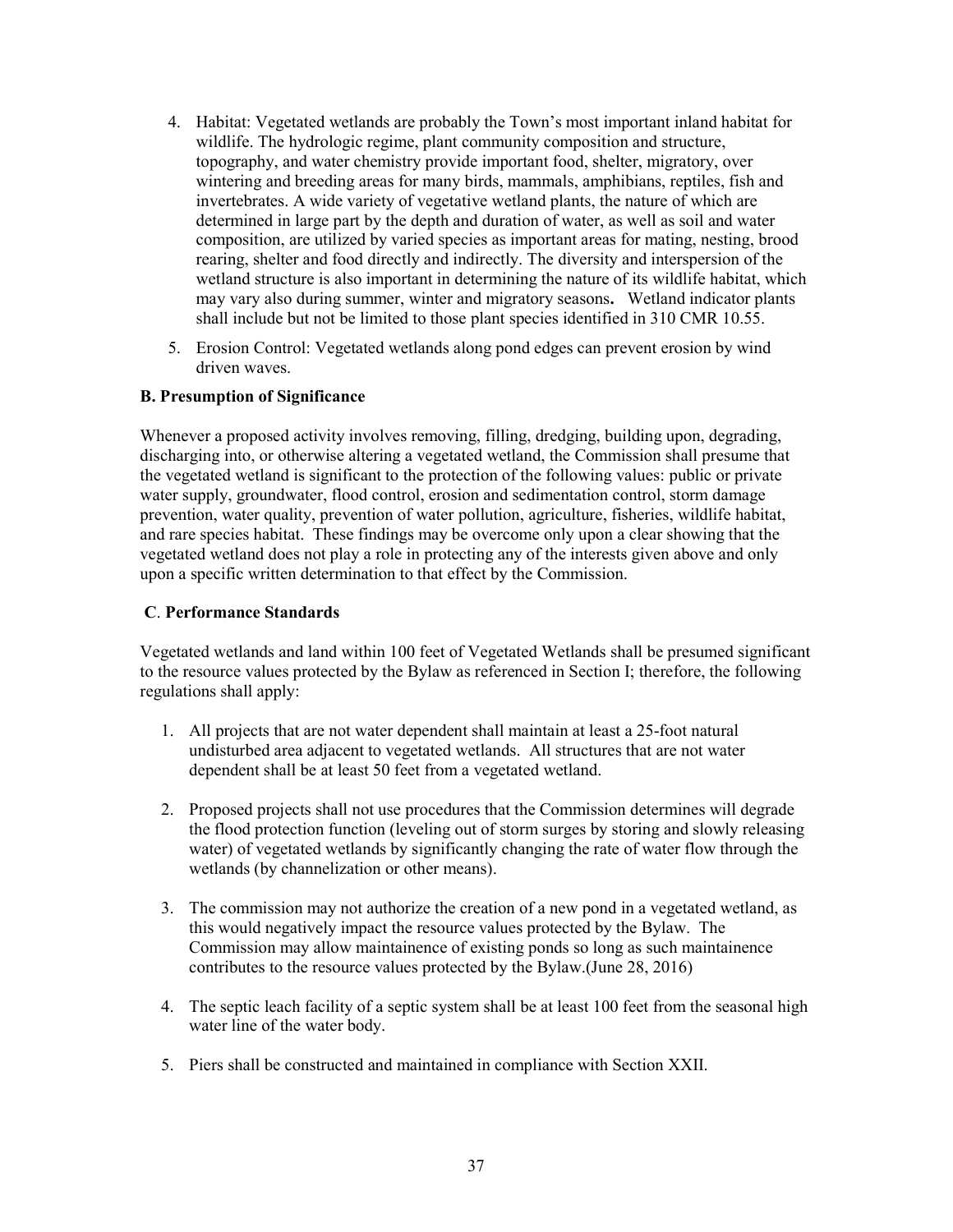- 6. Elevated walkways determined to be for a water dependent use and designed not to affect existing vegetation shall be required for pedestrian passage over vegetated wetlands.
- 7. The Commission may impose such additional requirements as are necessary to protect the resource values protected by the Bylaw.

#### SECTION XVII – LAND UNDER WATER BODIES (under any Creek, Stream, Pond, or Lake)

#### A. Characteristics

Land under water bodies is significant to the wetland interests and values identified in Section I of the Bylaw. Land within 100 feet of land under a water body is significant to the protection and maintenance of the resource and therefore to the protection of the interests which these resource areas serve to protect. The Commission finds that regulations applicable to activities involving land under water bodies are necessary and proper for the following reasons:

- 1. Water Quality: Where land under water bodies is composed of pervious material, such land represents a point of exchange between surface and groundwater. Depending upon the hydrologic conditions and water levels at a given point in time, these areas may serve as groundwater exchange or discharge points, or both. This allows pollutants and nutrients easy access into private wells or the general groundwater supply. The physical nature of land under water bodies is highly variable, ranging from deep organic and fine sedimentary deposits to gravel and large rocks. The organic soils and sediments play an important role in the process of detaining and removing dissolved and particulate nutrients from surface water above and serve as traps for toxic substances (such as heavy metal compounds).
- 2. Flood Control: Land under water bodies in conjunction with banks serves to confine floodwater within a definite channel during the most frequent storms. Filling within this channel blocks flow, which in turn causes backwater and over bank flooding during such storms. An alteration of land under water bodies that causes water to frequently spread out over a large area at lower depth increases the amount of property that is routinely flooded.
- 3. Wildlife Habitat: Altering the water flow in streams and creeks can result in an elevation of water temperature and decrease in wildlife habitat in the main channel, both of which are detrimental to fisheries, particularly during periods of warm weather and low flows. Land under ponds and lakes are vital to a large assortment of warm water fish during spawning periods. Many species build nests on the bottom substrates within which they shed and fertilize their eggs. Water bodies and surrounding borders are essential to many species of birds, animals, reptiles, and amphibians for various parts of their life cycles. Characteristics of water bodies that are critical to wildlife, wildlife habitat, and fisheries include water circulation and flushing rates, distribution of sediment grain size, and water quality (including amounts of dissolved oxygen, nutrients, and pollutants). Changes in sediments, water quality, water level, or species composition of food sources or ground cover may be detrimental to any of the above wildlife and wildlife habitat.
- 4. Erosion Control: Cattail borders or other vegetated borders of large ponds are important in reducing shoreline erosion and storm damage by dissipating the high energy of storm waves and by anchoring the sediments.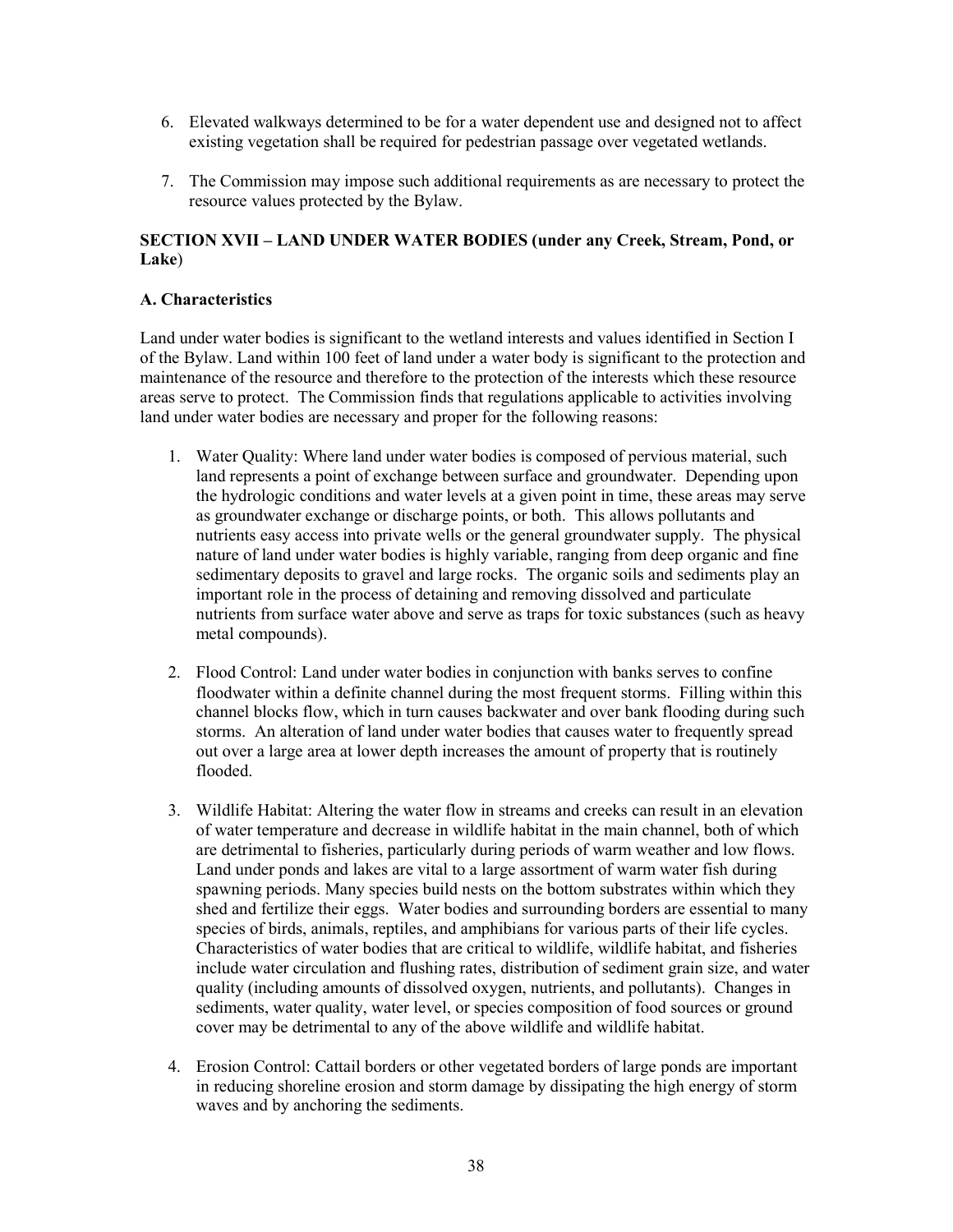# B. Presumption of Significance

 Whenever a proposed project involves removing, filling, dredging, building upon, degrading, discharging into, or otherwise altering land under water bodies, the Commission shall presume that the land under water bodies is significant to the protection of the following values: public or private water supply, groundwater, flood control, erosion and sedimentation control, storm damage prevention, water quality, prevention of water pollution, agriculture, fisheries, wildlife habitat, and rare species habitat. These presumptions may be overcome only upon a clear showing that the land under a water body does not play a role in protecting any of the interests given above and only upon a specific written determination to that effect by the Commission.

### C. Performance Standards

Land under water bodies and land within 100 feet of land under water bodies shall be presumed significant to the resource values protected by the Bylaw as referenced in Section I, therefore the following regulations shall apply:

- 1. No proposed project shall use procedures that the Commission determines have an adverse effect on significant wildlife habitat, wildlife, fisheries, or existing water quality or alter the critical characteristics of an inland water body.
- 2. All projects that are not water dependent shall maintain at least a 25-foot natural undisturbed area adjacent to an inland bank or beach. All structures that are not water dependent shall be at least 50 feet from an inland bank or beach.
- 3. The septic leach facility of a septic system shall be at least 100 feet from the seasonal high water line of the water body. Two hundred (200) feet shall separate septic leach facilities from each other if the lot containing one of them contains a water body or fronts on a water body and the septic location is within the jurisdiction of the Bylaw.
- 4. Piers shall be constructed and maintained in compliance with Section XXII.
- 5. The Commission may impose such additional requirements as are necessary to protect the resource values protected by the Bylaw.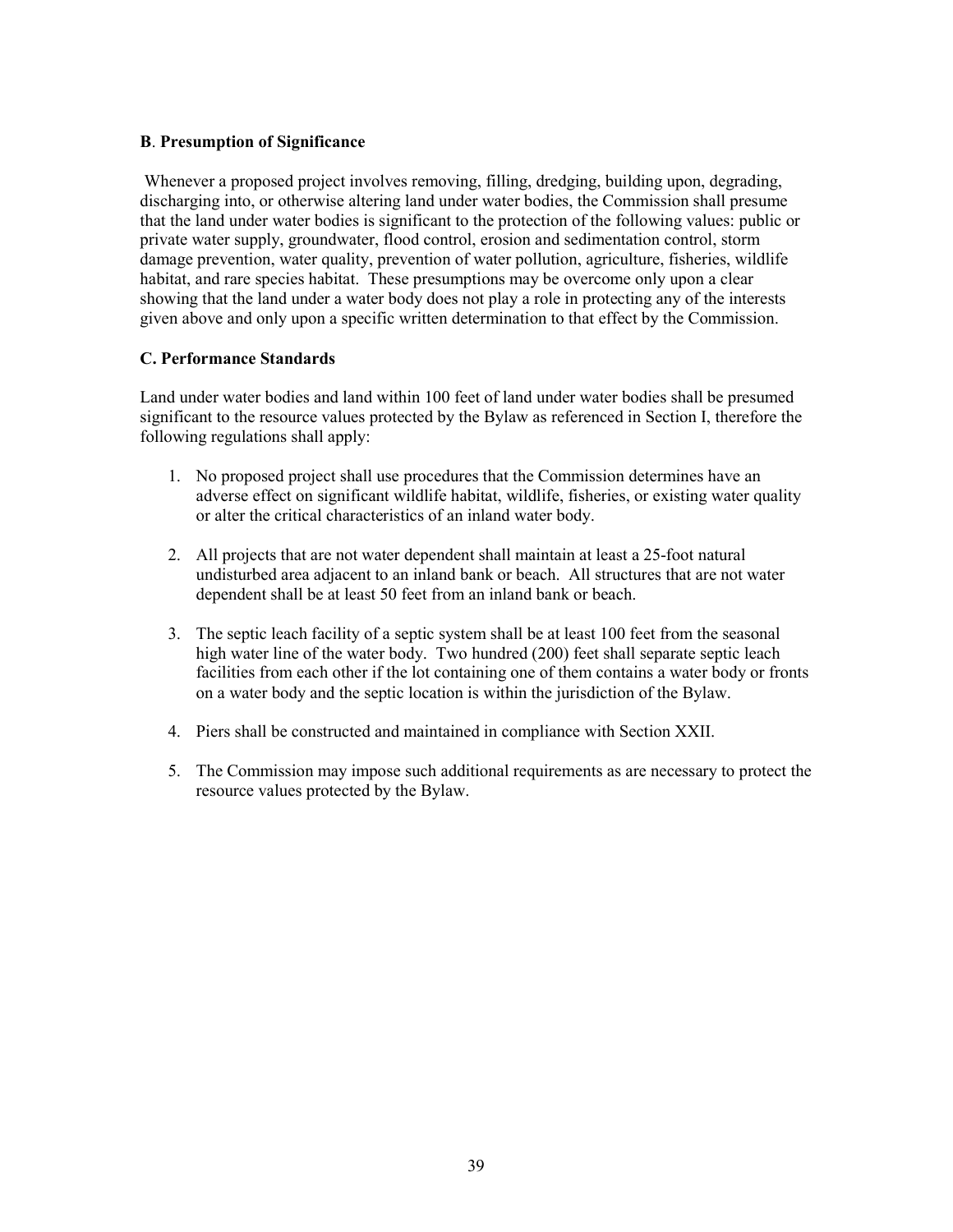# SECTION XVIII – LAND SUBJECT TO FLOODING OR INUNDATION BY GROUNDWATER OR SURFACE WATER (both Bordering and Isolated Land)

#### A. Characteristics

Land subject to flooding is significant to the wetland resource values identified in Section I of the Bylaw. Bordering land subject to flooding or inundation by groundwater or surface water provides a temporary storage area for floodwater, which has overtopped the bank of the main channel of a creek, river, or stream or the basin of a pond or lake. During periods of peak runoff, floodwaters are both retained (i.e. slowly released through evaporation and percolation) and detained (slowly released through surface discharge). Over time, incremental filling of these areas causes increases in the extent and level of flooding by eliminating flood storage volume or by restricting flows, and, thereby, increases in damage to public and private properties. The Commission finds that regulations applicable to activities involving land subject to flooding or inundation by groundwater or surface water are necessary and proper for the following reasons:

- 1. Water Quality: Pollutants or contaminants located on bordering land subject to flooding or inundation by groundwater or surface water may be washed into surface waters and from there to groundwater, or percolate directly into groundwater. Sources of pollutants within these areas thus have widespread effect on resource values protected by the Bylaw.
- 2. Flood Control: Isolated lands subject to flooding provides temporary storage areas where run-off and high groundwater collect and slowly evaporate or percolate into the ground. These areas, even though small, usually are numerous and thus very important in preventing more serious flooding somewhere else. Filling causes lateral displacement of ponded water or increased run-off onto contiguous properties, which may result in damage to those properties and others, which were not previously affected as much. The additive nature of the flood protection provided by these isolated areas and the fact that filling one may redirect water so as to radically change watershed sizes means that small changes in one area may have large effects in another area.
- 3. Wildlife Habitat: Bordering land subject to flooding or inundation by groundwater or surface water provides an important source of microscopic plant and animal material, which enriches the nearby water body. It also serves as significant wildlife habitat, provides wildlife access to surface water resources, and can serve as the basis for a food web which supports many fish and wildlife particularly during their breeding periods, some rare plants, and several species of birds.
- 4. Erosion Control: Bordering land is often low and level and thus helps prevent erosion of soil into water bodies by surface water runoff. The topography and location of bordering land is critical for protection of flood control capabilities. Land subject to flooding helps prevent erosion by breaking up watersheds thereby reducing the velocity of the runoff.

#### B. Presumption of Significance

Whenever a proposed project involves removing, filling, dredging, building upon, degrading, discharging into, or otherwise altering land subject to flooding or inundation by groundwater or surface water, the Commission shall presume that the land subject to flooding or inundation by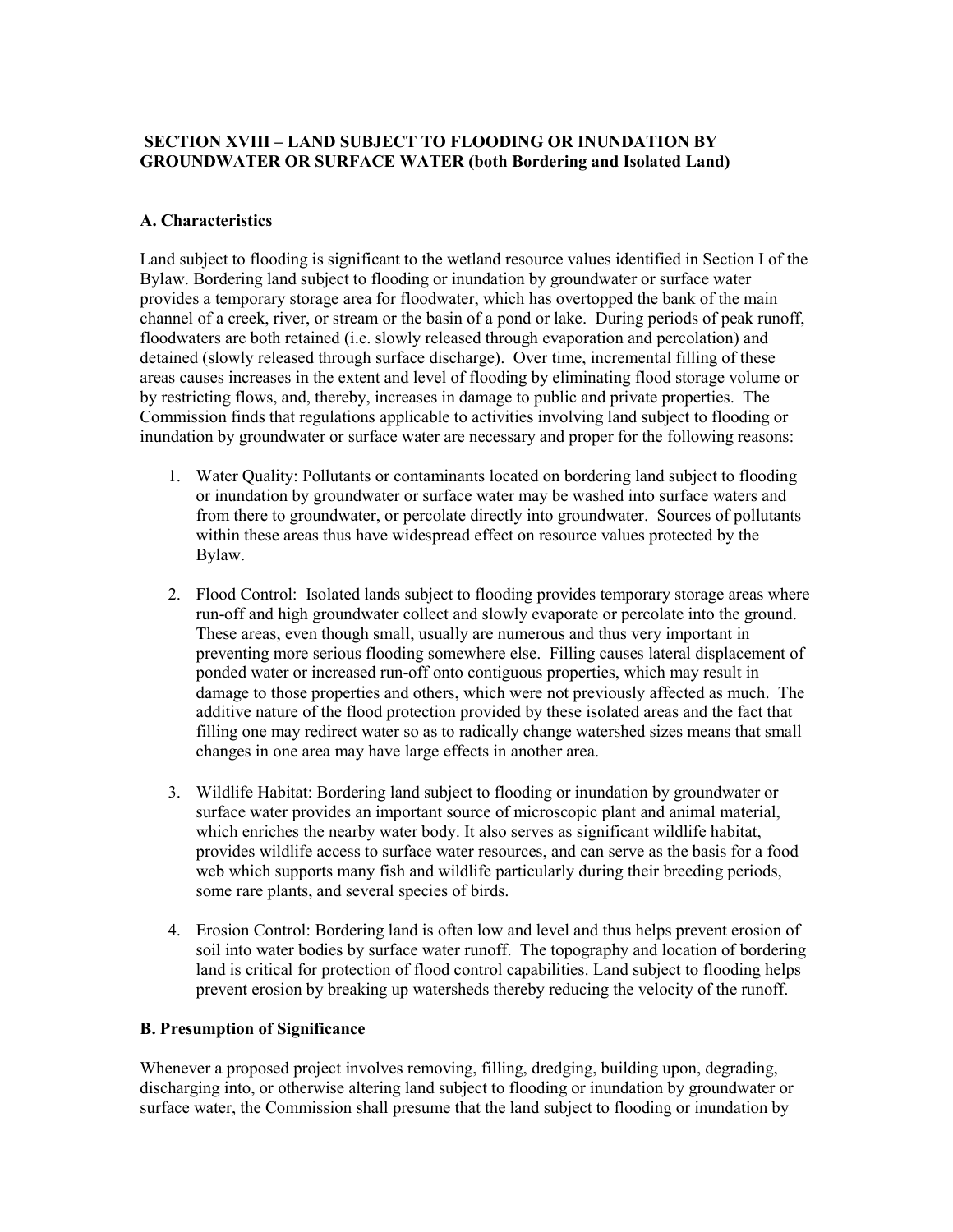groundwater or surface water is significant to the protection of the following values: public or private water supply, groundwater, flood control, erosion and sedimentation control, storm damage prevention, water quality, prevention of water pollution, wildlife habitat, rare species habitat and agriculture. These presumptions may be overcome only upon a clear showing that the land subject to flooding or inundation by groundwater or surface water does not play a role in protecting any of the interests given above and only upon a specific written determination to that effect by the Commission.

### C. Performance Standards

Land subject to flooding or inundation by groundwater or surface water or land within 100 feet of land subject to flooding or inundation by groundwater or surface water shall be presumed significant to the resource values protected by the Bylaw as referenced in Section I, therefore the following regulations shall apply:

- 1. No proposed project shall use procedures that the Commission determines have an adverse effect on significant wildlife and rare species habitat, wildlife and rare species, existing water quality, or alter the critical characteristics of the inland wetland.
- 2. Projects on land subject to flooding shall be permitted only when using such procedures determined by the Commission as not having the effect of reducing the ability of the land to absorb and contain floodwaters.
- 3. If such a site is available on the applicant's land, all septic tanks and leach facilities shall be located outside the 100-year floodplain.
- 4. Underground fuel oil or gasoline tanks, or tanks designed to hold any hazardous substance, shall not be permitted on land subject to flooding.
- 5. Proposed projects shall employ such safeguards as determined by the Commission to preclude groundwater or surface water pollution triggered by flooding.
- 6. The Commission may require compensation of greater flood storage capacity in the same watershed if it permits any filling of land subject to flooding, and all filling of areas subject to flooding shall be strictly minimized. Except as stated in the preceding sentence, no proposed projects shall be permitted to displace or direct floodwaters, through fill or other means, to other areas.
- 7. Building upon areas subject to flooding shall be in compliance with appropriate state and local building code requirements.
- 8. The Commission may impose such additional requirements as are necessary to protect the resource values protected by the Bylaw.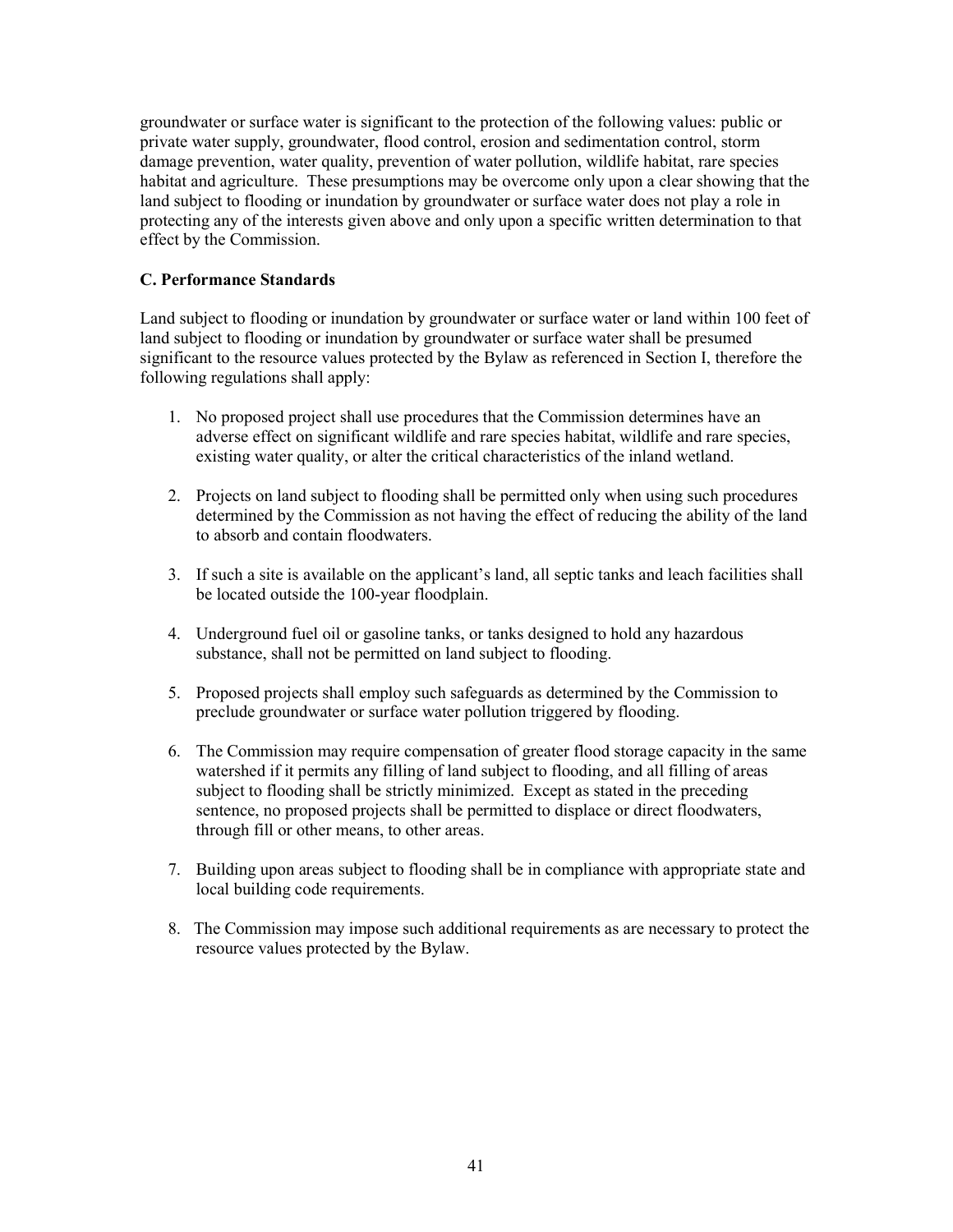# SECTION XIX –VERNAL POOL HABITAT

# A. Characteristics

Vernal pool habitats, including the upland areas within 100 feet of mean annual boundaries of the pool itself, are significant to the wetland resource values identified in Section I of the Bylaw. Vernal pools help to reduce or prevent water pollution, provide and protect wildlife habitat, provide erosion and flood control and help maintain water quality. Together with the surrounding upland, they provide important habitat for many threatened and rare wildlife species, including some of which are totally dependent on vernal pool habitats for their survival. The Commission finds that regulations applicable to activities involving vernal pools are necessary and proper for the following reasons:

- 1. Erosion and Flood Control: Vernal pools help prevent erosion by breaking up watersheds so that run-off does not become so great as to have enough force to erode soil. Vernal Pools provide flood control by collecting surface runoff in low-lying areas and allowing it to percolate slowly into the groundwater aquifer.
- 2. Water Quality: Areas where vernal pools are pervious are likely to serve as significant recharge points to the groundwater aquifer. Contamination in the area may find easy access into groundwater and neighboring wells. Land under vernal pools, which are often covered by a mat of organic peat or muck, may help remove contaminants before floodwaters enter the groundwater.
- 3. Wildlife Habitat: Vernal pools may provide important wildlife habitat for amphibians, (particularly during their breeding period), invertebrates, some rare plants, and several species of birds. Several species of wildlife breed only in vernal pools because of the lack of fish predators. The wood frog (Rana sylvatica), all species of mole salamander (Ambystoma spp.), and the eastern spade foot toad (Scaphiophu holbrookii) have evolved breeding strategies intolerant of fish predation on their eggs and larvae. Fairy shrimp (Eubranchipus spp.) are also entirely dependent upon vernal pool habitat.

The extreme edges of vernal pool habitat represent one of the most ecologically valuable portions of these habitats. Shallow water at the edges of a pool is generally the first to thaw in the spring, providing early access to the pool for the earliest breeding species. The shallow water zones also tend to be significantly warmer than the deeper portions of a vernal pool throughout the spring, which provide hospitable breeding ground and promote rapid egg development for the early breeding amphibians. Upland areas around the pool also provide critical habitat for many of the amphibian and invertebrate species that breed in the pool and then spend the rest of their lifecycle in the upland areas surrounding it.

# B. Presumption of Significance

Whenever a proposed activity involves removing, filling, dredging, building upon, degrading, discharging into, or otherwise altering a vernal pool habitat, the Commission shall presume that the vernal pool habitat is significant to the protection of the following resource values: public or private water supply, groundwater, flood control, erosion and sedimentation control, storm damage prevention, water quality, prevention of water pollution, wildlife habitat, and rare species habitat. These presumptions may be overcome only upon a clear showing that the vernal pool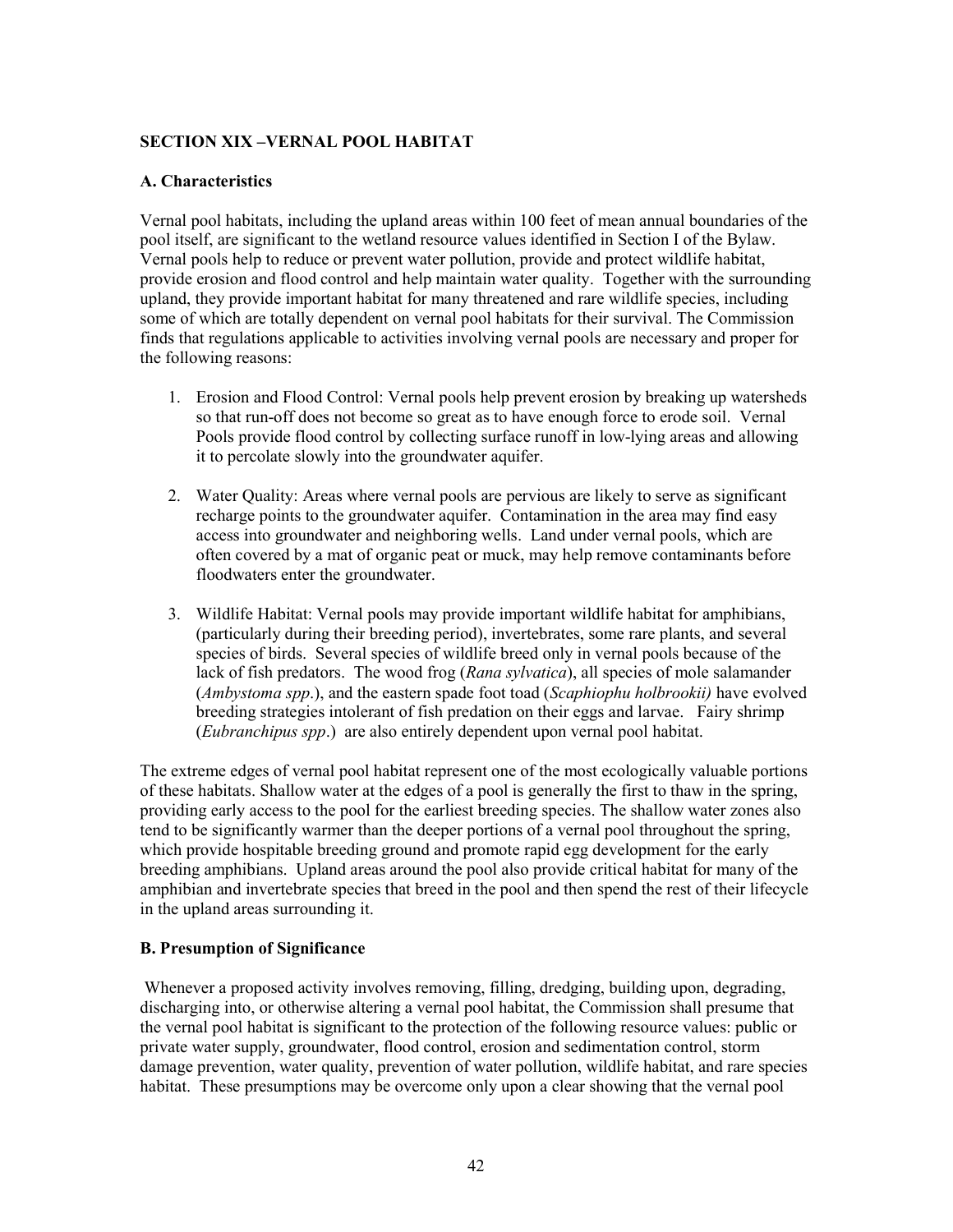habitat does not play a role in protecting any of the interests given above and only upon a specific written determination to that effect by the Commission.

- 1. A vernal pool is any confined depression which, at least in most years, holds some water for at least two continuous months during the spring or summer will be presumed to be essential breeding habitat and provide other extremely important habitat functions during the non-breeding season for a variety of wildlife, particularly amphibian species. Pools occurring in lawns, landscaped areas, or driveways as of the effective date of the Bylaw are presumed not significant as wildlife habitat.
- 2. This presumption may be overcome by a clear showing that the presumed vernal pool does not and cannot meet the defining criteria set forth by the Massachusetts Division of Fisheries and Wildlife, Natural Heritage and Endangered Species Program for vernal pool certification. Certification of a vernal pool under the state program is not required for protection under the Bylaw or these regulations.
- 3. Because of the seasonal nature of vernal pools, the Commission may require that evidence presented to overcome this presumption be gathered during the spring or summer during a year in which the level and duration of water in the pool is at or above average.

# C. Performance Standards

Vernal pool habitat shall be presumed significant to the resource values protected by the Bylaw as referenced in Section I, therefore the following regulations shall apply:

- 1. Within a vernal pool habitat area, no activity or alteration is permitted unless it is shown to the Commission's satisfaction that a proposed activity will have no detrimental effect on the vernal pool habitat. Activities and alterations include, but are not limited to, removal or alteration of vegetation; removal or alteration of natural ground cover including leaves, logs, and other vegetative litter; grading; landscaping; filling; construction or placement of structures or pavement of any sort.
- 2. No proposed project shall use procedures that the Commission determines will have an adverse effect on significant wildlife and rare species habitat, wildlife and rare species, or existing water quality, or alter the critical characteristics of the vernal pool habitat.
- 3. Projects in vernal pool habitats shall be permitted only if the Commission determines it will not having the effect of reducing the ability of the land to absorb and contain floodwaters or degrade the wildlife habitat value.
- 4. No part of a septic leach facility of any septic system shall be located in or within 100 feet of vernal pool habitat.
- 5. Underground fuel oil or gasoline tanks, or tanks designed to hold any hazardous substance, shall not be permitted in or within 100 feet of vernal pool habitat.
- 6. Proposed projects shall employ such safeguards as determined by the Commission to preclude groundwater or surface water pollution triggered by flooding.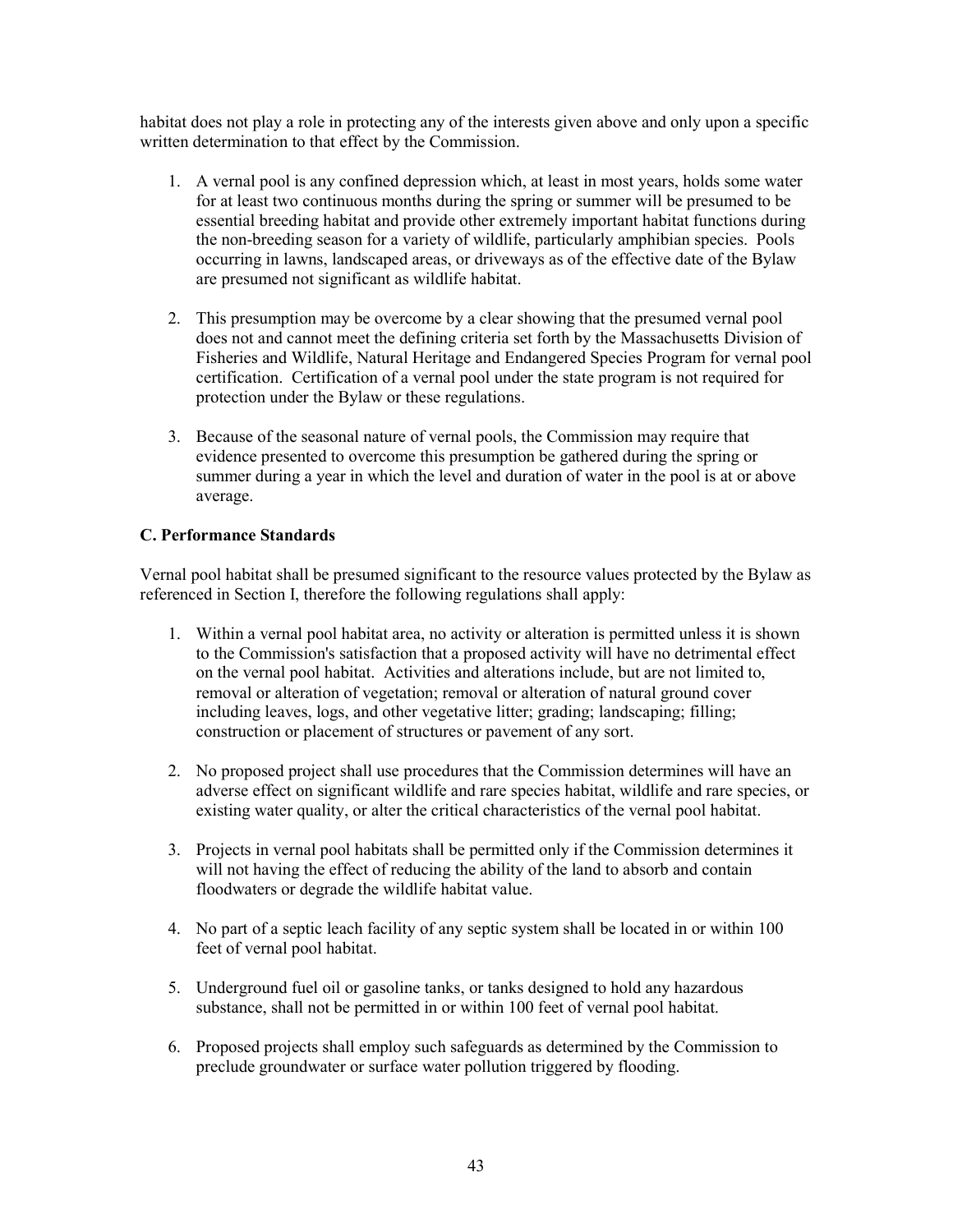7. The Commission may impose such additional requirements as are necessary to protect the resource values protected by the Bylaw.

# SECTION XX - RIVERFRONT AREA

#### A. Characteristics

Riverfront Areas are likely to be significant to the adjacent river and the wetland resource values identified in Section I of the Bylaw. The Riverfront Area helps to reduce or prevent water pollution, provide and protect wildlife habitat, protect ground water, help reduce erosion and provide sedimentation control. Riverfront Areas can play a vital role in protecting rivers. The Commission finds that regulations applicable to activities involving the Riverfront Area are necessary and proper for the following reasons:

- 1. Temperature: Shade and cover can moderate air temperature and water temperature.
- 2. Sediments and Other Contaminants: Riverfront Areas help filter sediments and other contaminants, including but not limited to pesticides and heavy metals, from surface water flow. The Riverfront Area also prevents erosion in and into the river and precludes development that could lead to increased contaminant loading.
- 3. Nutrients (nitrogen and phosphorus): Riverfront Areas reduce nutrient loading in the river by: filtering from surface water flow the nutrients bound to sediments; removing nutrients from ground water through uptake in vegetation and by de-nitrification; and precluding development which could increase nutrient loading as a result of activities like lawn fertilizing and landscaping.
- 4. Maintenance of Stream Flow: Riverfront Areas can store water and help maintain ground water stream base flow, and water quality during low flow periods and flood events.
- 5. Wildlife Habitat: The vegetated uplands adjacent Riverfront Areas constitute one of the richest zones for aquatic organisms, mammals, birds, reptiles, and amphibians because they provide shade and cover, food, shelter, and breeding habitat.

Construction and other activities or alterations within the Riverfront Area can harm resource areas through regrading, siltation, compaction of the soil, and the loss of pervious ground. Following construction or other alterations, use of the Riverfront Area frequently degrades resources as a result of the deposition of yard and lawn debris, increased runoff, nutrient loading, habitat degradation, and increased temperatures.

# B. Presumption of Significance

Whenever a proposed activity involves removing, filling, dredging, building upon, degrading, discharging or otherwise altering a Riverfront Area, the Commission shall presume that the Riverfront Area is significant to the protection of the following interests: public or private water supply, groundwater, flood control, erosion and sedimentation control, storm damage prevention including coastal storm flowage, water quality, prevention of water pollution, fisheries, shellfisheries, wildlife habitat, rare species habitat, agriculture and Aquaculture. These presumptions may be overcome only upon a clear showing that the Riverfront Area does not play a role in protecting any of the interests given above and only upon a specific written determination to that effect by the Commission.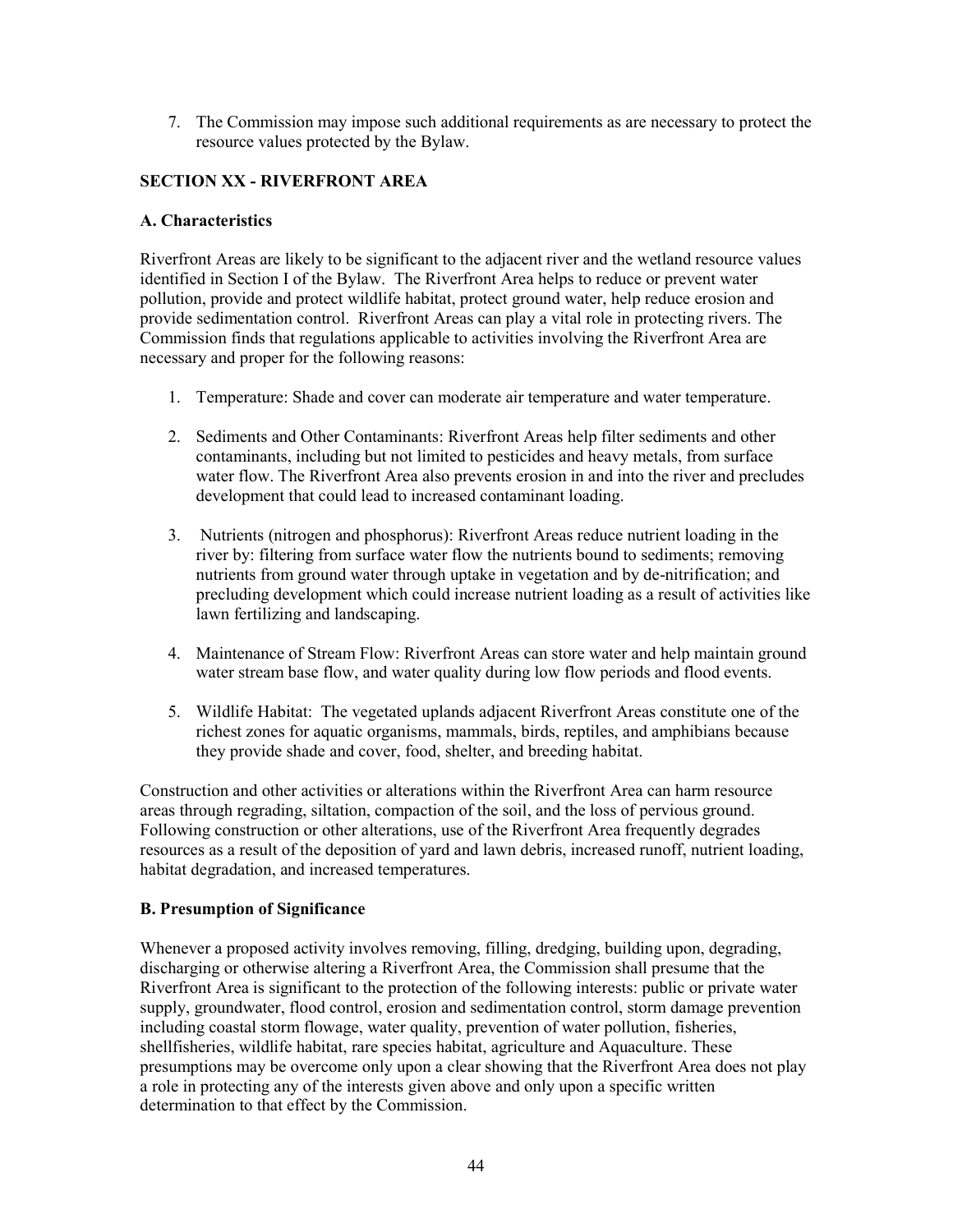### C. Performance Standards

The Riverfront Area shall be presumed significant to the resource values protected by the Bylaw as referenced in Section I, therefore the following regulations apply:

- 1. No-disturbance Zone: The following activities are not normally permitted in a Riverfront Area:
	- a. No activity will normally be permitted within the first one hundred feet (100) of the high water mark of a river.
	- b. Activities include but are not limited to, grading, clearing, landscaping, cutting or mowing of vegetation, filling, excavating, and paving.
- 2. No Build Zone: No structure will normally be permitted within the first one hundred feet (100) feet upland of the high water mark of a river.
- 3. No activity shall be permitted in the final 100 feet of a Riverfront Areas that is more likely than not to harm, or eventually harm the river or the no-build no-disturbance areas.
- 4. No structures, including but not limited to, buildings, porches, decks, sheds, pools, septic tanks, leaching fields, parking lots, roads or paths, shall be constructed or placed within a no-disturbance zone.
- 5. Notwithstanding any of the foregoing prohibitions, the Commission may allow activities in a no-disturbance zone by waiver when no other practicable alternative exists. Petitions for a waiver shall be included in writing in the Notice of Intent filed under the Bylaw, or as allowed pursuant to a waiver from these regulations set forth in Section III.N.
- 6. The Commission may impose such additional requirements as are necessary to protect the resource values protected by the Bylaw.

# SECTION XXI - ESTIMATED HABITATS OF RARE SPECIES AND WILDLIFE (Inland and Coastal Wetlands)

#### A. Characteristics

Estimated habitats of rare species and wildlife are significant to the wetland resource values identified in Section I of the Bylaw. Any inland resource area in which any state rare species (plant or animal) officially listed by the Massachusetts Division of Fisheries and Wildlife; any species (plant or animal) the Commission has recognized as defined in these Regulations; or any resource area falling within any of the most recent Estimated Habitat or Priority Habitat Maps of the Massachusetts Natural Heritage and Endangered Species Program (the "Program"), shall be considered estimated habitat of rare species and wildlife. The Commission finds that regulations applicable to activities involving estimated habitat of rare species and wildlife for inland and coastal wetlands are necessary and proper for the following reasons: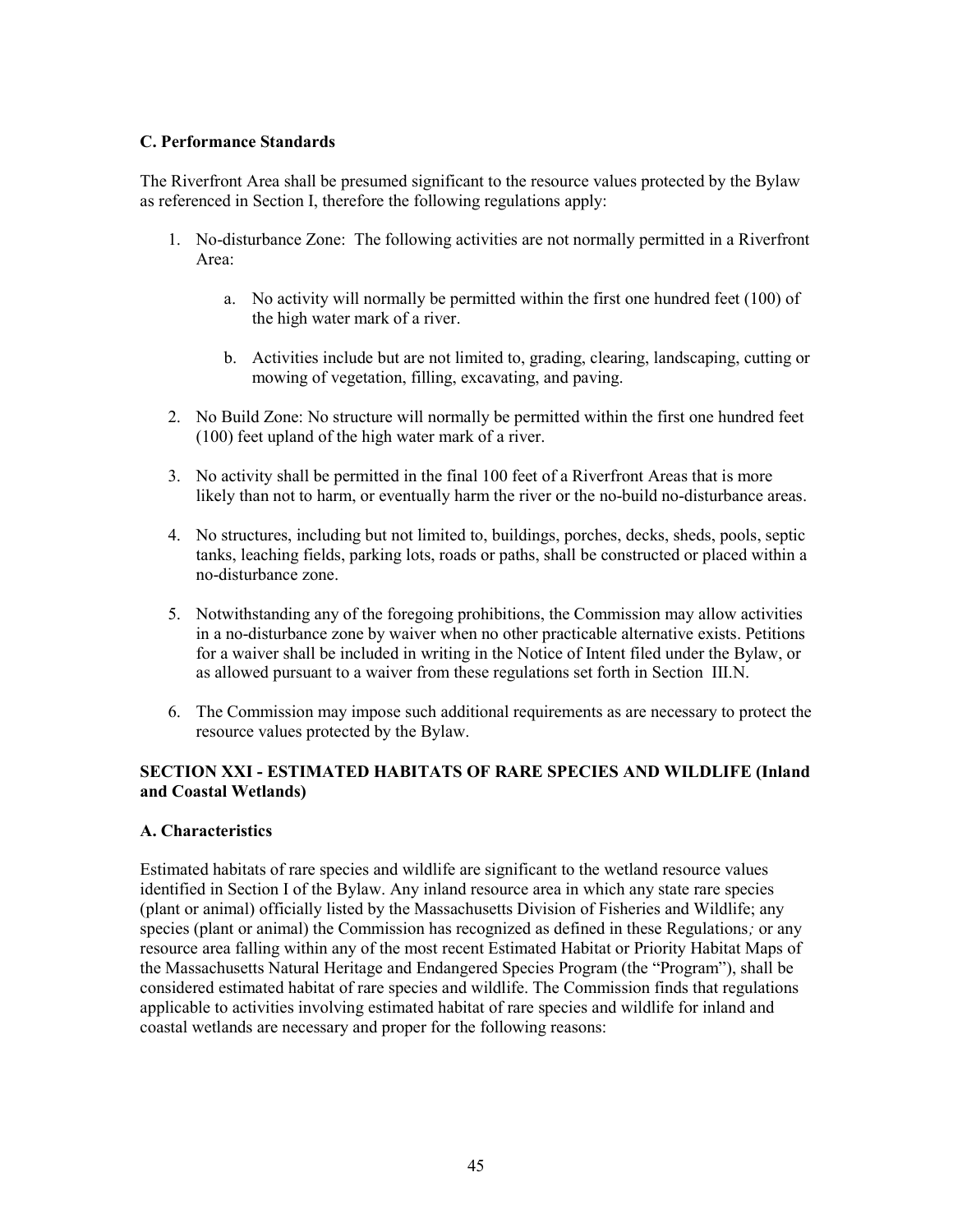#### B. Presumption of Significance

Whenever a proposed activity involves removing, filling, dredging, building upon, degrading, discharging into, or otherwise altering land containing estimated habitat of rare species and wildlife, the Commission shall presume that the estimated habitat of rare species and wildlife is significant to the protection of the following interests: public or private water supply, groundwater, flood control, erosion and sedimentation control, storm damage prevention including coastal storm flowage, water quality, prevention of water pollution, fisheries, shellfisheries, wildlife habitat, rare species habitat, agriculture and aquaculture. These presumptions may be overcome only upon a clear showing that the estimated habitat of rare species and wildlife does not play a role in protecting any of the interests given above and only upon a specific written determination to that effect by the Commission.

### C. Performance Standards

Estimated habitat of rare species and wildlife shall be presumed significant to the resource values protected by the Bylaw as referenced in Section I, therefore the following regulations shall apply:

- 1. If a project is within estimated habitat on the most recent map published by the Program the applicant shall comply with the procedures set forth in 310 CMR 10.37.
- 2. No activity shall be permitted that alters existing vegetation within twenty-five (25) feet of verified estimated habitat of rare species and wildlife.
- 3. No activity shall be permitted that results in the construction or enlargement of a structure within fifty (50) feet of verified estimated habitat of rare species and wildlife.
- 4. No alteration of topography (filling or cutting) and/or drainage characteristics shall be permitted within fifty (50) feet of verified estimated habitat of rare species and wildlife.
- 5. No new construction or enlargement of drainage facilities within twenty-five (25) feet of verified estimated habitat of rare species and wildlife shall be permitted.
- 6. No part of any septic leach facility of a septic system shall be placed within 100 feet of verified estimated habitat of rare species and wildlife.
- 7. The Commission may impose such additional requirements as are necessary to protect the resource values protected by the Bylaw.

# SECTION XXII– DOCKS AND PIERS

#### A. Characteristics

Docks and piers are one of the few activities which come before the Commission for regulation which occur entirely within resource areas, i.e. beaches, flats, salt and freshwater wetlands, land under both salt and fresh water bodies, land subject to tidal action, to flooding and to coastal storm flowage. The construction, use, and maintenance of docks and piers are likely to have a significant or cumulative adverse effect on the following interests: erosion and sedimentation control, storm damage prevention, water quality, prevention of water pollution, fisheries, shellfisheries, wildlife habitat, rare species habitat, and aquaculture. The Commission finds that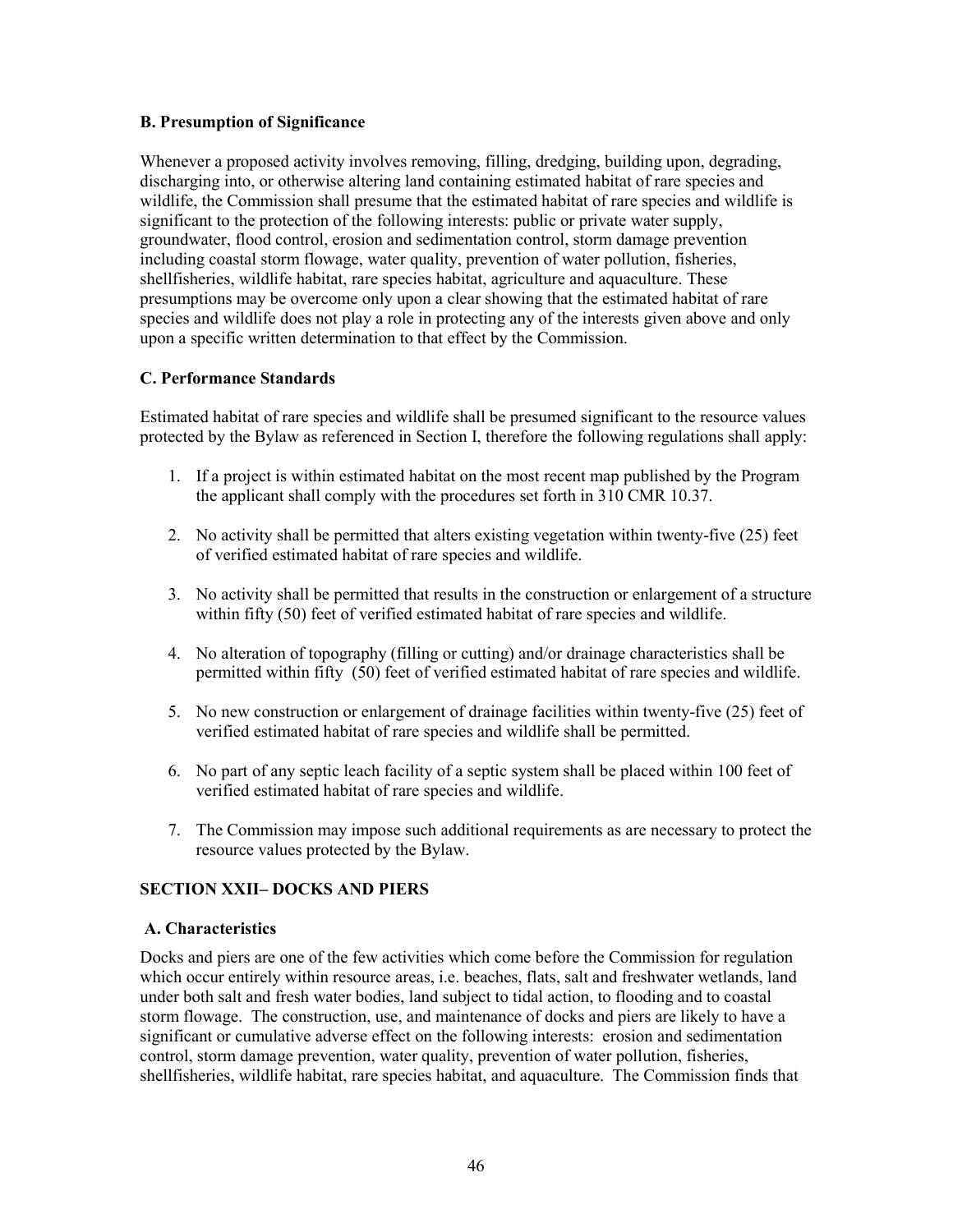regulations applicable to the construction, use, and maintenance of docks and piers are necessary and proper for the following reasons:

- 1. Erosion and Sediment Control: Propeller dredging generated from boats near shore; dragging of floats along banks and other wetland areas; and construction and use of docks, piers, ramps and walkways can cause erosion and disturbance in the soil characteristics. Loss of vegetation in the shade created by docks results in loss of sediment trapped by roots and culms, tidal washouts, and localized depressions. Cutting into banks to install walkways or ramps and ancillary activities around a walkway, ramp or pier can provide avenues for wave run-up and rainfall to erode the bank. Flatbottomed floats can cause hydraulic pumping of the bottom soil resulting in erosion under the float and altered sediment size.
- 2. Storm Damage Prevention: Docks destroyed by storms pose a threat to nearby properties by increasing water borne debris. The cumulative impact of dock proliferation can decrease the ability of the bordering marsh or other wetland resource to absorb storm wave energy.
- 3. Water Quality: Fluctuations in turbidity, addition of pollutants, and the level of dissolved oxygen or temperature affect the water quality in the resource areas under and adjacent to docks and piers. Turbulence and propeller dredging generated by boat traffic, floats dragging or resting on the water bottom, and piling installation can significantly increase turbidity levels. Turbidity reduces sunlight penetration essential for the photosynthetic processes responsible for primary productivity and oxygen regeneration of water; harms fish by clogging gills; and harms fish eggs, larvae, and shellfish by causing abrasions from sediments. Suspended sediments settle on shellfish habitat, smothering existing shellfish and altering the quality of the sand bottom essential for spat (mollusk larvae) colonization. Pollutants might reach the water via leaching of pressure treated wood, preservatives, breakdown of flotation materials, boat fuel spillage, and accidental spillage during the application of paint or other preservatives during maintenance or storage.
- 4. Fisheries, Shellfisheries, Wildlife Habitat, and Aquaculture: Dock and pier structures alter the circulation patterns that affect shellfish settlement. Prop dredging in near shore areas and floats resting on the water bottom destroys shellfish habitat. The shaded conditions docks and piers produce can affect vegetation causing a decrease in plant height, population density, leaf thickness and an alteration of species composition. Reduction in plant density results in loss of sediment normally trapped by roots and culms, causing tidal washouts and localized depressions which concentrate salt through evaporation of trapped water preventing recolonization by the original vegetation. Likewise, turbidity and the resuspension of bottom sediments, redistribution of sediments, alteration in sediment grain size and distribution and changes in bottom topography relief, elevation and grade, including creation of depressions in the bottom and resuspension of sediments into depressions creates deep pockets of sediment which may not be able to physically support shellfish or which can become anoxic and therefore not support shellfish. Resuspension of sediments during the period of shellfish larval settlement hinders or prevents the effective settlement of shellfish larvae. Construction of docks and piers and subsequent boat activity cause resuspension of nutrient-laden sediment particles which may cause a release of sediment-bound nutrients to the water column resulting in a "bloom" of vegetation. Release of nutrients to the water column leads to eutrophication and anoxic bottom conditions. Anoxic sediments and anoxic bottom conditions create adverse impacts on benthic resources, including shellfish and fisheries. Propeller turbulence near or in areas of submerged aquatic vegetation, such as a salt marsh damages vegetation, thereby increasing the rate at which organic detritus is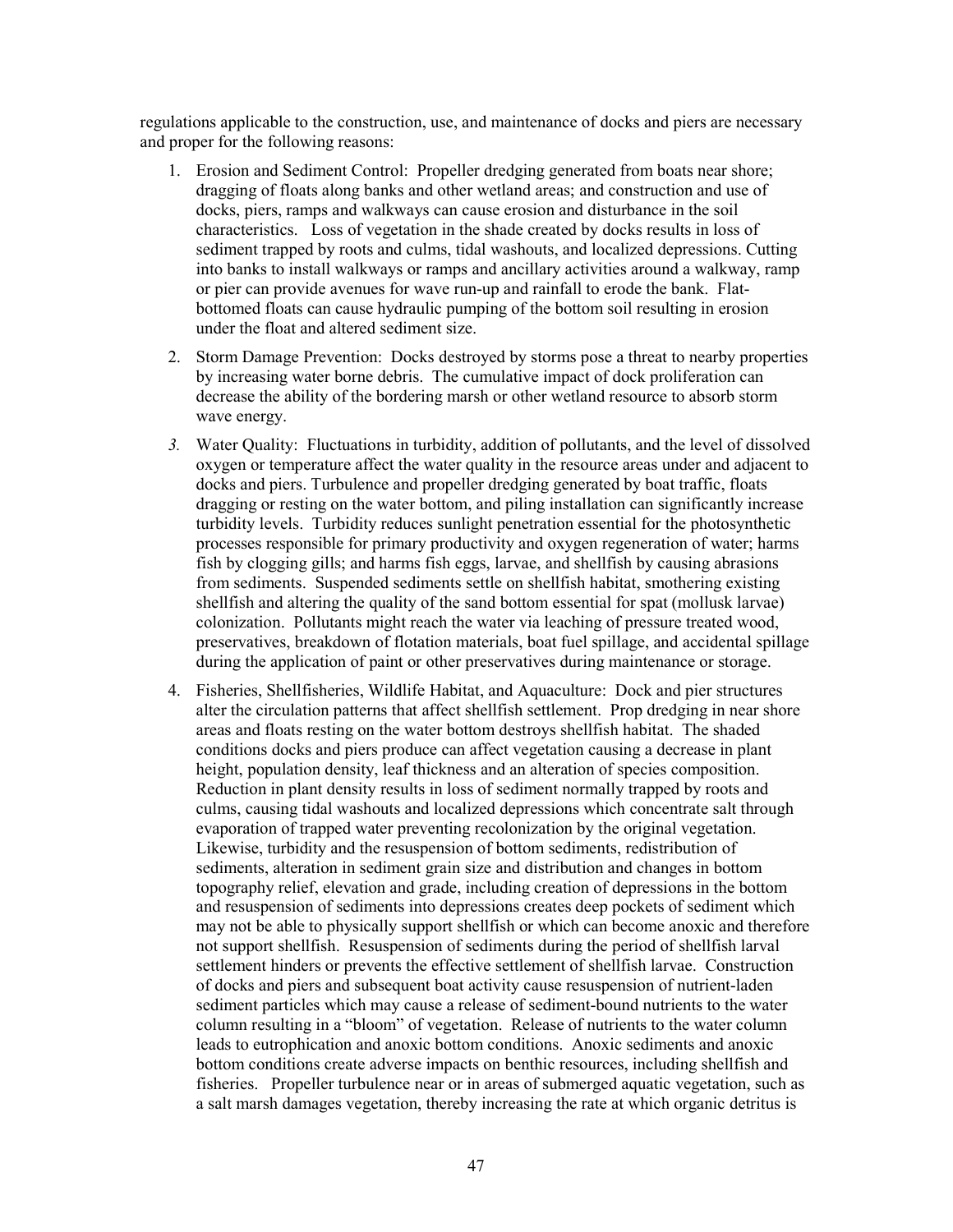produced. If this organic detritus does not completely decompose aerobically, then anoxic bottom conditions will result which adversely impact shellfish and fisheries. Dock and pier construction may adversely affect the physical characteristics and functional value of a marsh. Construction and use of docks, walkways, and ramps may interfere with shoreline vegetative cover and bird-nesting habitat.

#### B. Presumption of Significance

When a proposed project involves the removing, filling, dredging, degrading, discharging into, building upon, or altering an area subject to protection under the bylaw by the construction, repair, replacement, or enlargement of a dock or pier, the Commission shall presume that the proposed activity will have a significant or cumulative effect upon the resource values protected by the Bylaw. These presumptions may be overcome only upon a clear showing that the work does not have a significant or cumulative effect upon the resource values protected by the Bylaw. In the event that the Commission finds that the presumptions have been overcome, it shall make a written determination to that effect.

#### C. Performance Standards

The construction or repair of a dock or pier shall be presumed to have a significant impact on the resource values protected by the Bylaw as referenced in Section 1, therefore the following regulations shall apply:

- 1. Only seasonal piers will be permitted.
- 2. Docks and piers are accessory structures and will only be considered for a lot that has a primary structure on it. Docks and piers may be permitted only on land and over water contiguous to the dwelling served.
- 3. Docks and piers are prohibited from proven shellfish beds and from areas designated as high probability of development for shellfish beds and eelgrass beds. No project that requires removing and/or replanting shellfish will be allowed.
- 4. Permitted docks and piers shall not restrict wildlife from lateral access along the shore.
- 5. There shall be no off-season storage of floats, seasonal dock material or boats on beaches, marshes, coastal dunes, or other wetland resource areas. When a floating section is removed, it may not be dragged through shellfish beds, eel grass beds, dunes, wetland, or buffer zones.
- 6. To avoid a cumulative adverse impact, no piers shall be located closer than 300 feet from an existing pier; no pier may exceed 80 feet or a length equal to 25% of the distance to the opposite bank measured from the mean low water mark.
- 7. Multiple-use piers will be encouraged as a means to reduce adverse impacts.
- 8. The landward approach to the dock must not harm vegetation. A marsh may be crossed by a raised walkway, and coastal banks must be preserved by use of suitable raised stairs.
- 9. Floating extensions (floats) shall be located at the seaward end of the pier in deeper water. Moorings for floats shall have as short a scope as possible to minimize bottom scouring.
- 10. In tidal areas floats shall not be allowed to rest on the bottom at any time. Float stops or collar ties shall be used to prevent bottom scouring by the float.